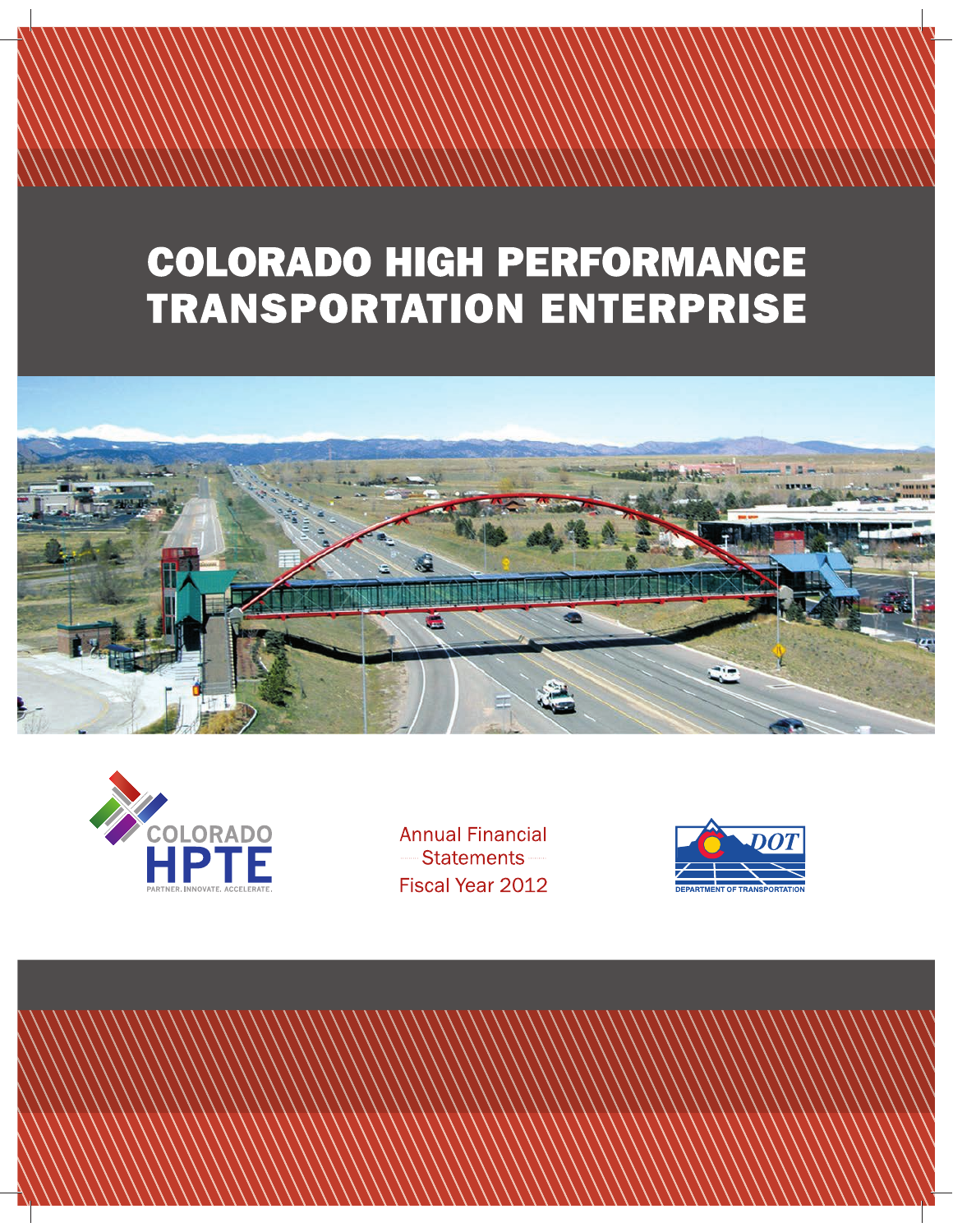## **LEGISLATIVE AUDIT COMMITTEE 2012 MEMBERS**

*Representative Cindy Acree* **Chair**

*Representative Angela Williams* **Vice-Chair**

*Senator Lucia Guzman Senator Scott Renfroe Representative James Kerr Representative Su Ryden*<br> *Senator Steve King Senator Lois Tochtrop* 

**Senator Lois Tochtrop** 

# **OFFICE OF THE STATE AUDITOR**

*Dianne E. Ray*  **State Auditor** 

*Kerri Hunter*  **Deputy State Auditor** 

*Jonathan Caldwell* **Legislative Auditor** 

*CliftonLarsonAllen LLP* **Contract Auditors**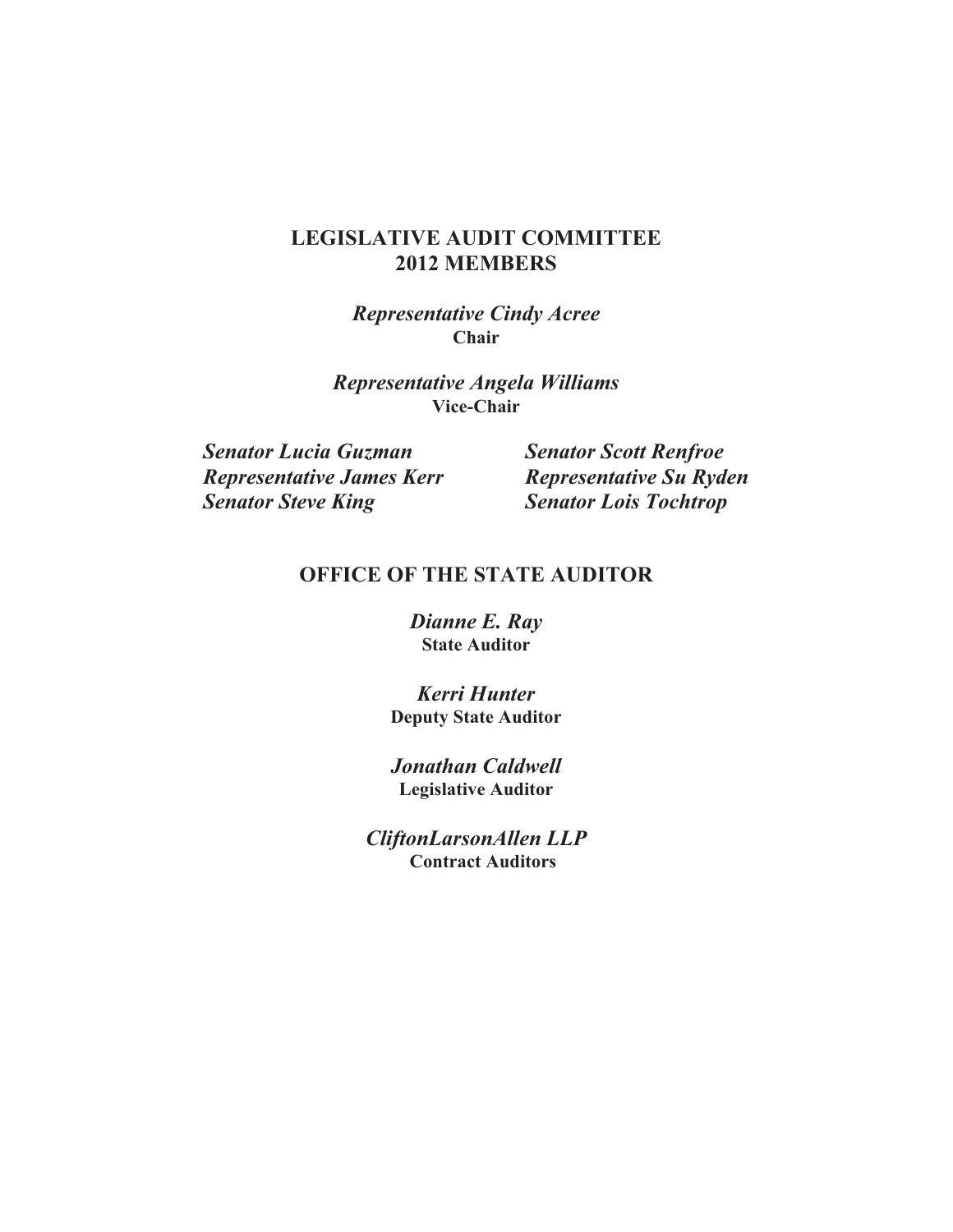

CliftonLarsonAllen LLP www.cliftonlarsonallen.com

#### **Members of the Legislative Audit Committee:**

We have completed the financial statement audit of the Colorado Department of Transportation's High Performance Transportation Enterprise as of and for the year ended June 30, 2012. Our audit was conducted in accordance with auditing standards generally accepted in the United States of America and the standards applicable to financial audits contained in *Government Auditing Standards*, issued by the Comptroller General of the United States.

We were engaged to conduct our audit pursuant to Section 2-3-103, C.R.S., which authorizes the State Auditor to audit the High Performance Transportation Enterprise. The audit is required in order to meet the requirements of financing sources. The reports we have issued as a result of this engagement are set forth in the table of contents which follows.

Viifton Larson Allen LLP

Greenwood Village, Colorado December 14, 2012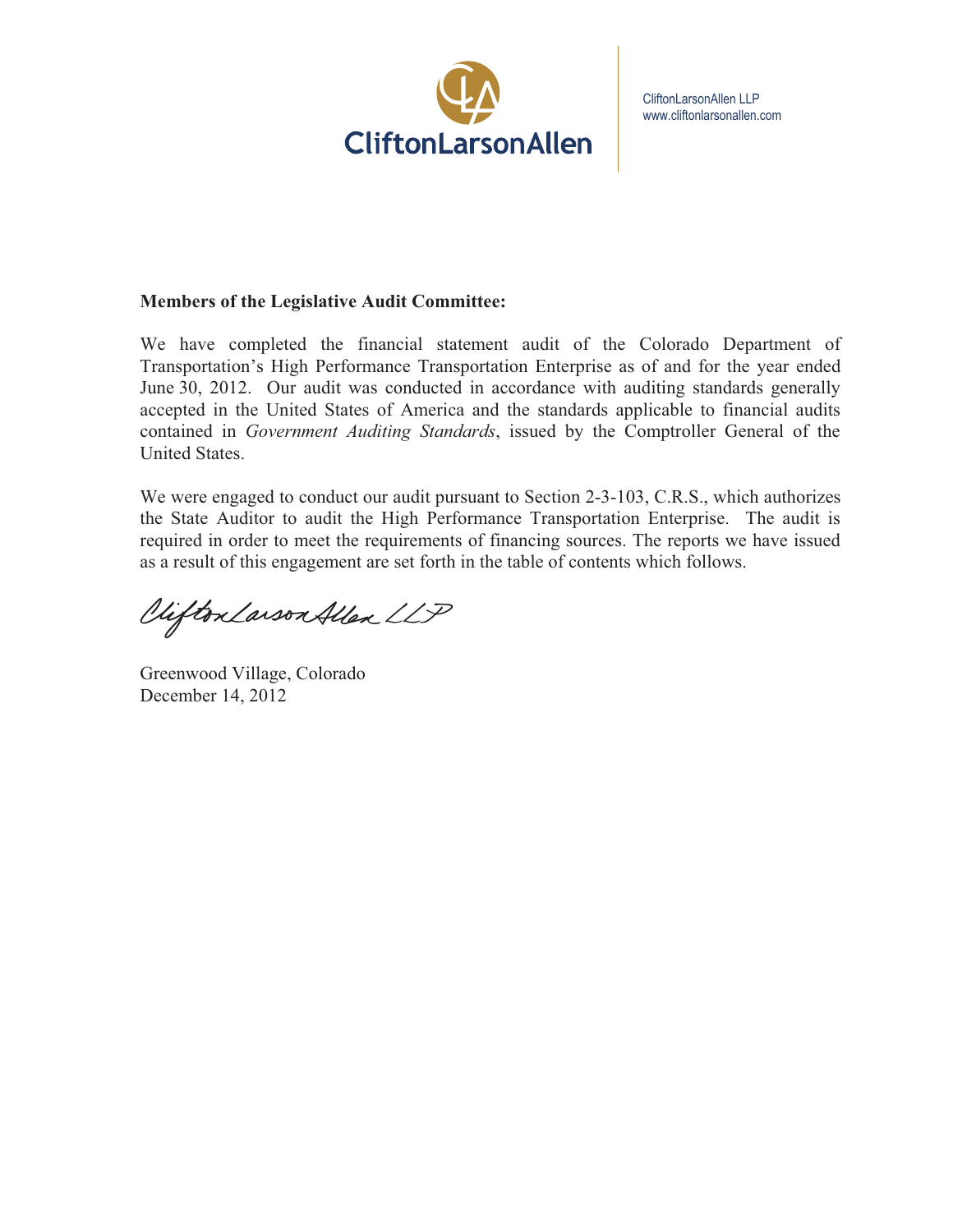# **Colorado High Performance Transportation Enterprise Financial Statements June 30, 2012 and 2011**

# **Table of Contents**

|                                                                                                                                                                                                                                      | Page |
|--------------------------------------------------------------------------------------------------------------------------------------------------------------------------------------------------------------------------------------|------|
|                                                                                                                                                                                                                                      |      |
|                                                                                                                                                                                                                                      |      |
|                                                                                                                                                                                                                                      |      |
|                                                                                                                                                                                                                                      |      |
| <b>Basic Financial Statements</b>                                                                                                                                                                                                    |      |
|                                                                                                                                                                                                                                      |      |
|                                                                                                                                                                                                                                      |      |
|                                                                                                                                                                                                                                      |      |
|                                                                                                                                                                                                                                      |      |
| <b>Independent Auditor's Report on Internal Control Over Financial</b><br>Reporting and on Compliance and Other Matters Based on the Audit of<br>Financial Statements Performed in Accordance with Government Auditing Standards  32 |      |
| Independent Auditor's Required Communication to Legislative Audit Committee 34                                                                                                                                                       |      |
|                                                                                                                                                                                                                                      |      |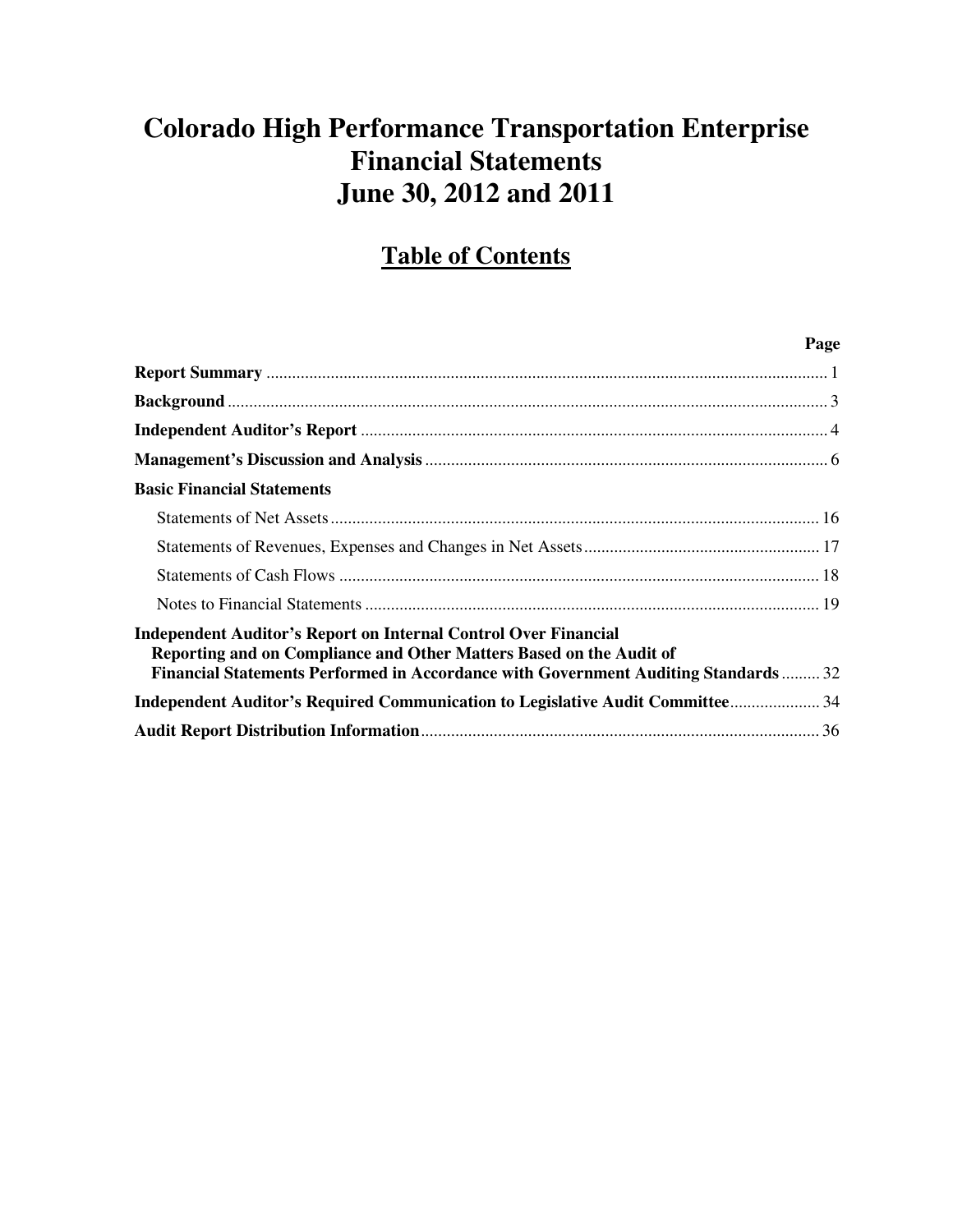### **COLORADO HIGH PERFORMANCE TRANSPORTATION ENTERPRISE REPORT SUMMARY Years Ended June 30, 2012 and 2011**

#### **Purposes and Scope of Audit**

#### *Authority, Purpose and Scope*

The Office of the State Auditor, State of Colorado, engaged CliftonLarsonAllen LLP to conduct the financial audit of the Colorado High Performance Transportation Enterprise for the fiscal year ended June 30, 2012. The audit of the Colorado High Performance Transportation Enterprise (the Enterprise) was performed under authority of Section 2-3- 103, C.R.S., which authorizes the State Auditor to conduct an annual audit of the Enterprise Funds. The purpose of the audit was to express opinions on the financial statements of the Enterprise for the year ended June 30, 2012.

CliftonLarsonAllen LLP conducted the audit in accordance with auditing standards generally accepted in the United States of America and *Government Auditing Standards* issued by the Comptroller General of the United States of America.

The purposes and scope of this audit were:

- To express opinions on the financial statements of the Enterprise as of and for the year ended June 30, 2012, including a review of the related systems of internal controls as required by auditing standards generally accepted in the United States of America.
- To review the Enterprise's compliance with rules and regulations governing the expenditure of State funds for the year ended June 30, 2012.

#### **Summary of Major Audit Comments**

#### *Audit Findings and Financial Statement Audit Report Section*

The audit resulted in no auditor's findings and recommendations.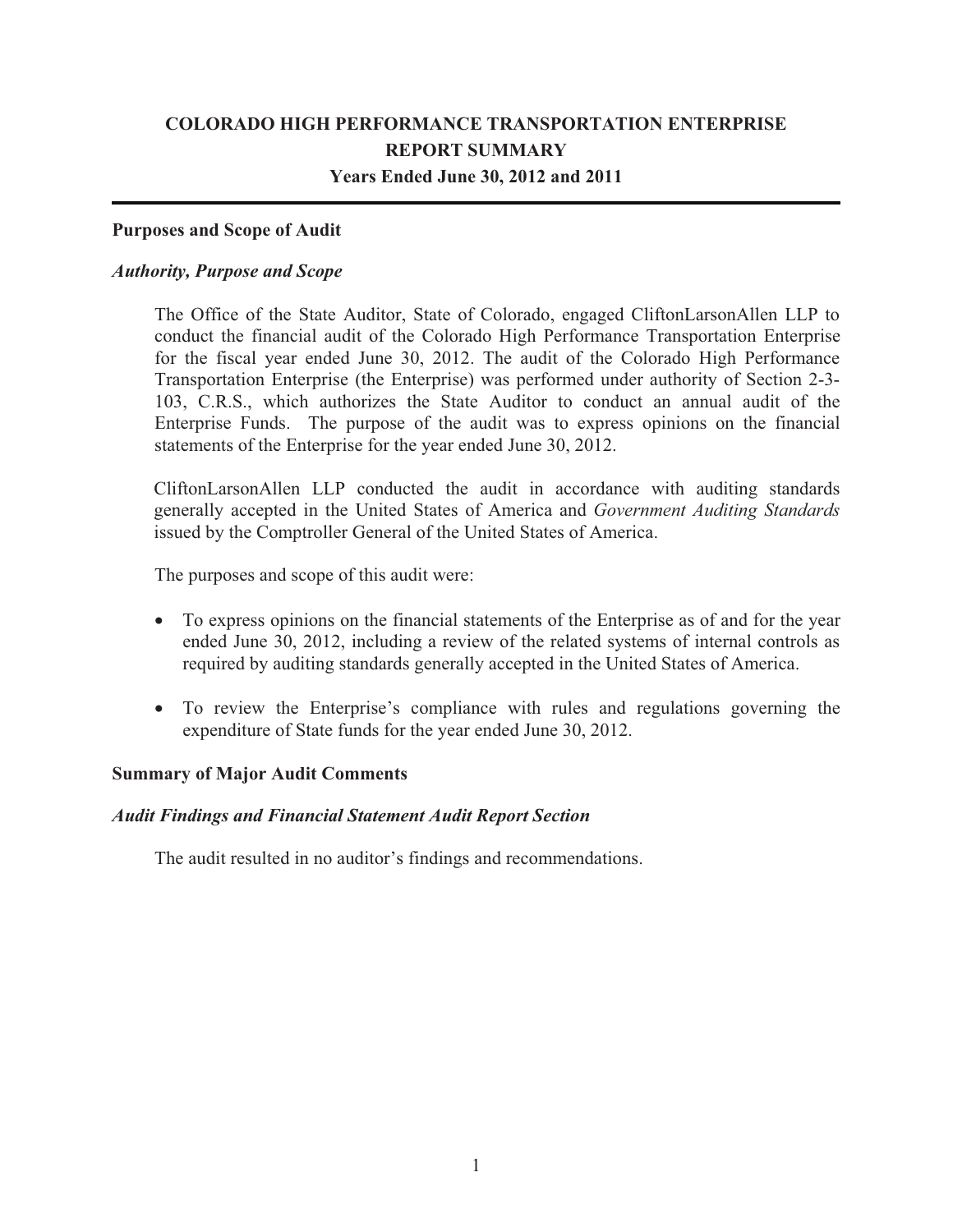### **COLORADO HIGH PERFORMANCE TRANSPORTATION ENTERPRISE REPORT SUMMARY Years Ended June 30, 2012 and 2011**

### **Audit Opinions and Reports**

The independent auditor's reports, included herein, state that the financial statements of the Enterprise are fairly stated, in all material respects, in accordance with accounting principles generally accepted in the United States of America, and that no material weaknesses in internal controls were discovered during the course of the audit.

### **Auditor's Communication to Legislative Audit Committee**

The auditor's communication to the Legislative Audit Committee describes the auditor's responsibility under auditing standards generally accepted in the United States of America and significant management judgments and estimates. This communication is located on page 34.

### **Summary of Progress in Implementing Prior Year Audit Recommendations**

There were no prior year audit recommendations.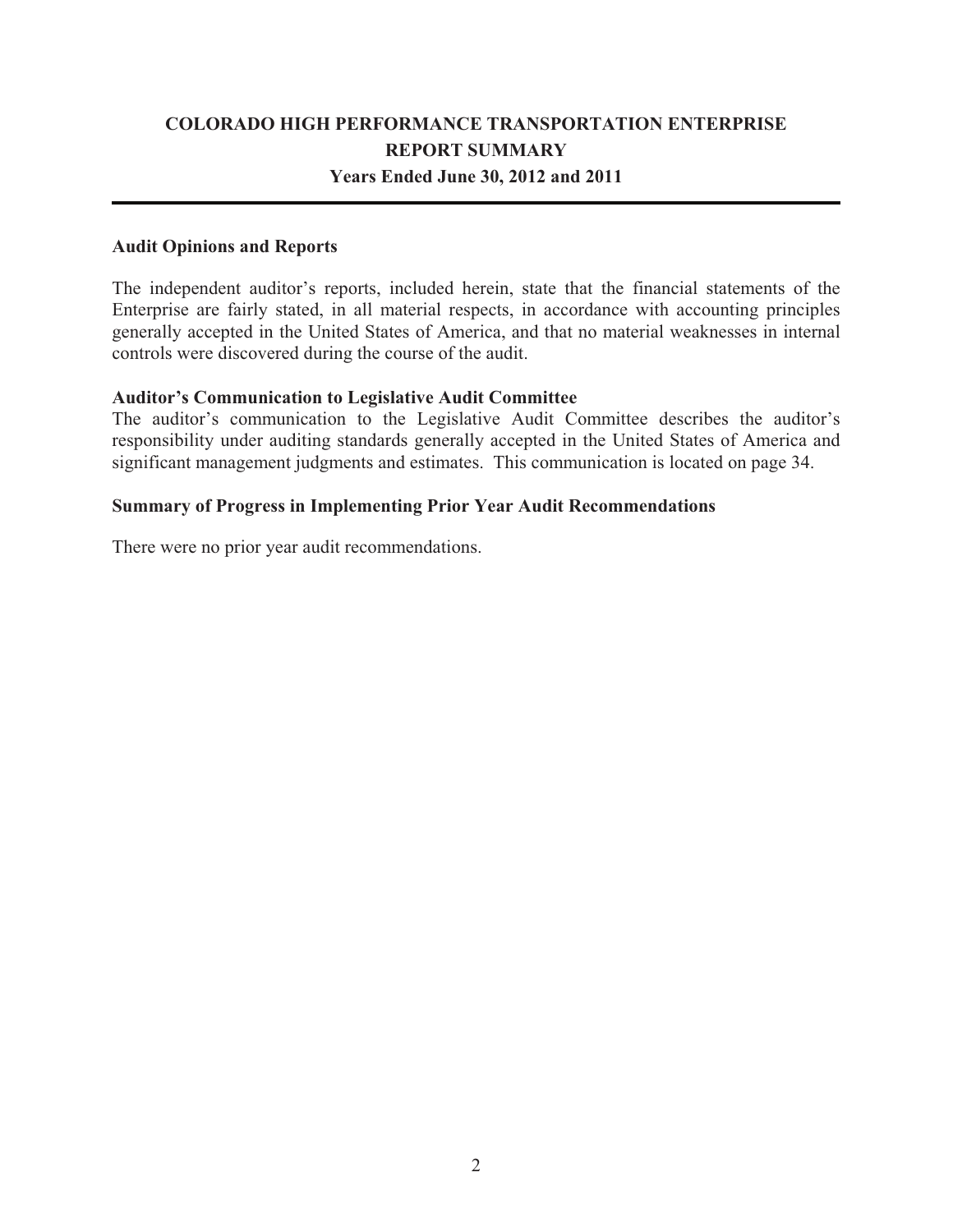# **COLORADO HIGH PERFORMANCE TRANSPORTATION ENTERPRISE BACKGROUND Years Ended June 30, 2012 and 2011**

On March 2, 2009, Governor Ritter signed into law Colorado SB 09 108, Funding Advancements for Surface Transportation and Economic Recovery, otherwise known as FASTER. The new law created the Colorado High Performance Transportation Enterprise, replacing the Colorado Tolling Enterprise (CTE) that had been established in 2002. With the passage of the new legislation, the CTE ceased to exist on March 2, 2009. The activities for the remainder of the fiscal year were assumed by the new Enterprise. Any residual funds available from the original CTE were consolidated into the new Enterprise.

The new law provided for many of the same components of the previous law in that as a government owned business, the Enterprise may issue revenue bonds to accelerate construction of projects and may enter in to public-private partnerships for transportation improvement in corridors within the state. The new law also changed the composition of the Enterprise Board of Directors to include three Transportation Commissioners and four gubernatorial appointees. The new language charges the Enterprise to actively pursue public-private partnerships and other innovative financing mechanisms. The Board was also tasked with appointing a director to oversee the discharge of all responsibilities of the Enterprise.

The revised Colorado High Performance Transportation Enterprise statute requires two separate funds for management of the Enterprise. The Statewide Transportation Special Revenue Fund is referred to in Statute and herein as the Transportation Special Fund. The principal revenues of the Enterprise are deposited into this fund. Those revenues currently come primarily from the I 25 Express Lanes tolls. Under an intergovernmental agreement with Regional Transportation District (RTD), revenues generated from these tolls cannot be used for purposes other than the operation and maintenance of the I-25 Express Lanes and the US 36 corridor. The Special Fund receives revenues collected from tolls, fees, and other fines with the intent to separately account for authorized projects.

The second fund, the Enterprise Operating Fund, referred to as the Operating Fund, was created to house moneys provided by the Transportation Commission from the State Highway fund. These moneys are intended to defray expenses incurred by the Enterprise prior to the receipt of revenues either from bond proceeds or user fees. Statutes require that the Operating Fund is to be maintained and reported separate from the Transportation Special Fund. Therefore, the financial information for each fund is separately presented with combined totals in the accompanying financial statements for the Enterprise.

The Enterprise retains the status of an enterprise for purposes of section 20 of article X of the State constitution so long as it retains the authority to issue revenue bonds and receives less than ten percent of its total revenues in grants from the State and local governments. Management has not identified any violations of this enterprise status.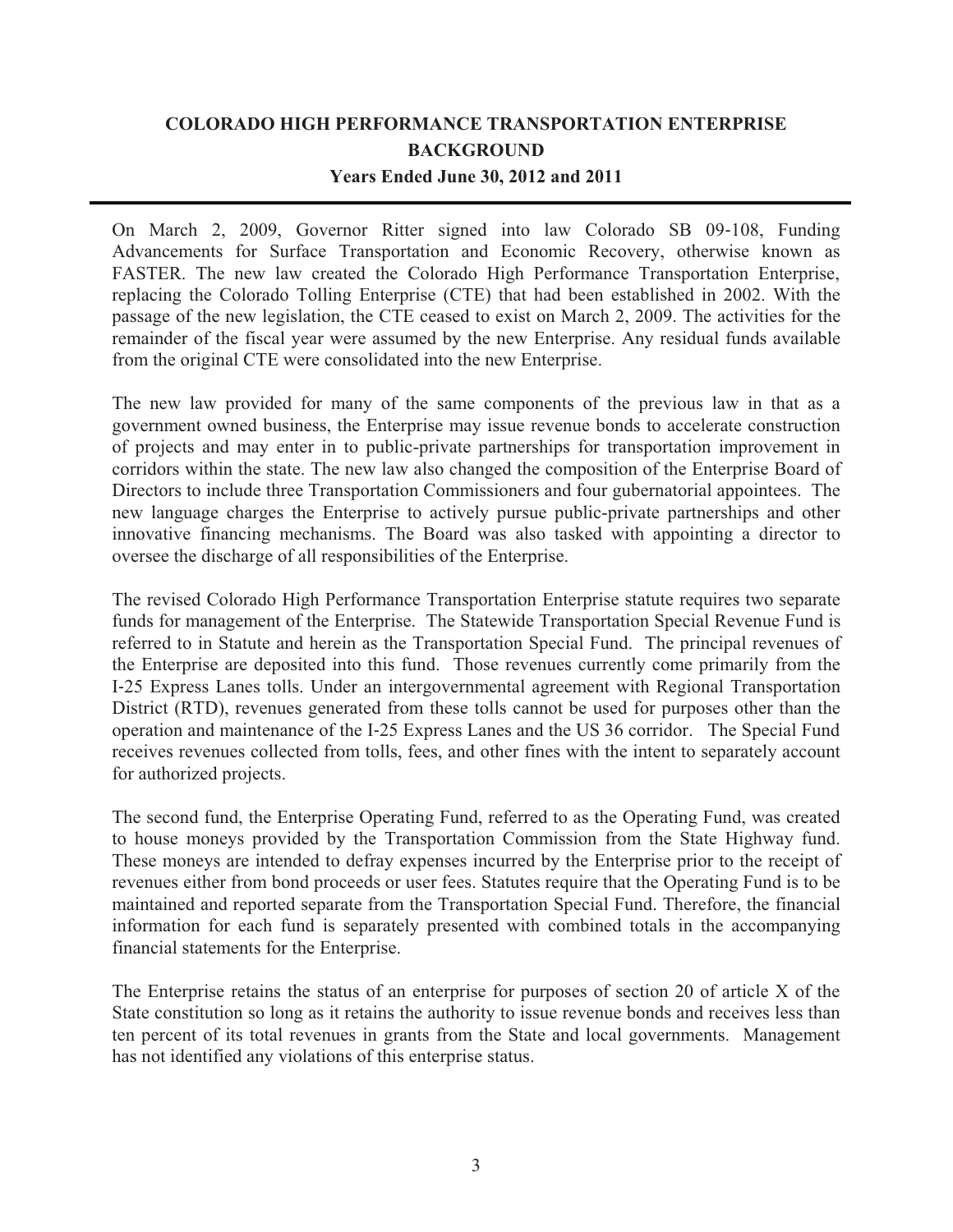

CliftonLarsonAllen LLP www.cliftonlarsonallen.com

#### **Independent Auditor's Report**

Members of the Legislative Audit Committee

We have audited the accompanying financial statements of the business-type activities and each major fund of the Colorado High Performance Transportation Enterprise, an enterprise fund of the State of Colorado, Department of Transportation, as of and for the years ended June 30, 2012 and 2011 which collectively comprise the Colorado High Performance Transportation Enterprise's basic financial statements as listed in the table of contents. These financial statements are the responsibility of the Colorado High Performance Transportation Enterprise's management. Our responsibility is to express opinions on these financial statements based on our audits.

We conducted our audits in accordance with auditing standards generally accepted in the United States of America and the standards applicable to financial audits contained in *Government Auditing Standards*, issued by the Comptroller General of the United States. Those standards require that we plan and perform the audits to obtain reasonable assurance about whether the financial statements are free of material misstatement. An audit includes examining, on a test basis, evidence supporting the amounts and disclosures in the financial statements. An audit also includes assessing the accounting principles used and significant estimates made by management, as well as evaluating the overall financial statement presentation. We believe that our audits provide a reasonable basis for our opinions.

As discussed in Note 1, the basic financial statements of the Colorado High Performance Enterprise are intended to present the financial position, results of operations and cash flows for only that portion of the financial reporting entity, the State of Colorado, Department of Transportation, that is attributable to the transactions of the Colorado High Performance Transportation Enterprise. They do not purport to, and do not present fairly, the financial position of the State of Colorado, Department of Transportation as of June 30, 2012 and 2011, and the changes in its financial position and its cash flows, for the years then ended, in conformity with accounting principles generally accepted in the United States of America.

In our opinion, the financial statements referred to above present fairly, in all material respects, the financial position of the Colorado High Performance Transportation Enterprise as of June 30, 2012 and 2011, and its changes in financial position and cash flows for the years then ended in conformity with accounting principles generally accepted in the United States of America.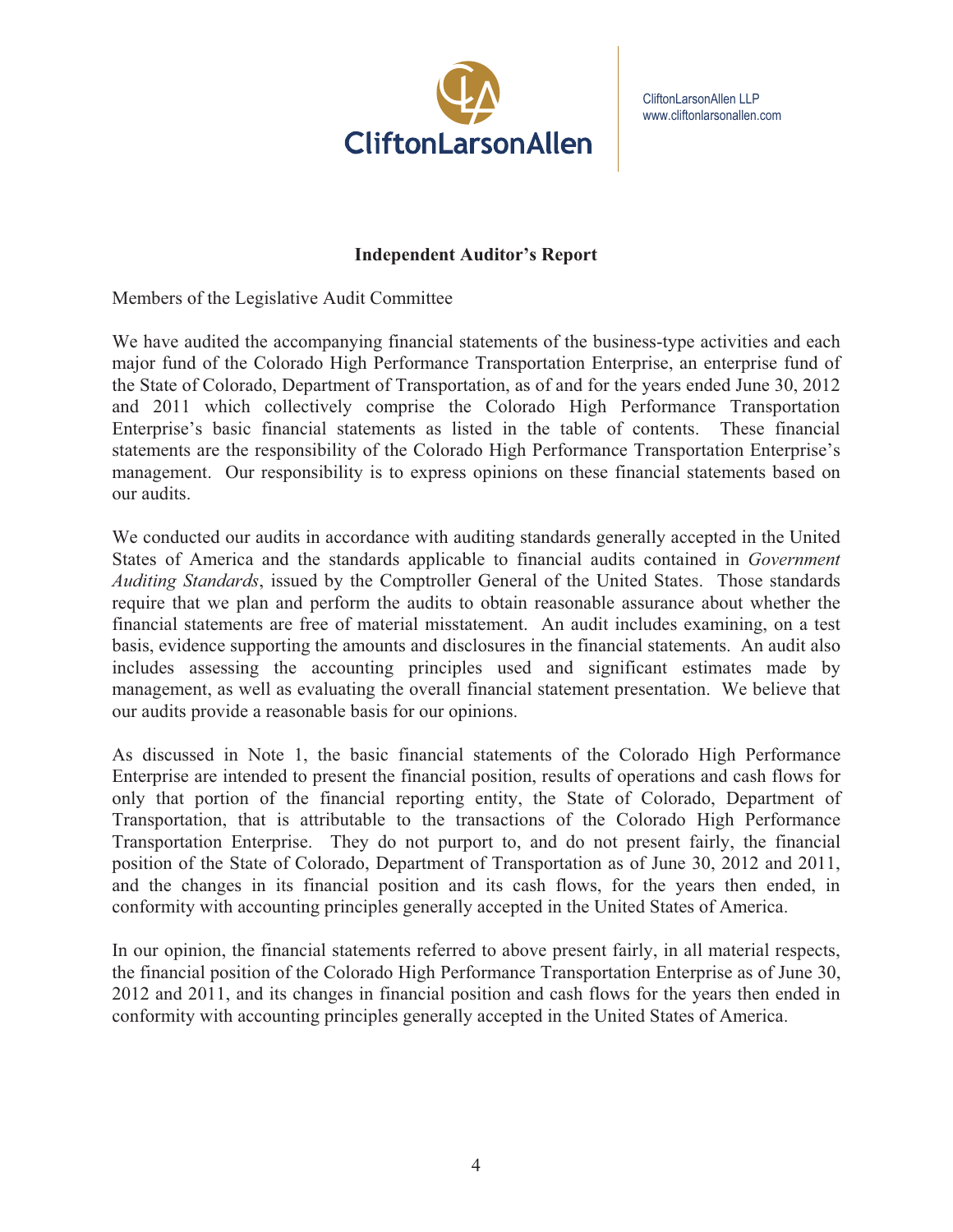In accordance with *Government Auditing Standards*, we have also issued our report dated December 14, 2012 on our consideration of the Colorado High Performance Transportation Enterprise's internal control over financial reporting and on our tests of its compliance with certain provisions of laws, regulations, contracts and grant agreements and other matters. The purpose of that report is to describe the scope of our testing of internal control over financial reporting and compliance and the results of that testing, and not to provide an opinion on the internal control over financial reporting or on compliance. That report is an integral part of an audit performed in accordance with *Government Auditing Standards* and should be considered in assessing the results of our audit.

Accounting principles generally accepted in the United States of America require that the management's discussion and analysis on pages 6 through 15 be presented to supplement the basic financial statements, such information although not a part of the basic financial statements is required by the Governmental Accounting Standards Board, who considers it to be an essential part of the financial reporting for placing the basic financial statements in an appropriate operational, economic, or historical context. We have applied certain limited procedures to the required supplementary information in accordance with auditing standards generally accepted in the United States of America, which consisted of inquiries of management about the methods of preparing the information and comparing the information for consistency with management's responses to our inquiries, the basic financial statements, and other knowledge we obtained during our audit of the basic financial statements. However, we did not audit the information and express no opinion on it.

Vifton Larson Allen LLP

Greenwood Village, Colorado December 14, 2012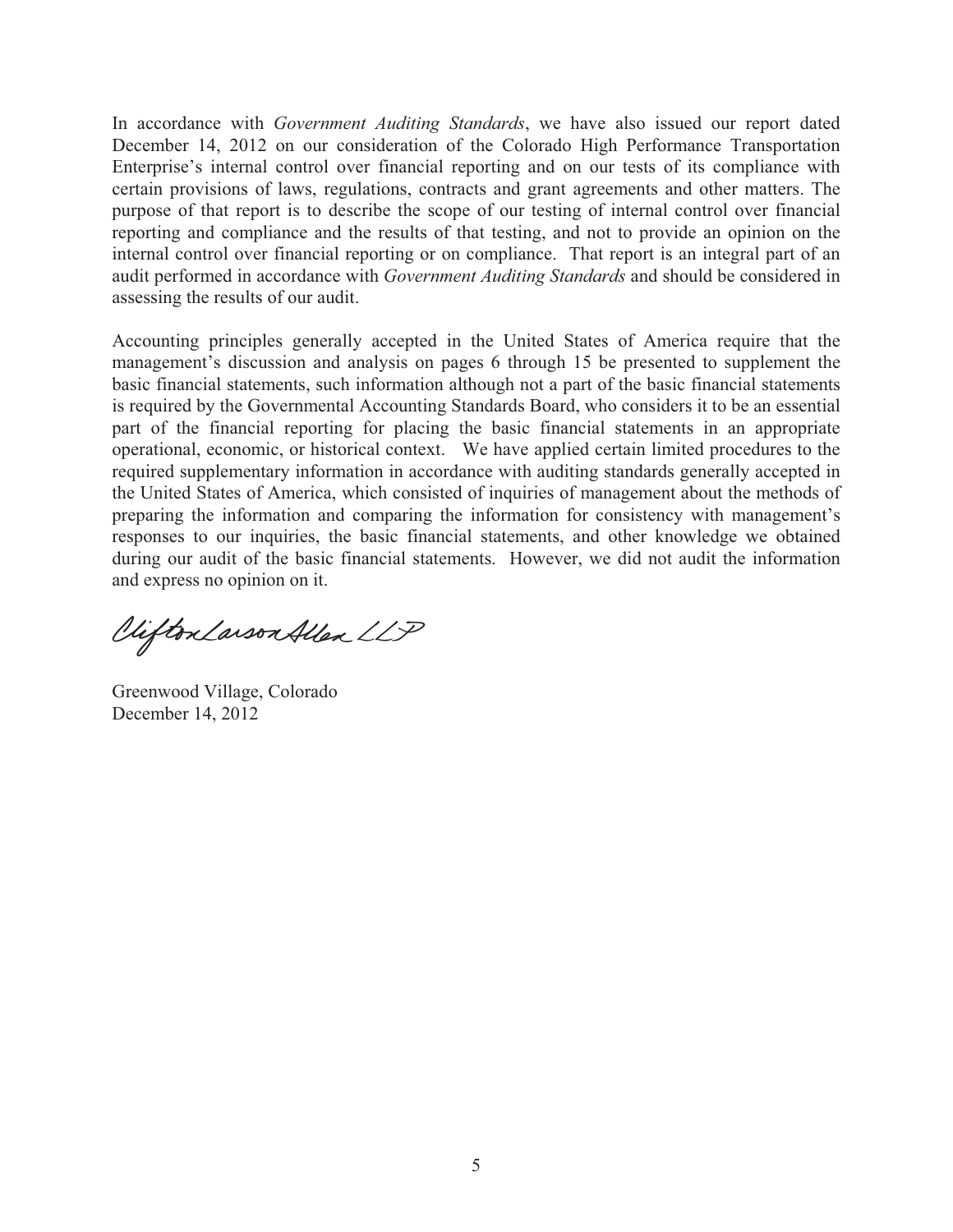Management's Discussion and Analysis (MD&A) was prepared by the Colorado High Performance Transportation Enterprise (HPTE) and is designed to provide an analysis of the Enterprise's financial condition and operating results for the fiscal years ended June 30, 2012 and 2011. The MD&A also informs the reader of the financial issues and activities related to the Enterprise. It should be read in conjunction with the Enterprise's financial statements.

### Program Overview

On March 2, 2009, Governor Ritter signed into law Colorado SB 09‐108, Funding Advancements for Surface Transportation and Economic Recovery, otherwise known as FASTER. The new law created the Colorado High Performance Transportation Enterprise, replacing the Colorado Tolling Enterprise (CTE) that had been established in 2002.

With the passage of the new legislation, the CTE ceased to exist on March 2, 2009. The activities for the remainder of that fiscal year were assumed by the Enterprise. Any residual funds available from the original CTE were consolidated into the new Enterprise.

The new law provided for many of the same components of the previous law in that as a government owned business, the Enterprise may issue revenue bonds to accelerate construction of projects and may enter into public-private partnerships for transportation improvement in corridors within the state. The new statute eliminated the previous prohibition for tolling existing capacity provided that all of the affected communities are in agreement. The new law also changed the composition of the Enterprise Board of Directors to include three Transportation Commissioners and four gubernatorial appointees. The new language charges the Enterprise to actively pursue public-private partnerships and other innovative financing mechanisms. The Board was also tasked with appointing a director to oversee the discharge of all responsibilities of the Enterprise.

Including the director, the Enterprise has four direct staff for administration of the program. In addition, the Board uses the services of other Colorado Department of Transportation (CDOT) employees and consultants as necessary. Enterprise staff manages the tolling functions formerly administered by the CTE.

After the creation of the Enterprise a professional study team engaged by the Board initiated a strategic planning process and reported potential funding and financing revenue sources for Enterprise eligible projects. The process culminated in development of procedures to determine eligible projects and the adoption of a 2010 Action Plan.

The Enterprise, in partnership with CDOT, applied for and was awarded, in September 2011, a \$54 million Transportation Infrastructure Finance Innovation Act (TIFIA) loan by the United States Department of Transportation for a portion of a managed lanes and bus rapid transit project on Colorado US 36. The loan is secured by toll revenues. Proceeds of the loan will be disbursed solely to pay directly for eligible project costs. When drawn upon, interest will accrue at 3.58% per annum. The US 36 project continues to serve as a national model for regional collaboration to implement major corridor projects.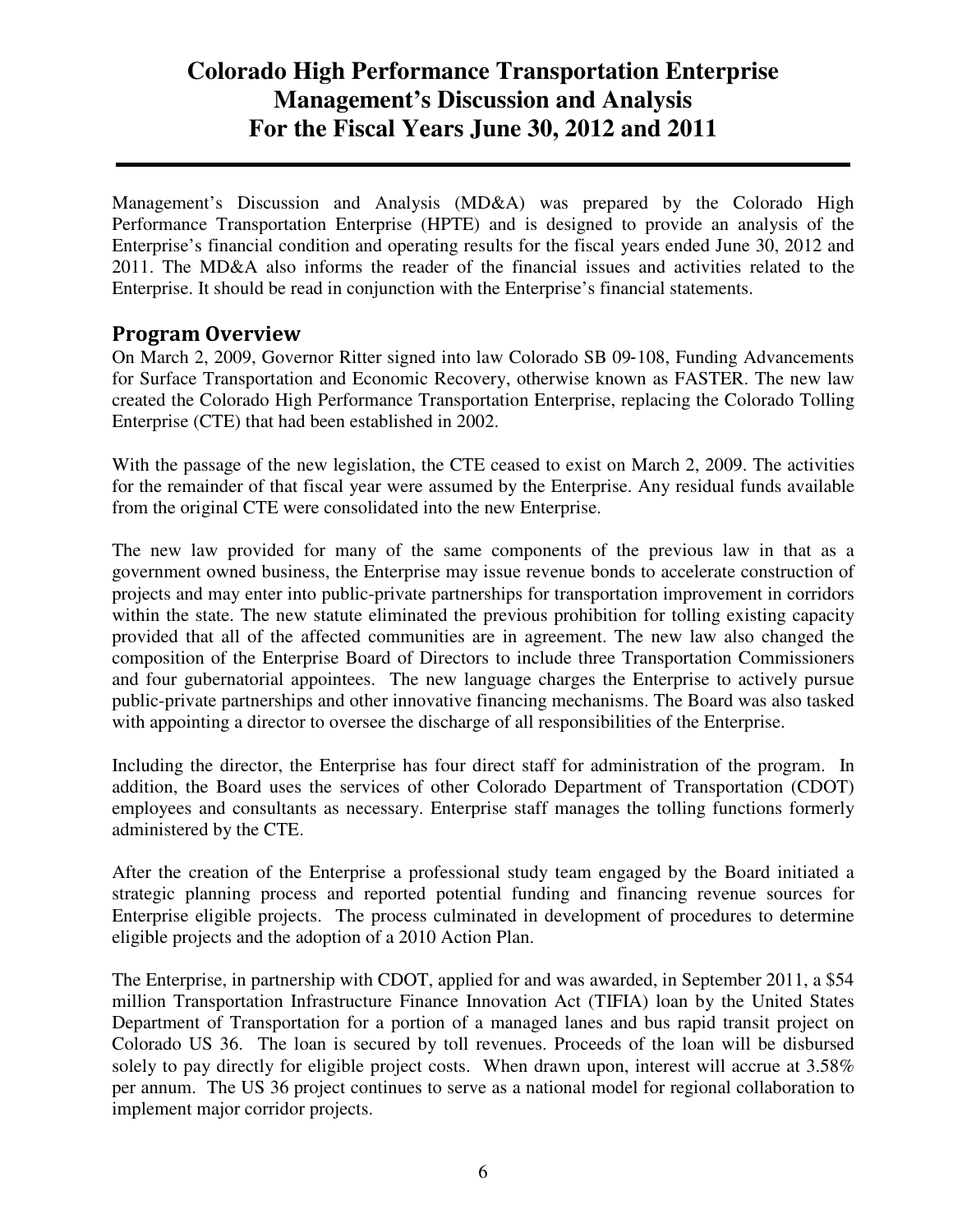For further information, please refer to the statutorily required annual report found at http://www.coloradodot.info/programs/high-performance-transportation-enterprise-Enterprise.

### Enterprise Structure

The revised Colorado High Performance Transportation Enterprise statute requires two separate funds for management of the Enterprise. The Statewide Transportation Special Revenue Fund is referred to in statute and herein as the Transportation Special Fund. The principal revenues of the Enterprise are deposited into this fund. Those revenues currently come primarily from the I‐25 Express Lanes tolls. Under an intergovernmental agreement with Regional Transportation District (RTD), revenues generated from these tolls cannot be used for purposes other than the operation and maintenance of the I‐25 Express Lanes and the US 36 corridor. The Special Fund receives revenues collected from tolls, fees and other fines. The fund is statutorily authorized to separately account for authorized projects as well as to repay loans made to the HPTE Operating Fund (see below) when sufficient revenues are generated to do so.

The second fund, the Enterprise Operating Fund, referred to as the Operating Fund, was created to house moneys provided by the Transportation Commission from the State Highway Fund. These moneys are intended to defray expenses incurred by the Enterprise prior to the receipt of revenues either from bond proceeds or user fees. Statutes require that the Operating Fund is to be maintained and reported separately from the Transportation Special Fund. Therefore, the financial information for each fund is presented with combined totals in the accompanying financial statements for the Enterprise.

The Enterprise retains the status of an enterprise for purposes of section 20 of article X of the State constitution so long as it retains the authority to issue revenue bonds and receives less than ten percent of its total revenues in grants from the State and local governments. Management has not identified any violations of this enterprise status.

### Program Highlights

With the awarding of the TIFIA loan, the Enterprise began Phase 1 of the US 36 Managed Lanes/ Bus Rapid Transit Project. The acceleration of improvements to this corridor is largely a result of the collaborative efforts of the Enterprise, CDOT, RTD, Colorado Bridge Enterprise (CBE), the Denver Regional Council of Governments (DRCOG), and the US36 local government/business coalition. The project, combining local and state contributions with Enterprise financing, is expected to be a model for future congestion relief efforts in the state.

Phase II of the project is currently in the procurement stage with the intent to award it to a concessionaire under a 50 year concession agreement. The concession agreement is envisioned to also transfer the operation and revenues from the current I-25 HOT lanes and the phase I project to the concessionaire's control. In April 2012, the USDOT announced its willingness to enter into negotiations with the HPTE to provide an additional TIFIA loan of up to \$60 million for the phase II project.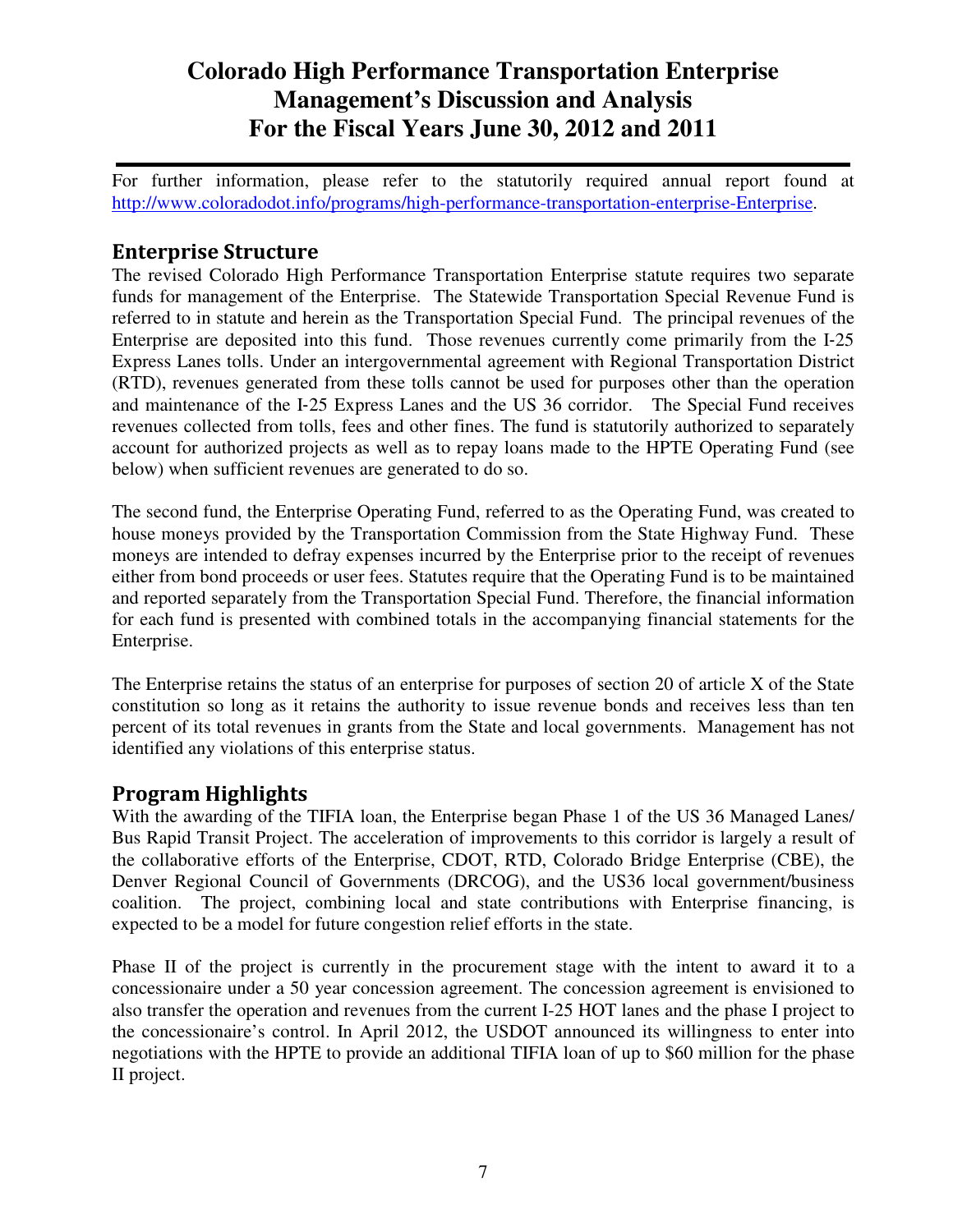Another near term project of the HPTE is the extension of the I-25 HOT lanes north on I-25 to 120<sup>th</sup> Avenue. This project was awarded a \$15 million TIGER Grant by USDOT in June 2012. Construction of this interim managed lane/BRT project is scheduled to commence in August 2013.

Other potential projects include improvements to Colorado C-470.

The Enterprise continues to monitor other congestion-relief projects planned or being proposed elsewhere in the metro Denver area, the Colorado Springs area, and in the I-70 and I-25 corridors.

In February 2010, CDOT and the Enterprise received a \$10 million Transportation Investment Generating Economic Recovery (TIGER) Grant. The primary purpose of the Grant was to facilitate the development of financing plans to accelerate the reconstruction and addition of a managed/Bus Rapid Transit lane on US 36 between Denver and Boulder. Using nearly \$900,000 of the grant, Enterprise staff prepared feasibility reports and an application for federal funding from the Transportation Infrastructure Finance and Innovation Act (TIFIA). The TIFIA program provides Federal credit assistance to nationally or regionally significant surface transportation projects, including highway, transit and rail. During 2011 the Enterprise worked with a coalition of US 36 stakeholders, CDOT, Colorado Bridge Enterprise (CBE), RTD and the Denver Regional Council of Governments (DRCOG), to secure financing. Funding was approved and available in September of 2011.

### Using This Annual Report

This annual report consists of a series of financial statements.

The statements of net assets includes the assets, liabilities, and net assets provides information about the Enterprise's assets and liabilities and reflects the financial position of the Enterprise as of June 30, 2012 and 2011. Over time, increases or decreases in the net assets continue to serve as a useful indicator of whether the financial position of the Enterprise is improving or deteriorating.

The statements of revenues, expenses, and changes in net assets presents the revenues earned and expenses incurred for the years ended June 30, 2012 and 2011. Revenues and expenses are reported on the accrual basis. Thus, revenues and expenses are reported in the statement for some items that will result in cash flows in future fiscal years.

The statements of cash flows presents information of cash inflows and outflows related to the Enterprise's activities for the years ended June 30, 2012 and 2011.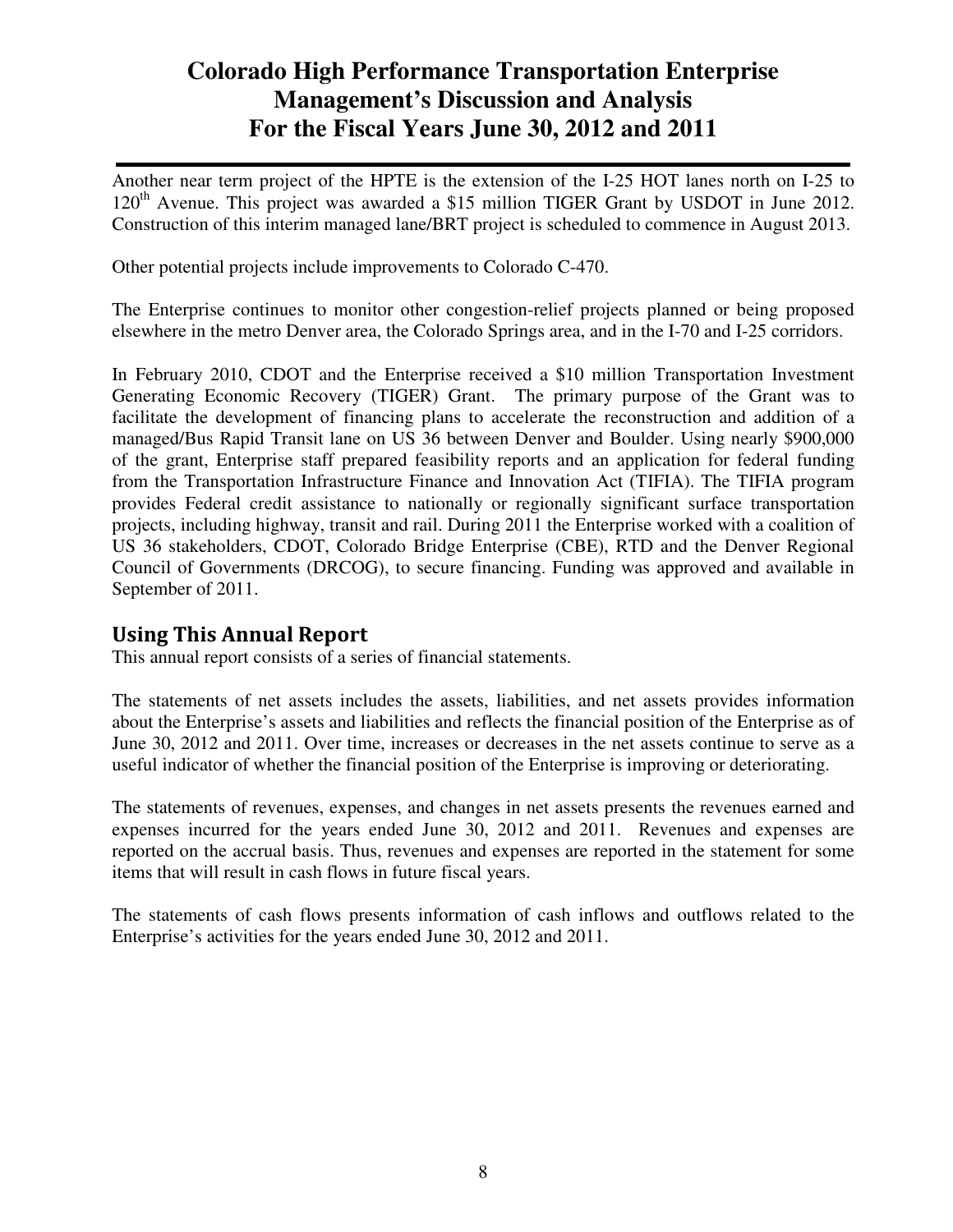# Net Asset Analysis:

| <b>Condensed Statements of Net Assets</b><br>(In Thousands) |                |                 |                     |                |                  |                     |  |
|-------------------------------------------------------------|----------------|-----------------|---------------------|----------------|------------------|---------------------|--|
| <b>Transportation Special Fund</b><br><b>Operating Fund</b> |                |                 |                     |                |                  |                     |  |
| As of June 30                                               | 2012           | 2011            | 2010<br>(unaudited) | 2012           | 2011             | 2010<br>(unaudited) |  |
| <b>Assets</b>                                               |                |                 |                     |                |                  |                     |  |
| Current assets                                              | \$6,839.8      | \$5,012.4       | \$4,415.6           | \$680.5        | \$1,175.8        | \$1,852.0           |  |
| Non-current assets                                          | 5,375.3        | $\underline{0}$ | $\underline{0}$     | $\overline{0}$ | $\overline{0}$   | $\overline{0}$      |  |
| <b>Total Assets</b>                                         | 12,215.1       | 5,012.4         | 4,415.6             | 680.5          | 1,175.8          | 1,852.0             |  |
| <b>Liabilities</b>                                          |                |                 |                     |                |                  |                     |  |
| <b>Current liabilities</b>                                  | 944.2          | 141.5           | 79.9                | 405.7          | 232.4            | 58.7                |  |
| Non-current liabilities                                     | $\overline{0}$ | $\overline{0}$  | $\underline{0}$     | 1032.2         | 18.9             | $\overline{0}$      |  |
| <b>Total Liabilities</b>                                    | 944.2          | 141.5           | 79.9                | 1,437.9        | 251.3            | 58.7                |  |
| <b>Net Assets (Deficit)</b>                                 |                |                 |                     |                |                  |                     |  |
| Invested in capital assets, net of<br>related debt          | 4,765.0        | $\mathbf{0}$    | $\boldsymbol{0}$    | $\overline{0}$ | $\boldsymbol{0}$ | $\overline{0}$      |  |
| Unrestricted                                                | 6,505.9        | 4,870.9         | 4,335.7             | (757.4)        | 924.5            | 1,793.3             |  |
| <b>Total Net Assets (Deficit)</b>                           | \$11,270.9     | \$4,870.9       | \$4,335.7           | \$(757.4)      | \$924.5          | \$1,793.3           |  |

### **Analysis for FY2011-12:**

# **Transportation Special Fund**

#### **Assets**

The Transportation Special Fund total assets increased by \$7.3 million.

#### • Current Assets

Current assets increased by \$1.8 million due primarily to tolling revenues exceeding vendor payments.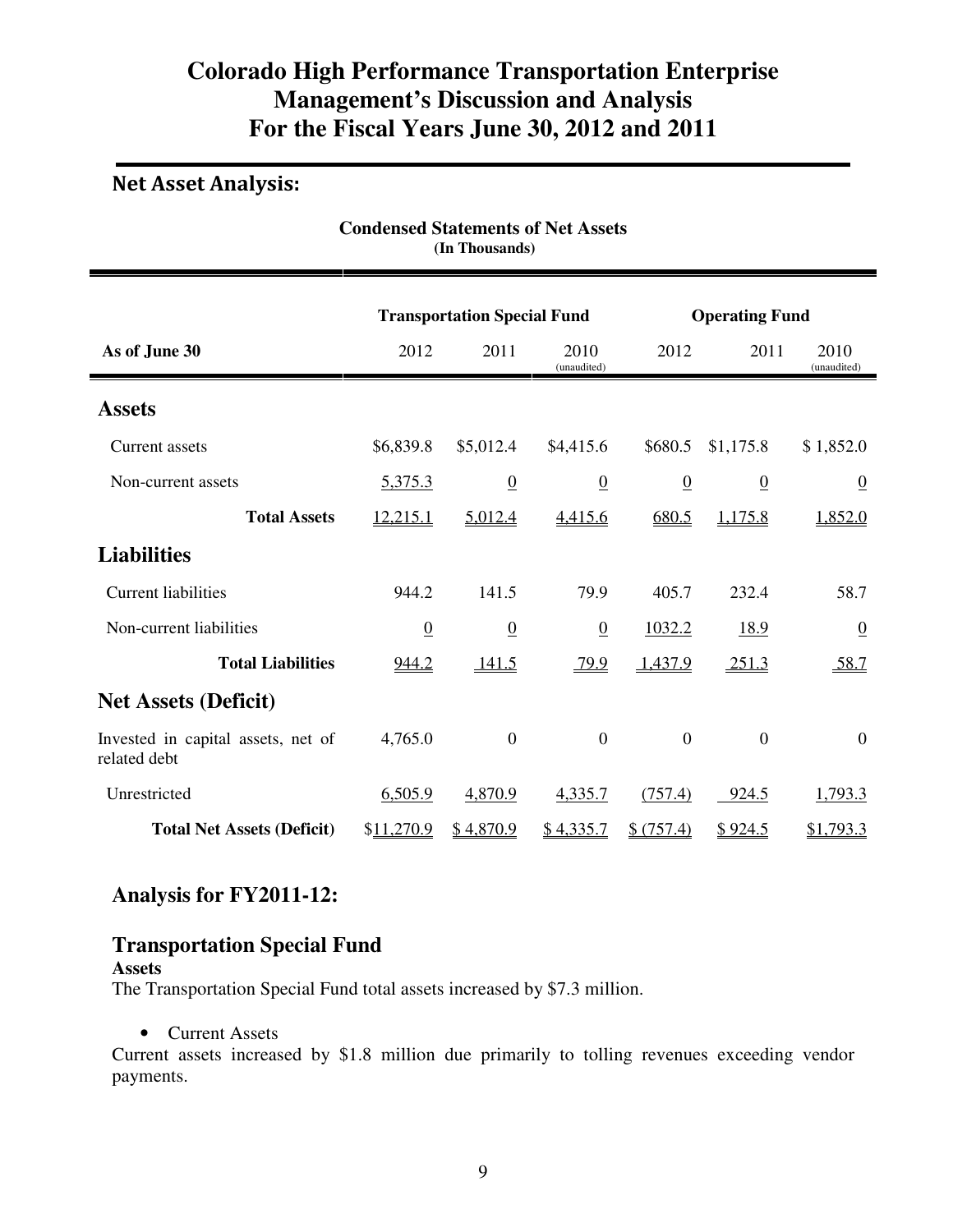### • Non-current Assets

Non-current assets were recorded for the first time. Long term investments totaling \$610,317 were recorded based on the requirements of the TIFIA loan received by the Enterprise. The loan required that \$604,614 be transferred to a project operation and maintenance account. These moneys are being held by the Enterprise's trustee, Zions Bank, and are invested with the Colorado State Treasury. As of June 30, 2012, \$5,703 in interest earnings was added to the account.

In addition, new capital assets consisting of right of way areas purchased in anticipation of US 36 construction were recorded in the amount of \$4.7 million

### **Liabilities**

Liabilities increased by \$802,771 due to an increase in the accrual of payments to vendors.

### **Net Assets**

The effect of these changes was an increase in net assets for the special fund of \$6.4 million.

### **Operating Fund**

#### **Assets**

The Operating fund total assets decreased by \$495,243 from FY 2010-11 to FY 2011-12 due to increased expenditures related to program development; in particular, the expenditures increased due to program development costs associated with the US36 Phase II effort.

### **Liabilities**

Total liabilities increased by \$1.2 million.

• Current liabilities

Current liabilities increased by \$173,346 because of additional accruals for vendor payments.

• Non-current liabilities

Non-current liabilities increased by \$1,013,303 due primarily to a \$1,000,000 operating loan from the Transportation Commission plus accrued interest of \$19,055 offset by a \$5,752 decrease in accruals for compensation payable. The HPTE will repay the Transportation Commission from moneys in its Special Revenue Fund from future revenue generating activities, such as toll revenues, the issuance of revenue bonds, or concession fees when such funds are not restricted and available for the general use of the HPTE.

### **Net Assets**

The effect of these changes was a decrease in net assets of the operating fund of \$1.7 million from the previous fiscal year.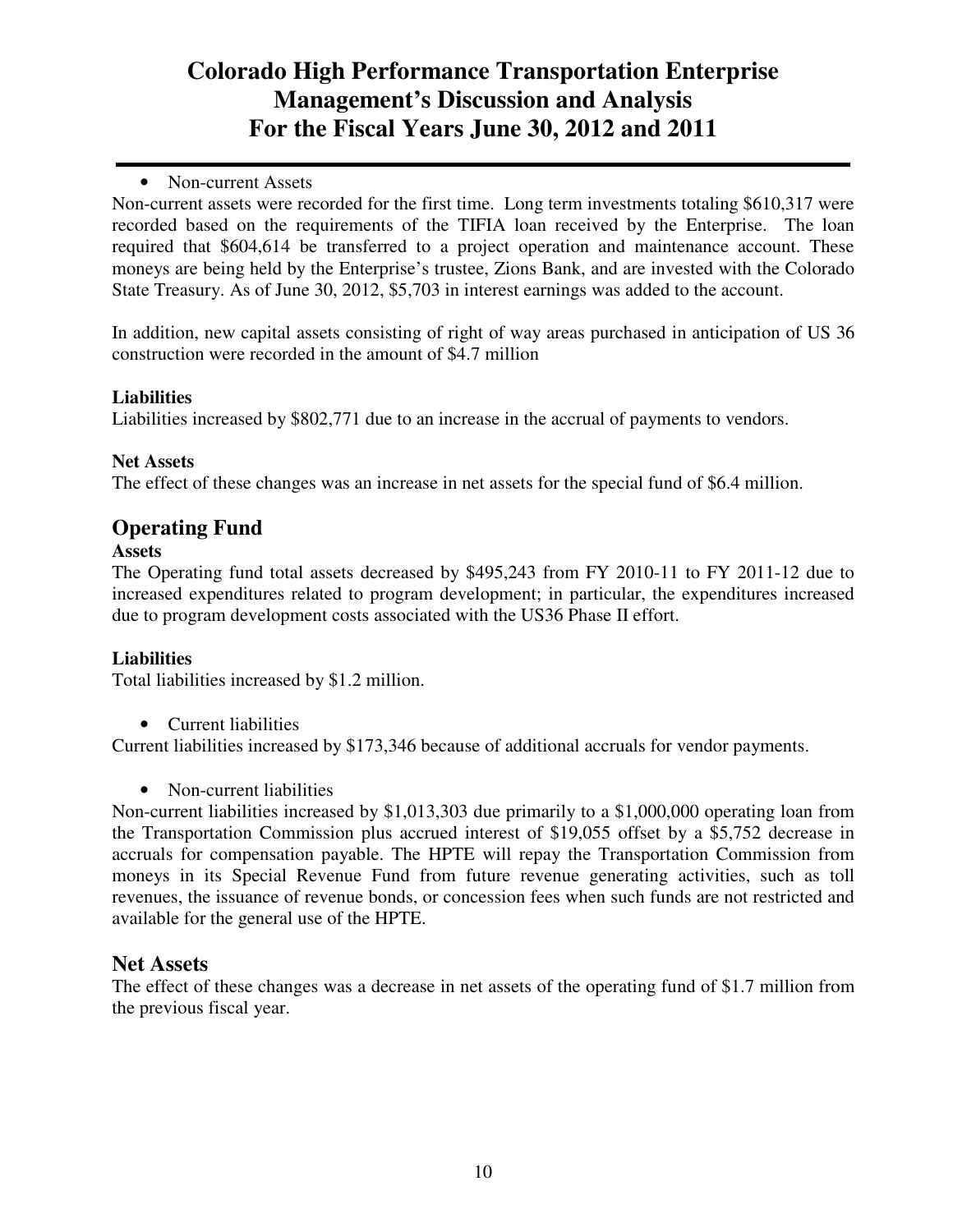# Analysis for FY 2010-2011:

### *Transportation Special Fund*

### • *Assets*

The Transportation Special Fund assets increased by \$596,731 from FY 2009-10 to FY 2010-11. This increase is due primarily to tolling revenues exceeding vendor payments including a final reimbursement to CDOT for Enterprise and CTE start-up funds received in prior years.

### • *Liabilities*

Liabilities increased by \$61,524 due to accrual of payments to vendors.

### • *Net Assets*

The effect of these changes was an increase in net assets for the special fund of \$535,208.

### *Operating Fund*

### • *Assets*

Operating fund assets decreased by \$676,253 from FY 2009-10 to FY 2010-11 with payments for operating costs of the enterprise offset by federal receivables.

### • *Liabilities*

Liabilities increased by \$192,580 due to accruals for compensation payable in the amount of \$45,941 as well as payments due to vendors at year end.

### • *Net Assets*

The effect of these changes was a decrease in net assets of the operating fund of \$868,833

(The remainder of this page is intentionally left blank)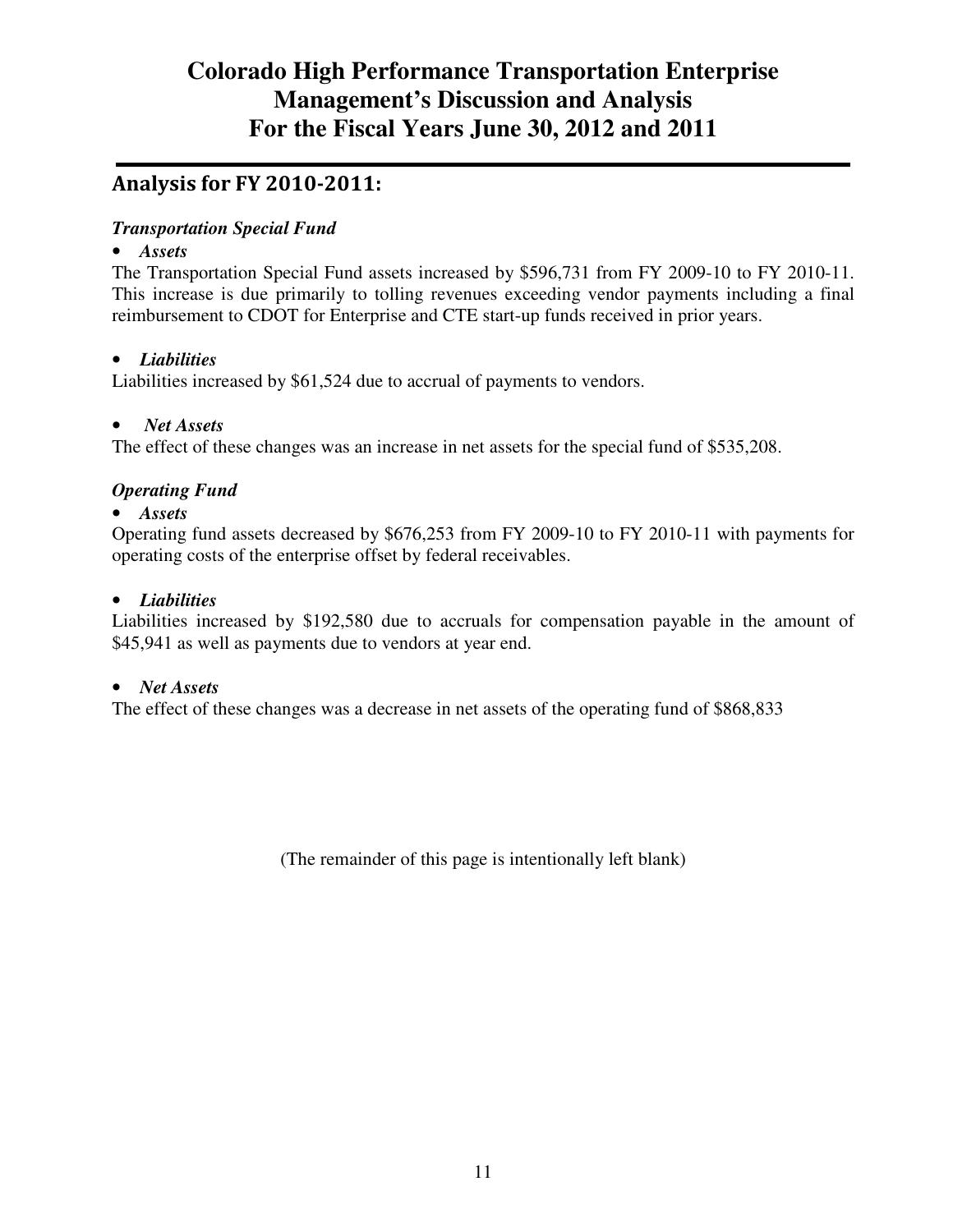### Revenue and Expense Analysis

#### **Condensed Schedule of Revenues, Expenses and Changes in Net Assets For the Fiscal Years Ended June 30, 2012 and 2011**

(In Thousands)

|                | <b>Transportation Special Fund</b> |                     |                | <b>Operating Fund</b> |                      |  |
|----------------|------------------------------------|---------------------|----------------|-----------------------|----------------------|--|
| 2012           | 2011                               | 2010<br>(unaudited) | 2012           | 2011                  | 2010<br>(unaudited)  |  |
|                |                                    |                     |                |                       |                      |  |
| \$<br>3,479.0  | \$2,469.8                          | \$2,436.7           | \$454.6        | \$33.8                | \$11.3               |  |
| 3,900.0        | $\boldsymbol{0}$                   | $\boldsymbol{0}$    | 24.6           | 875.4                 | $\boldsymbol{0}$     |  |
| 7,379.0        | 2,469.8                            | 2,436.7             | 479.2          | 909.2                 | 11.3                 |  |
|                |                                    |                     |                |                       |                      |  |
| 3.7            | 17.8                               | 91.4                | 371.7          | 225.9                 | 78.1                 |  |
| 333.5          | 176.0                              | 107.4               | 74.0           | 105.7                 | 9.0                  |  |
| 723.3          | 903.9                              | 1,034.0             | 1,694.9        | 1,458.4               | 104.7                |  |
| 1,060.5        | 1,097.7                            | 1,232.8             | 2,140.6        | 1,790.0               | 191.8                |  |
| 6,318.5        | 1,372.1                            | 1,203.9             | (1,661.4)      | (880.8)               | (180.5)              |  |
| 86.9           | 68.6                               | 181.8               | (1.4)          | 11.9                  | 82.2                 |  |
| (5.4)          | $\overline{0}$                     | $\underline{0}$     | (19.1)         | $\overline{0}$        | $\overline{0}$       |  |
| 81.5           | 68.6                               | 181.8               | (20.5)         | 11.9                  | 82.2                 |  |
| 6,400.0        | 1,440.7                            | 1,385.7             | (1,681.9)      | (868.8)               | (98.3)               |  |
| $\overline{0}$ | (905.5)                            | (301.8)             | $\overline{0}$ | $\overline{0}$        | $\underline{0}$      |  |
| 6,400.0        | \$535.2                            | 1,083.9             | (1,681.9)      | (868.8)               | (98.3)               |  |
| 4,870.9        | 4,335.7                            | 3,251.8             | 924.5          | 1,793.3               | 1,891.6<br>\$1,793.3 |  |
|                | \$11,270.9                         | \$4,870.9           | \$4,335.7      | \$ (757.4)            | \$924.5              |  |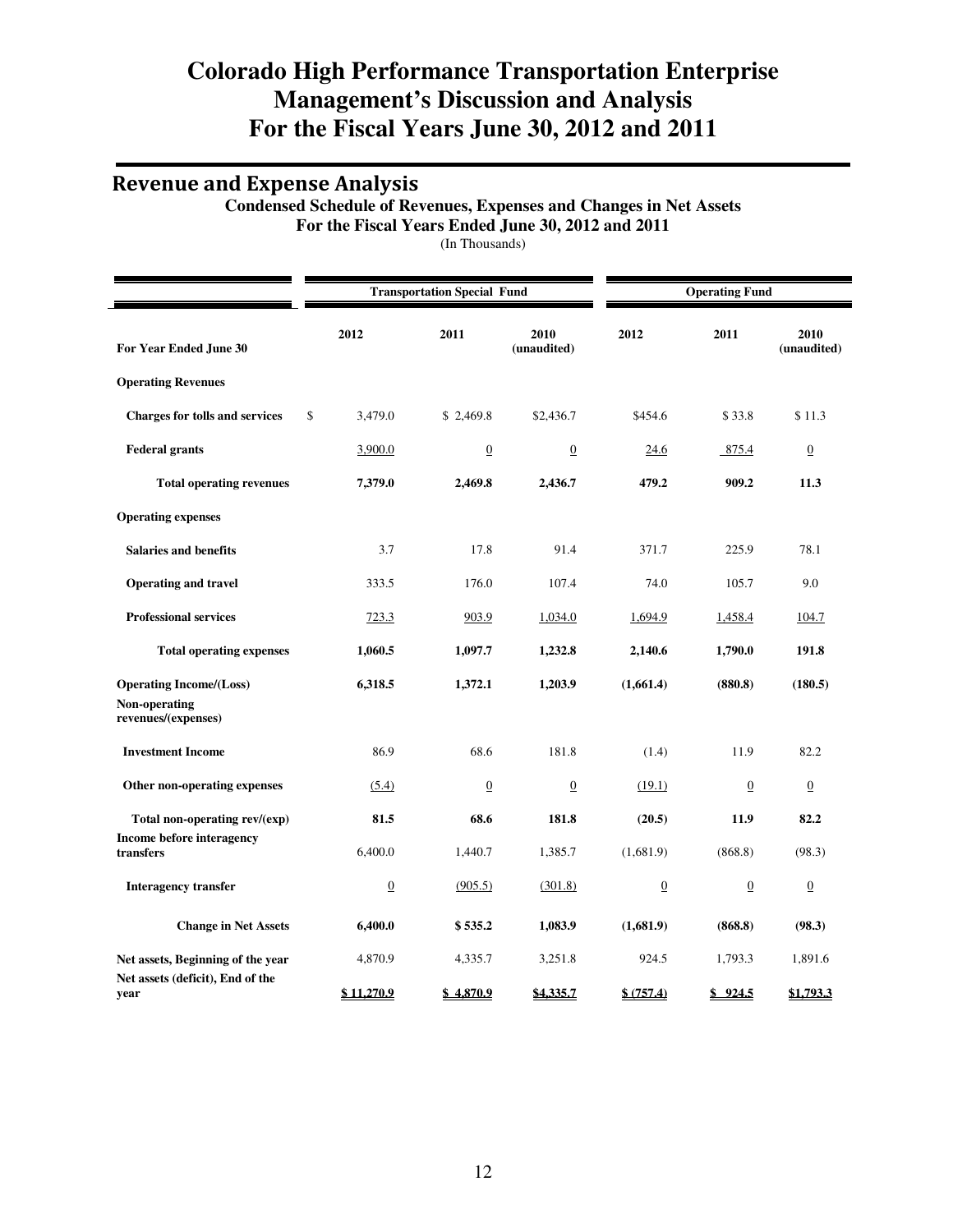## Variances for 2012 and 2011:

## **Transportation Special Fund**

### • **Revenues**

Total revenues increased by \$4.9 million. This includes the receipt of federal revenues totaling \$3.9 million for acquisition of right of way land along US 36. Additionally, tolling revenues increased by \$992,484 over the previous year while fines from tolling lanes increased by \$16,745. Tolling revenues have increased with the steady growth of managed lane usage.

Net non-operating revenues and expenses increased by \$12,948 due to an increase in interest income earned on cash on deposit at the State Treasury offset by annual fees paid to Zions Bank acting as trustee for the TIFIA loan proceeds.

### • **Expenses**

Total operating expenses decreased in FY 2011-12 by \$37,154 due to lower costs for professional services of \$180,612 offset by an increase in operating and travel of \$157,540.

### • **Net Assets**

The outcome of these changes was an increase in net assets of \$6.4 million in FY 2011-12.

### **Operating Fund**

### • **Revenues**

Total revenues decreased by \$430,023. While charges for services increased, the Operating fund did not receive new federal funds in FY 2011-12.

#### • **Expenses**

Total operating costs increased by \$350,651. This included an increase in Enterprise staff costs as well as increased professional consultant fees.

Net non-operating revenue and expenses decreased by \$32,385. Investment income decreased with less interest earnings and with a net decrease in the fund's share of unrealized gain in market value of the State Treasurer's pooled funds. In addition, \$19,055 was accrued as interest payable on the loan from the Transportation Commission.

#### • **Net Assets**

The outcome of these changes was a decrease in net assets of \$1.7 million in FY 2011-12.

### Variances for 2011 and 2010:

### *Transportation Special Fund*

#### • *Revenues*

Tolling revenues increased by \$199,530 over the previous year while fines from tolling lanes decreased by \$166,433. The decrease in fine revenue is due to a change in procedures for toll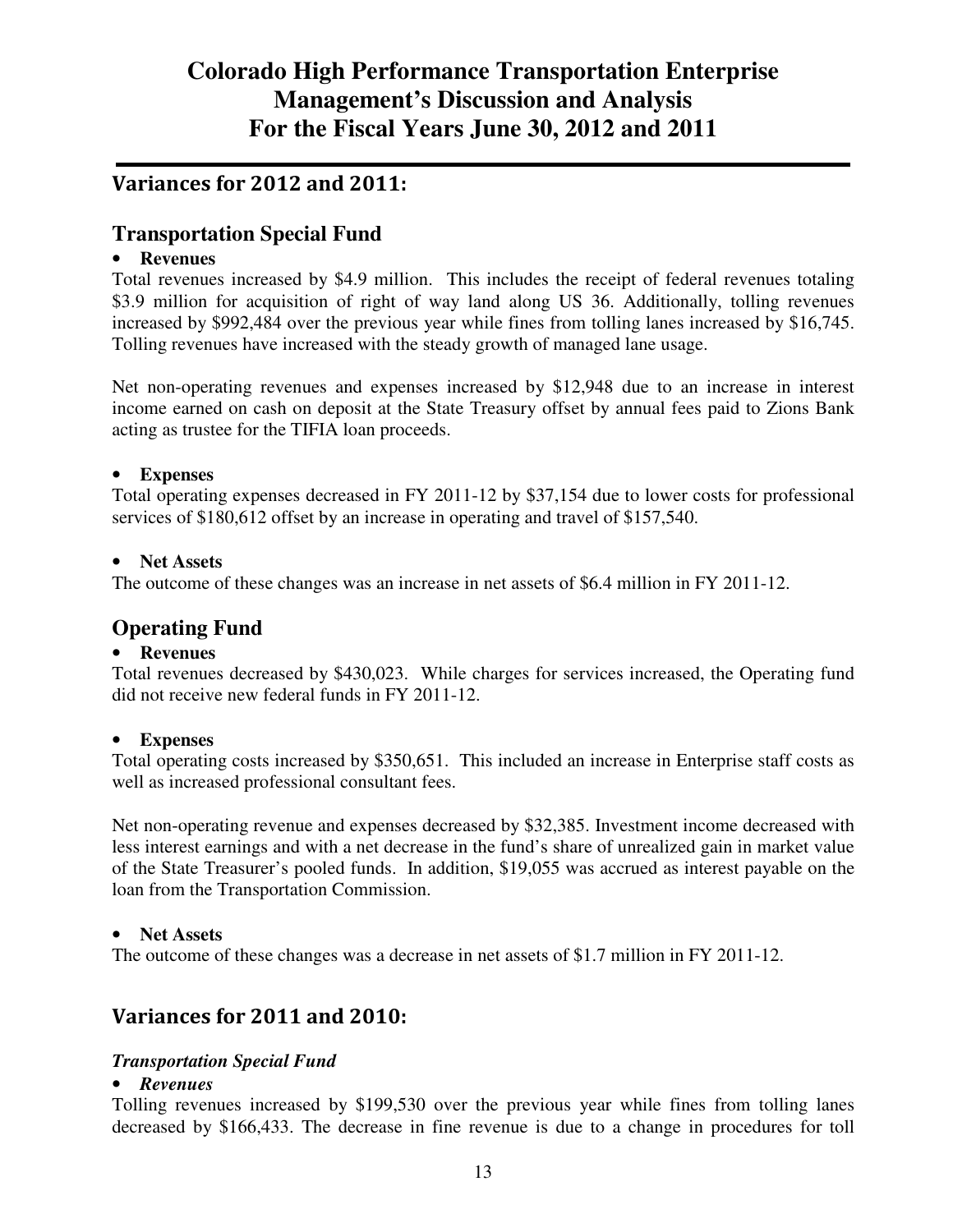collections. Interest income earned on cash on deposit at the State Treasury decreased with lower interest rates.

### • *Expenses/Interagency Transfers*

Operating costs decreased in FY 2010-11 by \$135,151 primarily because payments for professional services and salaries were less in FY 2010-11.

CDOT had previously advanced the Enterprise's predecessor, the CTE, amounts used for start-up costs. When the Enterprise was created in statute, the remaining available funds were transferred to the operating fund of the Enterprise. The Enterprise Board designated specific amounts to be used by the two separate funds within the Enterprise. In 2011, the Enterprise Board chose to repay, from tolling revenues, \$905,464, which was the entire amount designated to the Transportation Special Fund.

### *Operating Fund*

### • *Revenues*

The Operating fund received some revenues from Colorado Bridge Enterprise for services that Enterprise staff provides. In addition, the fund received a portion of the Federal TIGER grant in FY 2010-11 as previously discussed. The amount received during the year ended June  $30<sup>th</sup>$ , was \$875,400. Other nominal revenues come from interest earnings of cash on deposit with the State Treasury. The moneys on deposit come from the monies advanced by the Transportation Commission to the CTE for its initial startup costs. These proceeds continue to be drawn upon for general operations of the Enterprise that do not involve the operations of the I‐25 Express Lanes.

### • *Expenses*

Operating costs increased by \$1.6 million with the hiring of consultants associated with the TIGER grant process. Costs also increased as the director and staff needed to administer the Enterprise were added.

### Capital Assets and Debt Administration

(In Thousands)

| As of June 30                           | 2012      | 2011 | <b>2010</b><br>(Unaudited) |
|-----------------------------------------|-----------|------|----------------------------|
| Capital assets not being<br>depreciated | \$4,765.0 |      |                            |

In fiscal year 2011-2012, capital assets increased by \$4.7 million due to the purchase of right-ofways for new construction projects.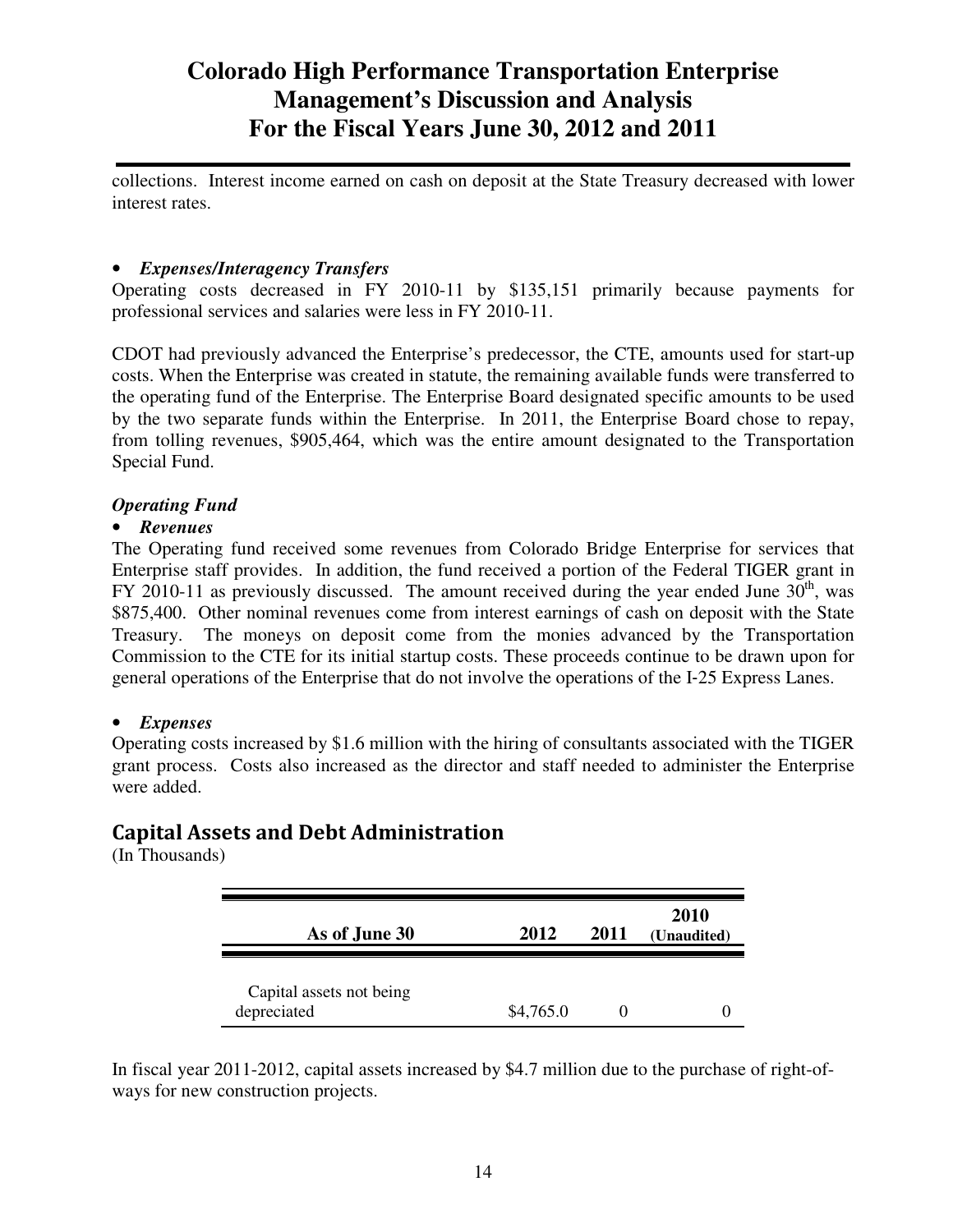### **Debt Outstanding**

The long-term portion of the debt was \$1 million in FY2011-12. Principal payments will be made when sufficient revenue becomes available to repay the principal and interest of the loan.

#### **Future Funding Award**

On June 19, 2012, the Enterprise received advance notice of a \$15 million Transportation Investment Generating Economic Recovery (TIGER) grant. Funds are to be used for resurfacing a six mile portion of I-25 north of Denver and extend managed toll lanes.

#### **Financial Contact**

If you have questions about this report please contact: High Performance Transportation Enterprise 4201 E Arkansas Ave Denver, CO 80222 Attn: Kay Hruska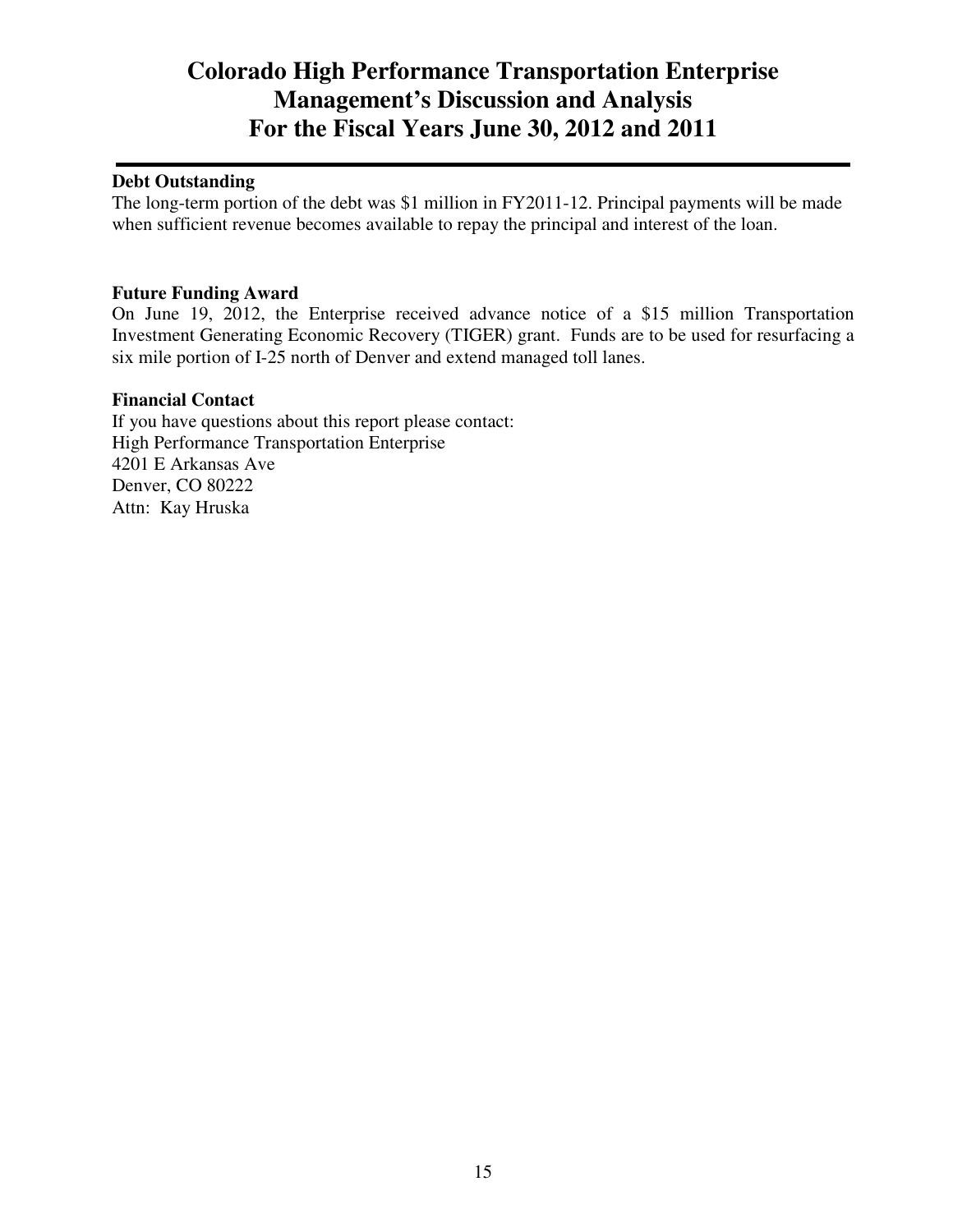# **Colorado High Performance Transportation Enterprise Statements of Net Assets June 30, 2012 and 2011**

|                                                 |                       | June 30, 2012    |                 | June 30, 2011         |                  |                |
|-------------------------------------------------|-----------------------|------------------|-----------------|-----------------------|------------------|----------------|
|                                                 | <b>Transportation</b> |                  |                 | <b>Transportation</b> |                  |                |
|                                                 | <b>Special Fund</b>   | <b>Operating</b> | <b>Total</b>    | <b>Special Fund</b>   | <b>Operating</b> | <b>Total</b>   |
| <b>ASSETS</b>                                   |                       |                  |                 |                       |                  |                |
| Current assets:                                 |                       |                  |                 |                       |                  |                |
| Cash and pooled cash investments                | 5,940,475<br>\$       | 238,238<br>\$    | 6,178,713<br>\$ | \$5,001,161           | \$1,107,233      | \$6,108,394    |
| Receivables, net                                | 899,311               | 441,181          | 1,340,492       | 11,193                | 3,236            | 14,429         |
| Intergovernmental receivables                   | $\boldsymbol{0}$      | $\boldsymbol{0}$ | $\overline{0}$  | $\boldsymbol{0}$      | 65,276           | 65,276         |
| Prepaid items                                   | $\overline{0}$        | 1,083            | 1,083           | $\overline{0}$        | $\overline{0}$   | $\overline{0}$ |
| Total current assets                            | 6,839,786             | 680,502          | 7,520,288       | 5,012,354             | 1,175,745        | 6,188,099      |
| Noncurrent assets:                              |                       |                  |                 |                       |                  |                |
| Other long-term investments                     | 610,317               | $\boldsymbol{0}$ | 610,317         | $\boldsymbol{0}$      | $\overline{0}$   | $\theta$       |
| Capital assets - nondepreciable                 | 4,765,025             | $\boldsymbol{0}$ | 4,765,025       | $\mathbf{0}$          | $\boldsymbol{0}$ | $\mathbf{0}$   |
| Total noncurrent assets                         | 5,375,342             | $\boldsymbol{0}$ | 5,375,342       | $\bf{0}$              | $\bf{0}$         | $\theta$       |
| <b>Total assets</b>                             | 12,215,128            | 680,502          | 12,895,630      | 5,012,354             | 1,175,745        | 6,188,099      |
| <b>LIABILITIES</b>                              |                       |                  |                 |                       |                  |                |
| Current liabilities:                            |                       |                  |                 |                       |                  |                |
| Accounts payable and accrued liabilities        | 944,226               | 405,732          | 1,349,958       | 141,455               | 232,386          | 373,841        |
| Total current liabilities                       | 944,226               | 405,732          | 1,349,958       | 141,455               | 232,386          | 373,841        |
| NET ASSETS (DEFICIT), END OF THE YEAR           |                       |                  |                 |                       |                  |                |
| Due to other funds                              | $\overline{0}$        | 1,000,000        | 1,000,000       | $\boldsymbol{0}$      | $\overline{0}$   | $\mathbf{0}$   |
| Accrued interest                                | $\boldsymbol{0}$      | 19,055           | 19,055          | $\boldsymbol{0}$      | $\theta$         | $\Omega$       |
| Compensated absences                            | $\boldsymbol{0}$      | 13,135           | 13,135          | $\boldsymbol{0}$      | 18,887           | 18,887         |
| Total noncurrent liabilities                    | $\overline{0}$        | 1,032,190        | 1,032,190       | $\overline{0}$        | 18,887           | 18,887         |
| <b>Total liabilities</b>                        | 944,226               | 1,437,922        | 2,382,148       | 141,455               | 251,273          | 392,728        |
| <b>NET ASSETS (DEFICIT)</b>                     |                       |                  |                 |                       |                  |                |
| Restricted for:                                 |                       |                  |                 |                       |                  |                |
| Invested in capital assets, net of related debt | 4,765,025             | $\theta$         | 4,765,025       | $\overline{0}$        | $\overline{0}$   | $\Omega$       |
| Unrestricted                                    | 6,505,877             | (757, 420)       | 5,748,457       | 4,870,899             | 924,472          | 5,795,371      |
| Total net assets (deficit)                      | \$11,270,902          | \$ (757,420)     | \$10,513,482    | \$4,870,899           | 924,472<br>\$    | \$5,795,371    |

The accompanying notes are an integral part of the financial statements.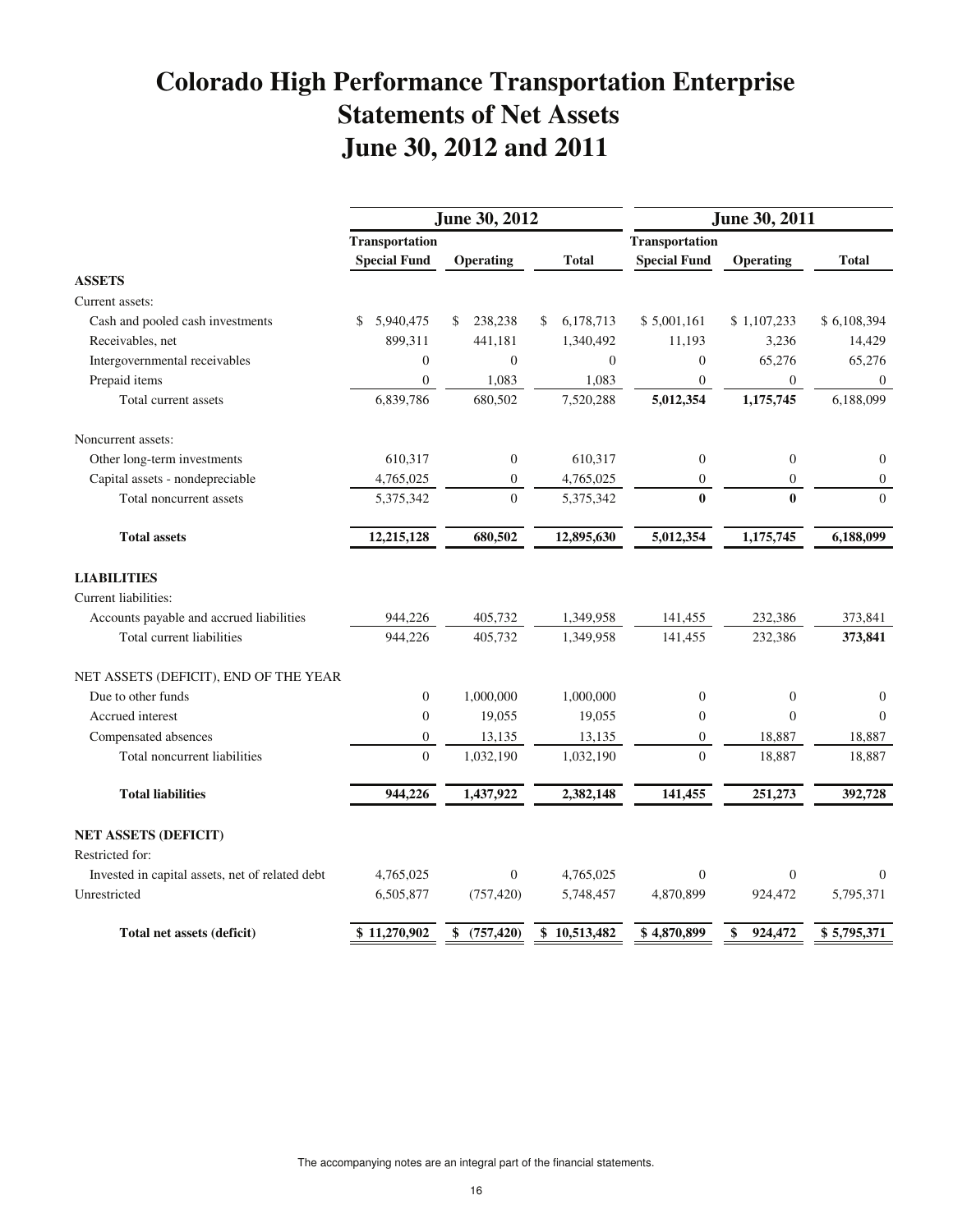# **Colorado High Performance Transportation Enterprise Statements of Revenues, Expenses, and Changes in Net Assets For the Years Ended June 30, 2012 and June 30, 2011**

|                                       |                                       | June 30, 2012    |                |                                              | June 30, 2011  |                |
|---------------------------------------|---------------------------------------|------------------|----------------|----------------------------------------------|----------------|----------------|
|                                       | Transportation<br><b>Special Fund</b> | Operating        | <b>Total</b>   | <b>Transportation</b><br><b>Special Fund</b> | Operating      | <b>Total</b>   |
| <b>OPERATING REVENUES</b>             |                                       |                  |                |                                              |                |                |
| Charges for tolls and services        | 3.443.492<br>\$                       | 454,577<br>\$    | \$ 3,898,069   | \$2,451,008                                  | \$<br>33.818   | \$2,484,826    |
| Federal grants and contracts          | 3,900,000                             | 24,609           | 3,924,609      | $\mathbf{0}$                                 | 875,391        | 875,391        |
| Other operating revenues              | 35,520                                | $\mathbf{0}$     | 35,520         | 18,775                                       | 0              | 18,775         |
| <b>Total operating revenues</b>       | 7,379,012                             | 479,186          | 7,858,198      | 2,469,783                                    | 909,209        | 3,378,992      |
| <b>OPERATING EXPENSES</b>             |                                       |                  |                |                                              |                |                |
| Salaries and benefits                 | 3,690                                 | 371,715          | 375,405        | 17,772                                       | 225,879        | 243,651        |
| Operating and travel                  | 333,503                               | 74,030           | 407,533        | 175,963                                      | 105.694        | 281,657        |
| Professional services                 | 723,320                               | 1,694,896        | 2,418,216      | 903,932                                      | 1,458,417      | 2,362,349      |
| <b>Total operating expenses</b>       | 1,060,513                             | 2,140,641        | 3,201,154      | 1,097,667                                    | 1,789,990      | 2,887,657      |
| <b>Operating income/(loss)</b>        | 6,318,499                             | (1,661,455)      | 4,657,044      | 1,372,116                                    | (880, 781)     | 491,335        |
| NONOPERATING REVENUES/(EXPENSES)      |                                       |                  |                |                                              |                |                |
| Investment income, net                | 86,919                                | (1, 382)         | 85,537         | 68,556                                       | 11,948         | 80,504         |
| Other nonoperating (expenses)         | (5,415)                               | (19,055)         | (24, 470)      |                                              | $\overline{0}$ | $\overline{0}$ |
| Net nonoperating revenues/(expenses)  | 81,504                                | (20, 437)        | 61,067         | 68,556                                       | 11,948         | 80,504         |
| Income before interagency transfers   | 6,400,003                             | (1,681,892)      | 4,718,111      | 1,440,672                                    | (868, 833)     | 571,839        |
| <b>INTERAGENCY TRANSFERS</b>          | $\mathbf{0}$                          | $\overline{0}$   | $\overline{0}$ | (905, 464)                                   | 0              | (905, 464)     |
| <b>CHANGE IN NET ASSETS</b>           | 6,400,003                             | (1,681,892)      | 4,718,111      | 535,208                                      | (868, 833)     | (333, 625)     |
| NET ASSETS, BEGINNING OF THE YEAR     | 4,870,899                             | 924,472          | 5,795,371      | 4,335,691                                    | 1,793,305      | 6,128,996      |
| NET ASSETS (DEFICIT), END OF THE YEAR | \$11,270,902                          | (757, 420)<br>\$ | \$10,513,482   | \$4,870,899                                  | 924,472        | \$5,795,371    |

The accompanying notes are an integral part of the financial statements.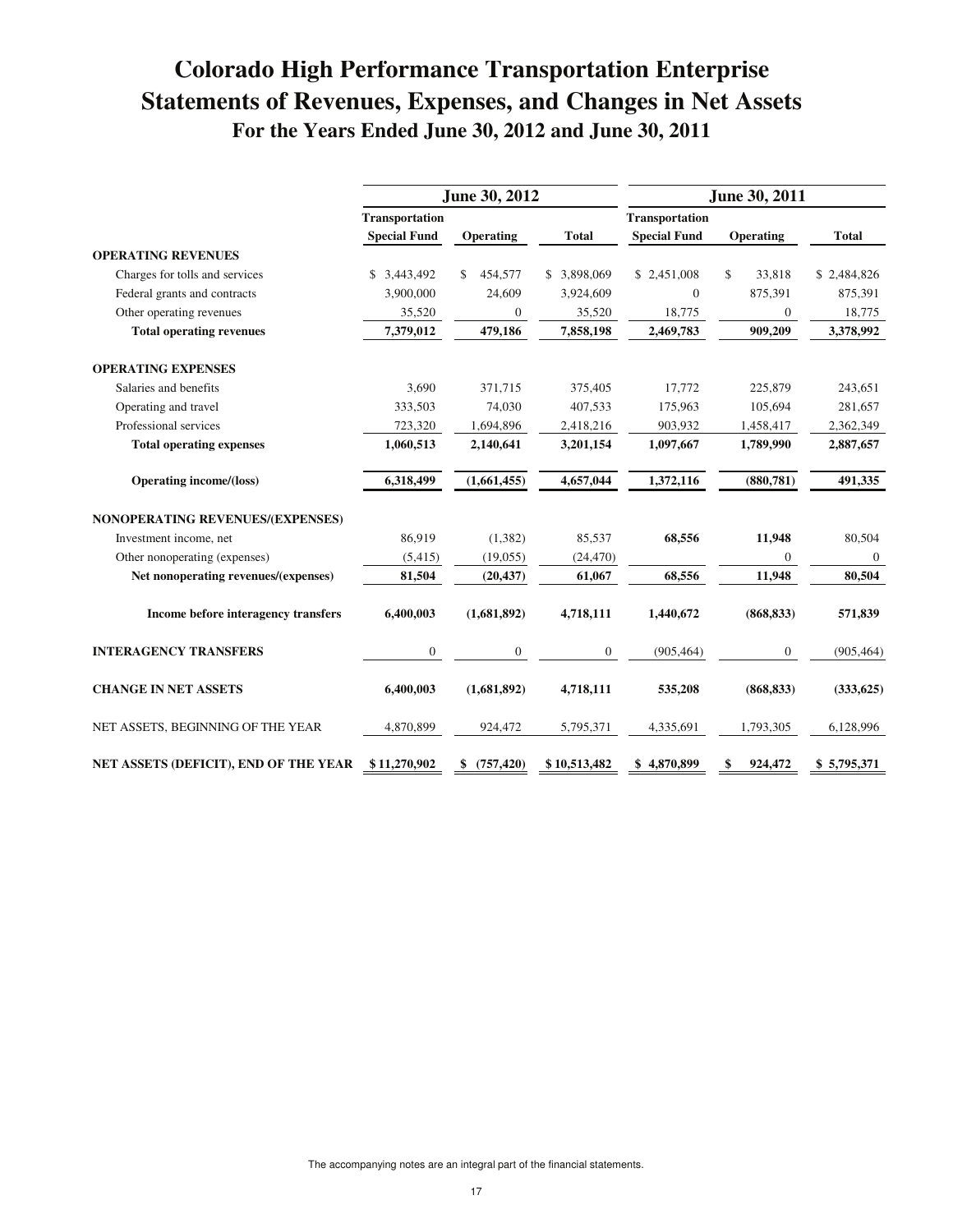# **Colorado High Performance Transportation Enterprise Statements of Cash Flows For the Years Ended June 30, 2012 and 2011**

|                                                                                                        | June 30, 2012         |                  |                  | June 30, 2011                 |                  |                |  |
|--------------------------------------------------------------------------------------------------------|-----------------------|------------------|------------------|-------------------------------|------------------|----------------|--|
|                                                                                                        | <b>Transportation</b> |                  |                  | <b>Transportation</b>         |                  |                |  |
|                                                                                                        | <b>Special Fund</b>   | Operating        | <b>Total</b>     | <b>Special Fund Operating</b> |                  | Total          |  |
| <b>CASH FLOWS FROM OPERATING ACTIVITIES</b>                                                            |                       |                  |                  |                               |                  |                |  |
| Cash received from users and grants                                                                    | 6,490,894<br>\$       | \$<br>106,517    | \$6,597,411      | \$2,480,751                   | \$<br>843,069    | \$ 3,323,820   |  |
| Cash payments for salaries and benefits                                                                | (4,365)               | (370, 842)       | (375, 207)       | (18, 464)                     | (185,060)        | (203, 524)     |  |
| Cash payments to suppliers for goods and services                                                      | (253, 377)            | (1, 584, 233)    | (1,837,610)      | (1,017,679)                   | (1,412,350)      | (2,430,029)    |  |
| Net cash provided/(used) by operating activities                                                       | 6,233,152             | (1,848,558)      | 4,384,594        | 1,444,608                     | (754, 341)       | 690,267        |  |
| CASH FLOWS FROM NONCAPITAL FINANCING ACTIVITIES                                                        |                       |                  |                  |                               |                  |                |  |
| Interagency transfers                                                                                  | $\boldsymbol{0}$      | 1,000,000        | 1,000,000        | (905, 464)                    | 0                | (905, 464)     |  |
| Net cash provided (used) by noncapital financing activities                                            | $\bf{0}$              | 1,000,000        | 1,000,000        | (905, 464)                    | $\bf{0}$         | (905, 464)     |  |
| CASH FLOWS FROM CAPITAL AND RELATED FINANCING<br><b>ACTIVITIES</b>                                     |                       |                  |                  |                               |                  |                |  |
| Acquisition and construction of capital assets                                                         | (4,765,025)           | $\boldsymbol{0}$ | (4,765,025)      | $\mathbf{0}$                  | $\boldsymbol{0}$ | $\overline{0}$ |  |
| Net cash (used) by capital and related financing activities                                            | (4,765,025)           | $\bf{0}$         | (4,765,025)      | 0                             | $\bf{0}$         | $\bf{0}$       |  |
| <b>CASH FLOWS FROM INVESTING ACTIVITIES</b>                                                            |                       |                  |                  |                               |                  |                |  |
| Investment income                                                                                      | 86,919                | (1,382)          | 85,537           | 68,556                        | 11,948           | 80,504         |  |
| Purchase of investments and related fees                                                               | (615, 732)            | (19,055)         | (634, 787)       | $\mathbf{0}$                  | $\boldsymbol{0}$ | $\mathbf{0}$   |  |
| Net cash provided/(used) by investing activities                                                       | (528, 813)            | (20, 437)        | (549, 250)       | 68,556                        | 11,948           | 80,504         |  |
| Net increase (decrease) in cash and cash equivalents                                                   | 939,314               | (868,995)        | 70,319           | 607,700                       | (742, 393)       | (134, 693)     |  |
| Cash and cash equivalents, beginning of year                                                           | 5,001,161             | 1,107,233        | 6,108,394        | 4,393,461                     | 1,849,626        | 6,243,087      |  |
| Cash and cash equivalents, end of year                                                                 | 5,940,475             | 238,238          | 6,178,713        | 5,001,161                     | 1,107,233        | 6,108,394      |  |
| Reconciliation of operating gain/loss to net cash provided/(used)                                      |                       |                  |                  |                               |                  |                |  |
| by operating activities:                                                                               |                       |                  |                  |                               |                  |                |  |
| Operating income/loss                                                                                  | 6,318,499             | (1,661,455)      | 4,657,044        | 1,372,116                     | (880, 781)       | 491,335        |  |
| Adjustments to reconcile operating income/loss to net cash<br>provided/(used) by operating activities: |                       |                  |                  |                               |                  |                |  |
| Changes in assets and liabilities:                                                                     |                       |                  |                  |                               |                  |                |  |
|                                                                                                        |                       |                  |                  |                               |                  |                |  |
| Receivables, net                                                                                       | (888, 118)            | (372,669)        | (1,260,787)      | 10,968                        | (864)            | 10,104         |  |
| Prepaid items                                                                                          | $\boldsymbol{0}$      | (1,083)          | (1,083)          | $\boldsymbol{0}$              | $\overline{0}$   | $\overline{0}$ |  |
| Intergovernmental receivables                                                                          | $\overline{0}$        | $\boldsymbol{0}$ | $\boldsymbol{0}$ | $\boldsymbol{0}$              | (65, 276)        | (65, 276)      |  |
| Accounts payable and accrued liabilities                                                               | 802,771               | 186,649          | 989,420          | 61,524                        | 192,580          | 254,104        |  |
| Net cash provided/(used) by operating activities                                                       | \$<br>6,233,152       | \$ (1,848,558)   | \$4,384,594      | \$1,444,608                   | \$<br>(754, 341) | \$<br>690,267  |  |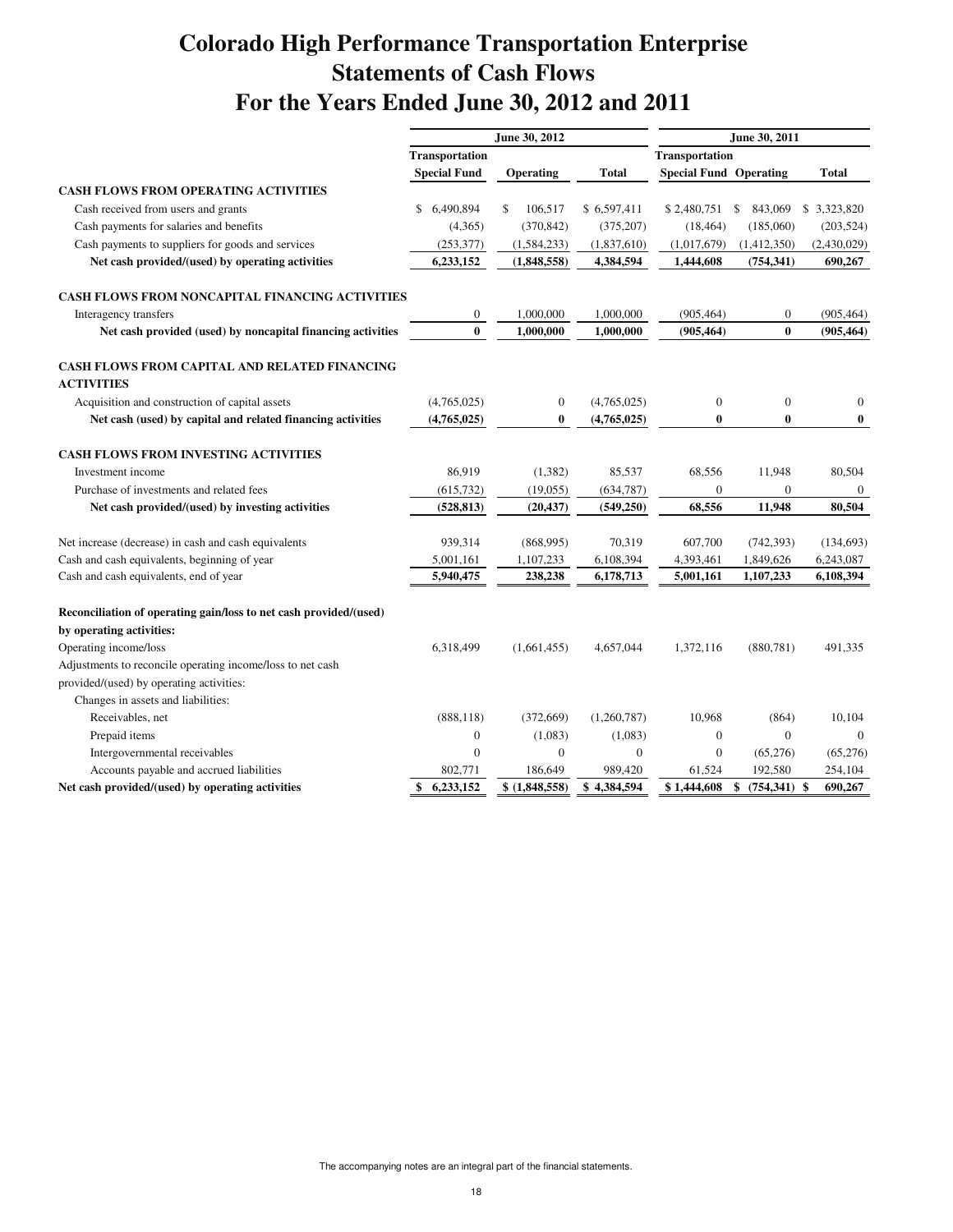# NOTE 1 – NATURE OF OPERATIONS AND SUMMARY OF SIGNIFICANT ACCOUNTING POLICIES

### Nature of Operations

The High Performance Transportation Enterprise (Enterprise) is a self-supporting enterprise fund of the State of Colorado. It was established as an entity of the Colorado Department of Transportation (CDOT) under the provisions of Colorado Revised Statutes (C.R.S) Section 43-4- 806. The Enterprise replaced the Colorado Tolling Enterprise (CTE) that had been established in 2002 by the Colorado General Assembly. The Enterprise is tasked with pursuing innovative means to more efficiently finance infrastructure projects that will improve the safety, capacity, and accessibility of the transportation system. Financing projects may come through, among other means, public-private partnerships with other entities, user fee-based revenues and debt issuance. The Enterprise is under the direction of its Board, consisting of seven members. The Enterprise was statutorily established with two distinct funds, the Transportation Special Revenue Fund and the Transportation Enterprise Operating Fund.

### *Transportation Special Fund*

The Statewide Transportation Special Revenue Fund is referred in statute and herein as the Transportation Special Fund. The Fund is authorized to receive moneys from any tolling projects. Currently those revenues come primarily from the I‐25 Express Lanes tolls. Through an intergovernmental agreement with RTD, revenues generated from these tolls cannot be used for purposes other than the operation and maintenance of the I‐25 Express Lanes and of the US 36 corridor.

The Fund also received amounts advanced from the Transportation Commission for startup costs which have been repaid in full.

#### *Operating Fund*

The Transportation Enterprise Operating Fund, referred to herein as the Operating Fund, accounts for the administration of non-fee supported activities of the Enterprise. Available amounts within this include funds advanced by the Transportation Commission to the CTE for its initial startup costs and additional loans made subsequently to the HPTE by the Transportation Commission. These proceeds continue to be drawn upon for general administrative activities of the Enterprise that do not involve the operation of the I‐25 Express Lanes.

### Basis of Accounting and Presentation

For financial reporting purposes, the Enterprise is considered a special-purpose government entity engaged only in business-type activities. Accordingly, the Enterprise uses the accrual basis of accounting to summarize its activities. Under the accrual basis of accounting, revenues are recognized when earned and expenses are recorded when an obligation is incurred.

The financial statements of the Enterprise have been prepared in accordance with generally accepted accounting principles as prescribed by the Governmental Accounting Standards Board (GASB), Financial Accounting Standards Board (FASB), and other applicable guidelines or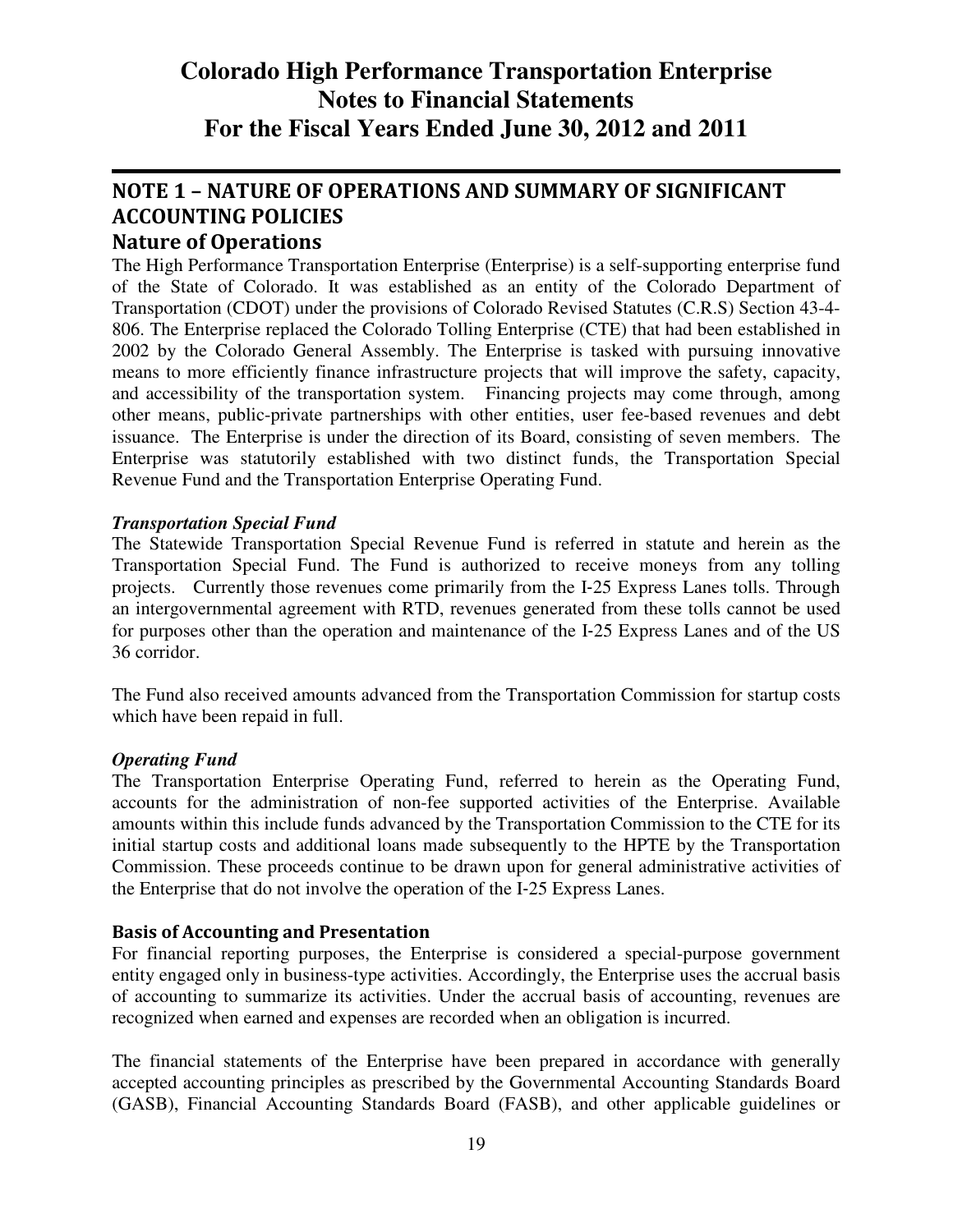pronouncements. The Enterprise uses self-balancing accounting funds to record its financial accounting transactions. The guidelines further require that intra-fund accounting transactions be eliminated.

The basic financial statements of the Enterprise present the financial position, results of operations, and, where applicable, cash flows for only the Enterprise. They do not purport to, and do not present, the financial position of CDOT as of June 30, 2012, or the results of operations, or cash flows where applicable, for the year then ended.

### Use of Estimates in Preparation of Financial Statements

The preparation of financial statements, in conformity with accounting principles generally accepted in the United States of America, requires management to make estimates and assumptions that affect the reported amounts of assets and liabilities and disclosure of contingent assets and liabilities at the date of the financial statements and the reported amounts of revenues and expenses during the reporting periods. Actual results could differ from those estimates.

### Cash and Pooled Cash Investments

Cash and pooled cash investments consist of cash on deposit with the State Treasurer. For purposes of the statement of cash flows, cash and pooled cash investments are defined as instruments with maturities of three months or less at date of acquisition, and pooled cash held by the Colorado State Treasurer.

#### Receivables

Receivables that are restricted in nature are reported as such in the financials. Enterprise receivables are discussed in Note 4.

#### Liabilities

Amounts due within one year are reported as current liabilities. Amounts owed after one year are reported as noncurrent liabilities. Current liabilities include amounts that are payable to contractors and vendors as well as an amount recorded for accrued wages as discussed in Note 5. Noncurrent liabilities include compensated absences and amounts due to other funds.

#### Compensated Absences

Employees of the Enterprise are entitled to paid vacations, sick days, and personal days off, depending on job classification, length of service, and other factors. The Enterprise has recorded the amount of compensation for future absences as an accrued liability in the accompanying financial statements. The estimated liability is based on hours earned up to assigned maximums. One-fourth of unused sick days or a maximum of 520 hours may be paid to employees upon retirement or death. Unused vacation days are paid to employees upon termination.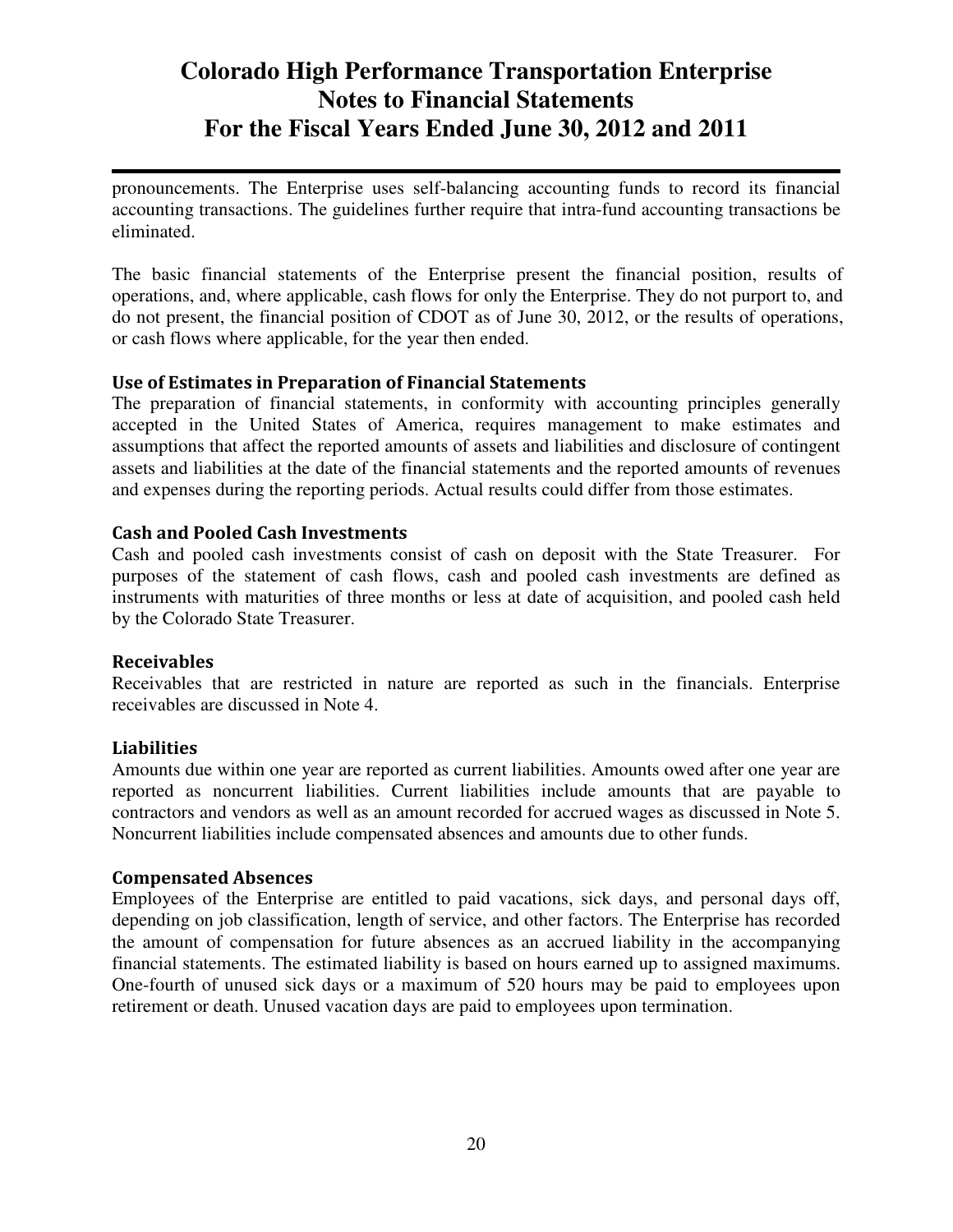### **Capital Assets**

The Enterprise records its property and equipment at cost. Contributed capital assets are valued at their estimated depreciated book value on the date donated. Maintenance and repairs are charged to current period operating expense; additions and improvements are capitalized. Interest cost relating to construction is capitalized. Certain applicable labor costs are also capitalized. The Enterprise's capitalization level is \$500,000 for infrastructure and \$5,000 for other capital assets. Upon retirement or other disposition of property and equipment, the costs and related accumulated depreciation will be removed from the respective accounts and any gains or losses will be included in operating expenses

#### Net Assets

The net assets of the Enterprise are classified as both restricted and unrestricted.

#### *Restricted net assets*

Restricted net assets represent capital assets net of related debt.

### *Unrestricted net assets*

Unrestricted net assets represent resources derived from services provided to borrowers, lenders, and collection activities. These resources are used to pay the operating costs of the Enterprise.

### Classification of Revenues and Expenses

The Enterprise has classified its revenues and expenses as either operating or non-operating. Operating revenues and expenses generally result from providing services or incurring expenses in connection with the Enterprise's principal activities. Non-operating revenues and expenses include transactions such as interest earned on deposits and interest expense.

#### Budgets and Budgetary Accounting

The Enterprise prepares an annual operating budget as set by the Board with periodic reviews and changes. By statute, the Enterprise is continuously funded through user service charges. Therefore, the budget is not legislatively adopted and budgetary comparison information is not a required part of these financial statements.

### Application of FASB Statements

As an enterprise fund, the Enterprise operates as a business-type activity. It follows all current GASB pronouncements as well as all FASB Statements and Interpretations, Accounting Principles Board Opinions and Accounting Research Bulletins issued on or before November 30, 1989 except those that conflict with a GASB pronouncement.

### Application of Restricted and Unrestricted Resources

When both restricted and unrestricted resources are available to pay an expense, the Enterprise's policy is to first use unrestricted resources per state policy.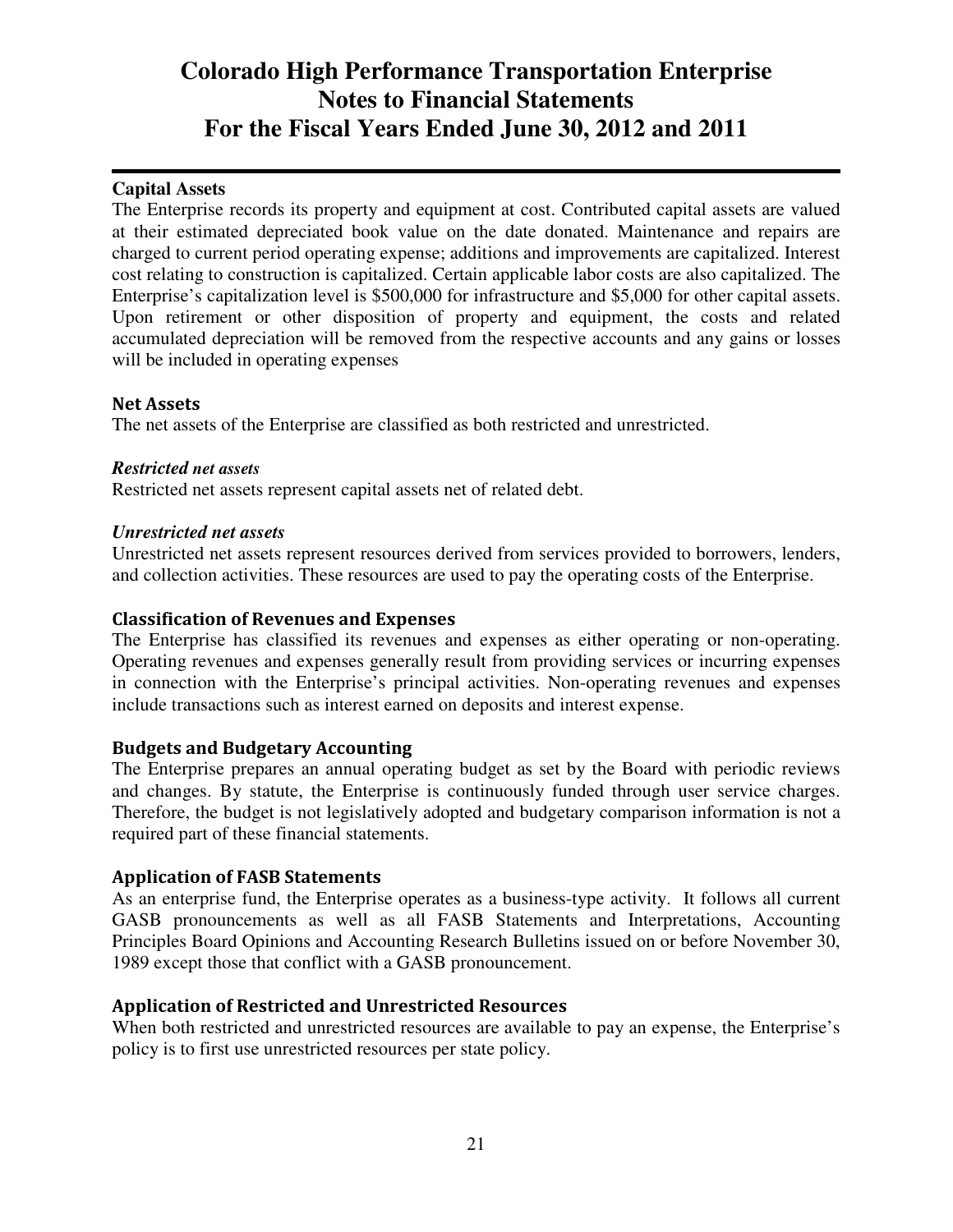### NOTE 2 – CASH AND POOLED CASH INVESTMENTS

The Enterprise deposits its cash with the Colorado State Treasurer as required by Colorado Revised Statutes. The State Treasurer pools these deposits and invests them in securities authorized by C.R.S 24-75-601.1. The State Treasury acts as a bank for all state agencies and institutions of higher education, with the exception of the University of Colorado. Moneys deposited in the Treasury are invested until the cash is needed.

For financial reporting purposes, all of the Treasurer's investments are reported at fair value, which is determined based on quoted market prices at fiscal year end. On the basis of the Enterprise's participation in the State Treasurer's Pool (Pool), the Enterprise reports an increase or decrease in cash for its share of the Treasurer's unrealized gains and losses on the Pool's underlying investments. The State Treasurer does not invest any of the Pool's resources in any external investment pool, and there is no assignment of income related to participation in the Pool. The unrealized gains/losses included in income reflect only the change in fair value for the fiscal year. Additional information on the Treasurer's pool may be obtained in the State of Colorado's Comprehensive Annual Financial Report.

As of June 30, 2012, cash balances were:

|                                                                                 | <b>Transportation</b><br><b>Special Fund</b> | <b>Operating Fund</b> | <b>Total</b> |
|---------------------------------------------------------------------------------|----------------------------------------------|-----------------------|--------------|
| Cash on Deposit with State Treasurer<br>State Treasurer pooled cash investments | \$5,859,231                                  | \$233,666             | \$6,092,897  |
| - unrealized gain                                                               | 81.244                                       | 4.572                 | 85,816       |
| Total                                                                           | \$5,940,475                                  | \$238,238             | \$6,178,713  |

The combined total of \$6.2 million represents less than .1 percent of the total \$6.5 billion fair value of deposits in the State Treasurer's Pool.

As of June 30, 2011, cash balances were:

|                                                                                 | <b>Transportation</b><br><b>Special Fund</b> | <b>Operating Fund</b> | <b>Total</b> |
|---------------------------------------------------------------------------------|----------------------------------------------|-----------------------|--------------|
| Cash on Deposit with State Treasurer<br>State Treasurer pooled cash investments | \$4,926,126                                  | \$1,088,313           | \$6,014,439  |
| - unrealized gain                                                               | 75,035                                       | 18,920                | 93,955       |
| Total                                                                           | \$5,001,161                                  | \$1,107,233           | \$6,108,394  |

The combined total of \$6.1 million represents less than .1 percent of the total \$6.1 billion fair value of deposits in the State Treasurer's Pool.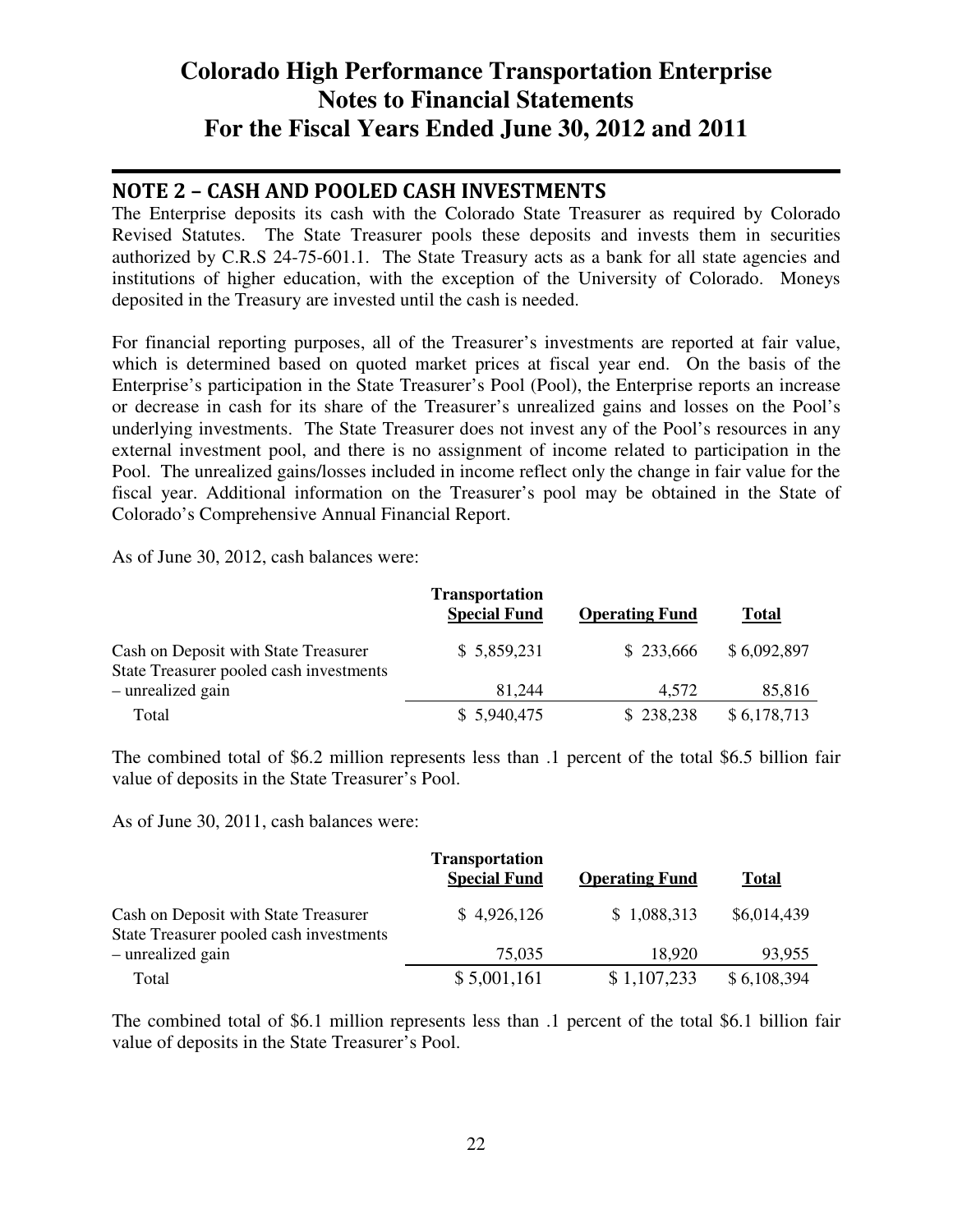### NOTE 3 – LONG TERM INVESTMENTS

The Enterprise has recorded long-term investments as of June 30, 2012 in the amount of \$610,317. The amount was recorded based on the requirements of the Transportation Infrastructure Finance and Innovation Act (TIFIA) loan received by the Enterprise.

Provisions of the loan required that \$604,614 be transferred to a project operation and maintenance account. These moneys are being held by the Enterprise's trustee, Zions Bank, and are invested with the Colorado State Treasury. The Bank has entered into an investment agreement with the State Treasury to hold the proceeds in a separate account to be invested in the Pool. The State Treasurer pools these deposits and invests them in securities approved by C.R.S. 24-75-601.1. As of June 30, 2012, \$5,703 in interest earnings was added to the account.

Investments in the State Treasurer's Pool are exposed to custodial credit risk if the securities are uninsured, are not registered in the state's name, and are held by either the counterparty to the investment purchase or the counterparty's trust department or agent but not in the state's name. As of June 30, 2012, none of the investments in the State Treasurer's Pool are subject to custodial credit risk.

Credit quality risk is the risk that the issuer or other counterparty to a debt security will not fulfill its obligations. This risk is assessed by national rating agencies that assign a credit quality rating for many investments. Credit quality ratings for obligations of the U.S. government or obligations explicitly guaranteed by the U.S. government are not reported; however, credit quality ratings are reported for obligations of U.S. government agencies that are not explicitly guaranteed by the U.S. government. Based on these parameters, as of June 30, 2012, approximately 89.0 percent of investments of the State Treasurer's Pool are subject to credit quality risk reporting. Except for \$12,085,710 of corporate bonds rated lower medium, these investments are rated from upper medium to the highest quality, which indicates that the issuer has strong capacity to pay the principal and interest when due.

Interest rate risk is the risk that changes in the market rate of interest will adversely affect the value of an investment. In addition to statutory limitations on the types of investments, the State Treasurer's investment policy mitigates interest rate risk through the use of maturity limits set to meet the needs of the individual fund if the Treasurer is investing for a specific fund rather than the Pool. The Treasurer actively manages the time to maturity in reacting to changes in the yield curve, economic forecasts, and liquidity needs of the participating funds. The Treasurer further limits investment risk by setting a minimum/maximum range for the percentage of investments subject to interest rate risk and by laddering maturities and credit ratings. As of June 30, 2012, the weighted average maturity of investments in the Treasurer's Pool is 0.090 years for Commercial Paper (2.1 percent of the Pool), 0.803 years for U.S. Government Securities (75.2 percent of the Pool), 2.379 years for Asset Backed Securities (6.6 percent of the Pool), and 3.252 years for Corporate Bonds (16.1 percent of the Pool).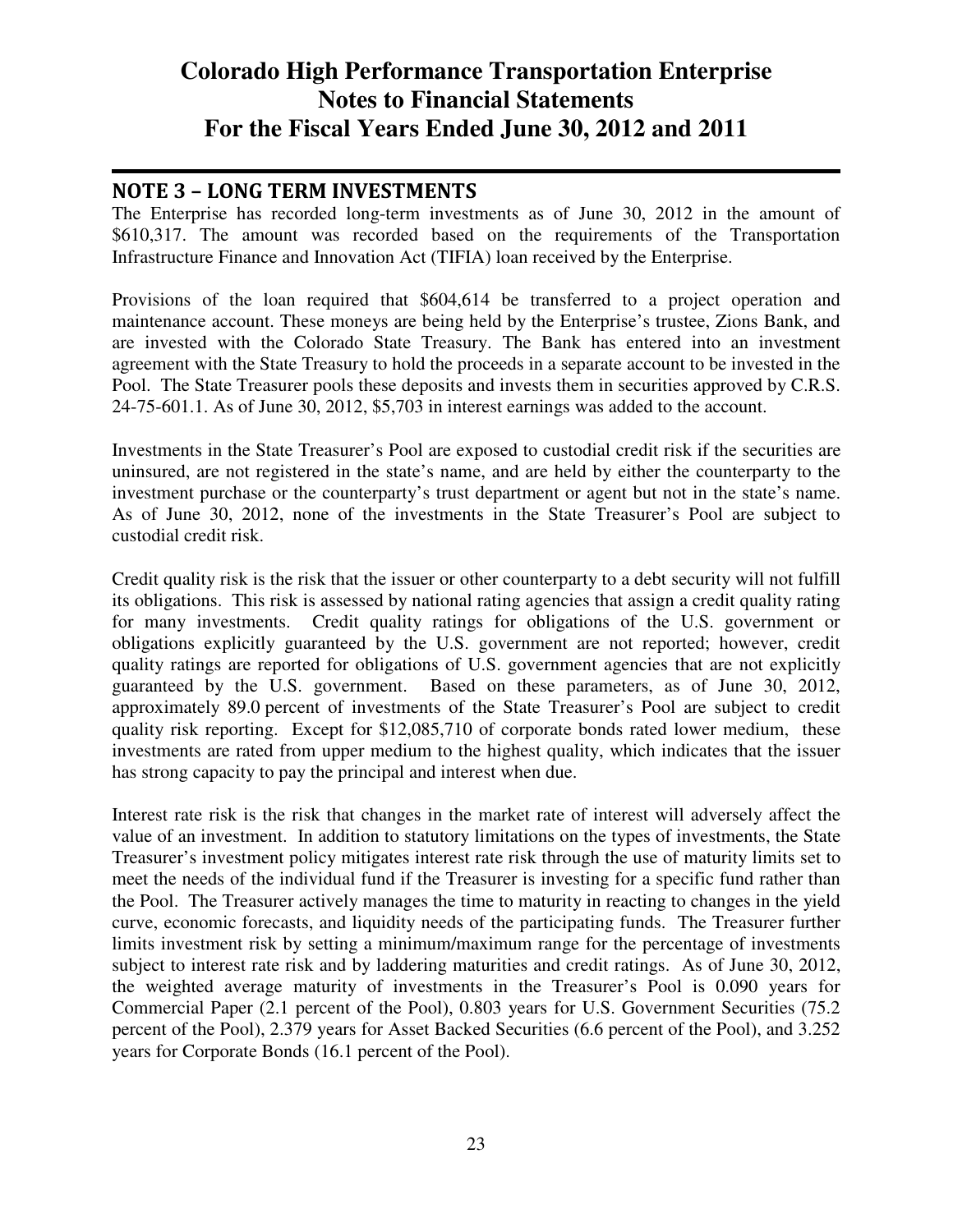The State Treasurer's Pool was not subject to foreign currency risk or concentration of credit risk in Fiscal Year 2011-12.

Additional information on investments of the State Treasurer's Pool may be obtained in the state's Comprehensive Annual Financial Report for the year ended June 30, 2012.

### NOTE 4 – ACCOUNTS RECEIVABLE

The Enterprise records a receivable for tolling revenues earned at year end and expected to be received in the following month. The amount is calculated by the State Department of Revenue based on historical collections.

The Enterprise expects to receive matching funds from local governments remitted for approved projects, i.e. US36 Phase II. The amounts are recorded in the financial statements directly from CDOT's Federal Aid Billing system based on the project status.

The Enterprise also records receivables from CDOT for services provided.

The amounts recorded as receivables as of June 30 are as follows:

|                                  | 2012<br>\$32,917 |          |
|----------------------------------|------------------|----------|
| Tolling revenues receivable      |                  |          |
| Local government receivable      | 865,024          |          |
| CDOT receivable                  | 441,181          |          |
| Other receivable                 | 1.370            | 65.276   |
| <b>Total accounts receivable</b> | \$1,340,492      | \$65,276 |

### NOTE 5 – ACCOUNTS PAYABLE AND ACCRUED LIABILITIES

Current liabilities include amounts payable to contractors and vendors as well as an amount recorded for accrued wages. Under C.R.S. 24-75-201, salaries and wages earned during the month of June are paid in July of the following year. An accrued liability was recorded on June 30 for these earned wages.

The amounts recorded as current liabilities as of June 30 are as follows:

|                                       | 2012        | 2011      |
|---------------------------------------|-------------|-----------|
| Vendors payable                       | \$450,655   | \$345,511 |
| Contractors payable                   | 865,024     |           |
| Salaries and wages payable            | 34,279      | 28,330    |
| <b>Total current accounts payable</b> | \$1,349,958 | \$373,841 |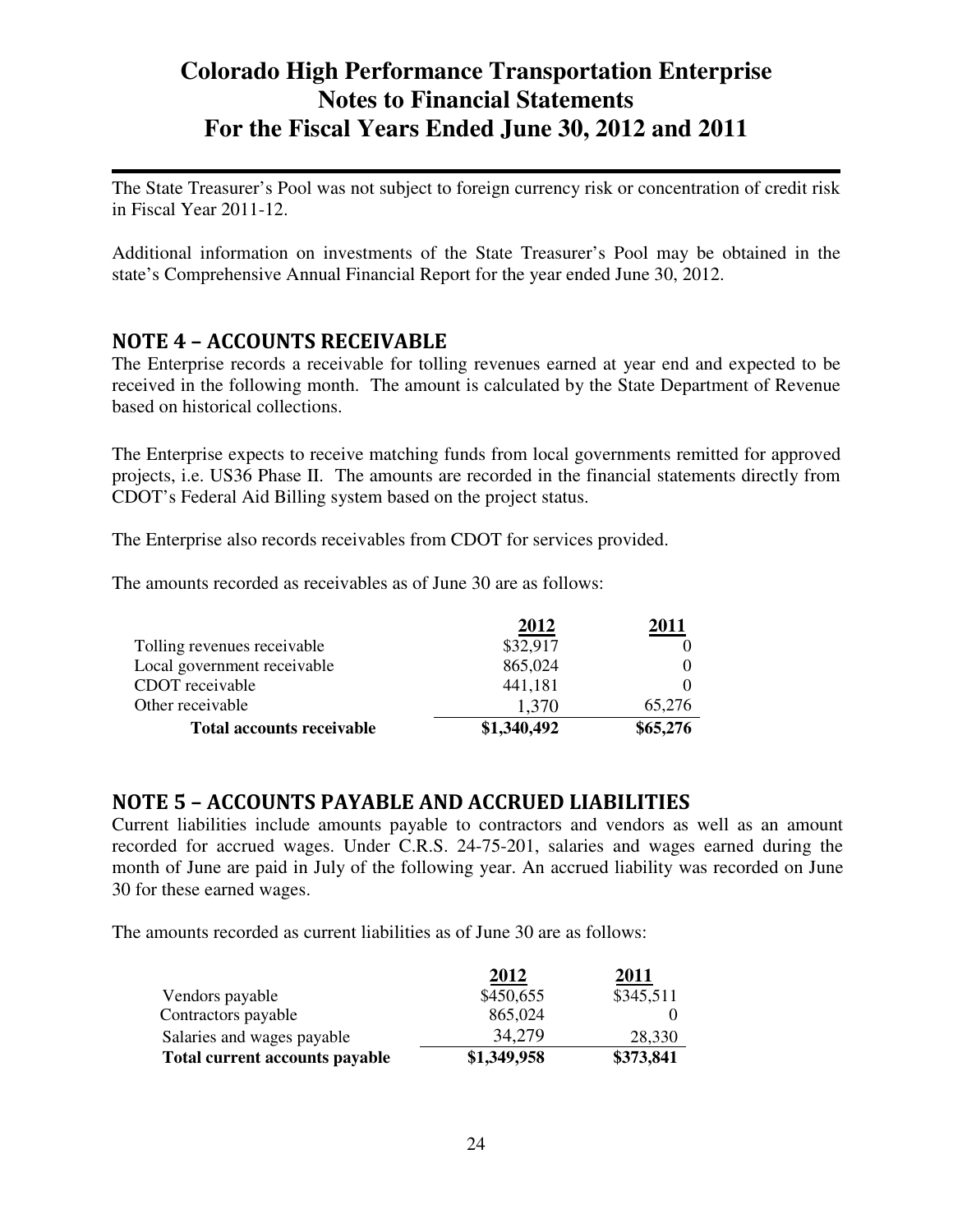### NOTE 6 – LONG TERM LIABILITIES

Non-current liabilities have been recorded for a \$1,000,000 loan from the Transportation commission to the Operating fund to pay a portion of its operating expenses until sufficient revenues become available to repay the principal and interest on this loan. The loan bears an interest rate of 3.25% on the unpaid balance, compounded annually. As of June 30, 2012, \$19,055 in accrued interest on this loan was recorded.

Other long term liabilities include compensated absences in the amount of \$13,135. The estimated changes in the cost of compensated absences for vested employees for FY 2012 and for FY 2011 are as follows:

|                        | <b>Balance</b>       |                 |                  | <b>Balance</b>       |
|------------------------|----------------------|-----------------|------------------|----------------------|
|                        | <b>June 30, 2011</b> | <b>Increase</b> | <b>Decrease</b>  | <b>June 30, 2012</b> |
| Annual Leave           | \$16,634             | \$0             | $(\$6,463)$      | \$10,171             |
| <b>Sick Leave</b>      | 2,253                | 711             | $\boldsymbol{0}$ | 2,964                |
| <b>Total liability</b> | \$18,887             | \$711           | $(\$6,463)$      | \$13,135             |
|                        | <b>Balance</b>       |                 |                  | <b>Balance</b>       |
|                        | <b>June 30, 2010</b> | Increase        | <b>Decrease</b>  | <b>June 30, 2011</b> |
| Annual Leave           | \$0                  | \$17,880        | (\$1,246)        | \$16,634             |
| Sick Leave             | $\theta$             | 4,721           | (2, 468)         | 2,253                |
| <b>Total liability</b> | \$0                  | \$22,601        | $(\$3,714)$      | \$18,887             |

### NOTE 7 – CAPITAL ASSETS

The Enterprise has recorded non-depreciable capital assets totaling \$4,765,025 in FY 2011-12. These assets consist of purchased right-of-way properties in anticipation of the reconstruction of US 36. No capital assets had been previously recorded.

### NOTE 8 – COMMITMENTS

The Enterprise had recorded commitments at the end of FY 2011-12 for maintenance, courtesy patrol, and toll collections in the amount of \$440,043 for the Transportation Special Fund and for consulting services relating to managed lanes in the amount of \$503,807 for the Operating Fund.

### NOTE 9 – PENSION PLANS

### **A. PLAN DESCRIPTION**

HPTE's employees participate in a defined benefit pension plan. The plan's purpose is to provide income to members and their families at retirement or in case of death or disability. The plan is a cost sharing multiple employer plan administered by the Public Employees' Retirement Association (PERA). PERA was established by state statute in 1931. Responsibility for the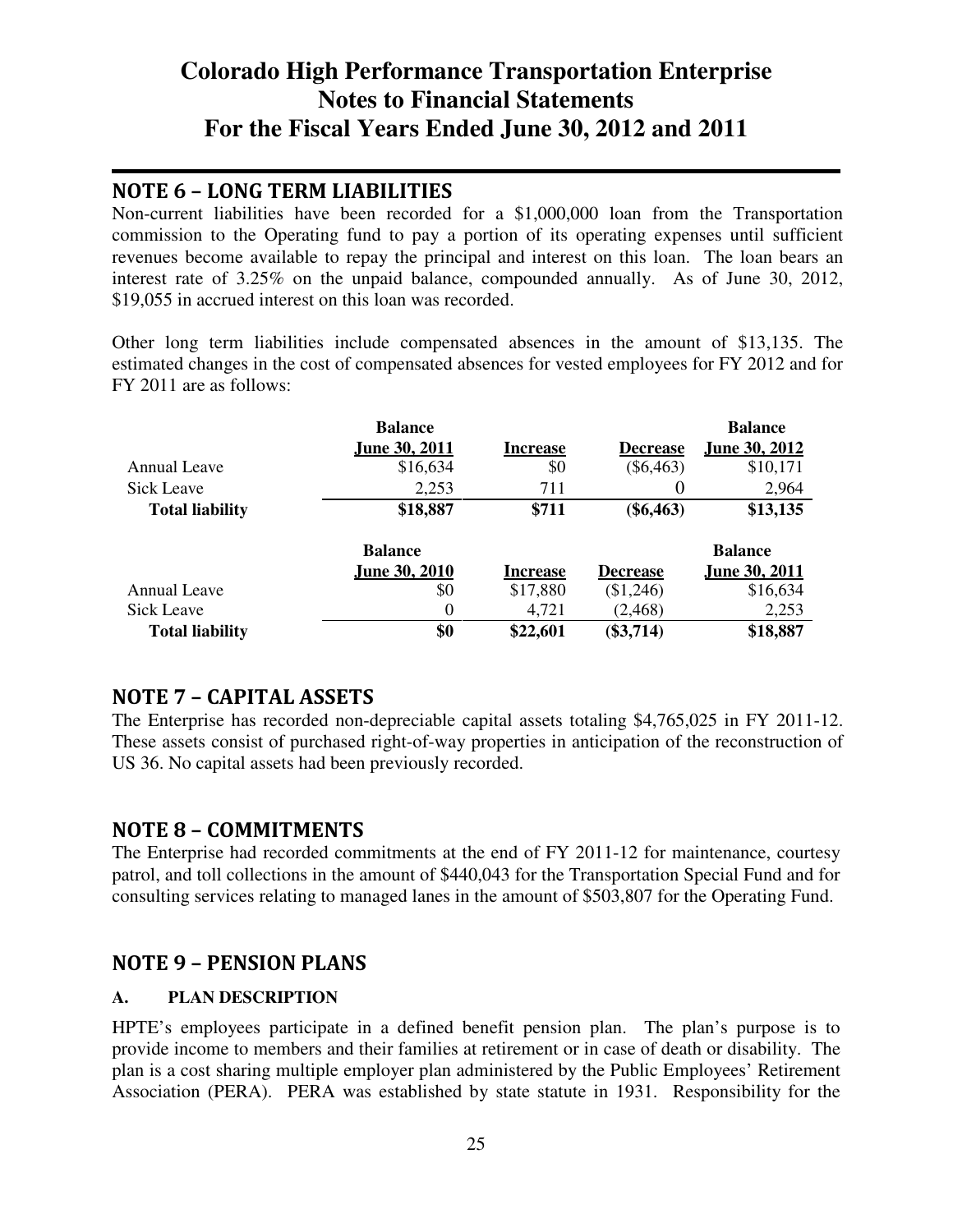organization and administration of the plan is placed with the PERA Board of Trustees. Changes to the plan require an actuarial assessment and legislation by the General Assembly. The state plan and other divisions' plans are included in PERA's financial statements, which may be obtained by writing PERA at PO Box 5800, Denver, Colorado 80217, by calling PERA at 1-800- 759-PERA (7372), or by visiting http://www.copera.org.

Non-higher education employees hired by the State after January 1, 2006 are allowed 60 days to elect to participate in a defined contribution retirement plan administered by the State Deferred Compensation Committee rather than becoming a member of PERA. If that election is not made, the employee becomes a member of PERA, and the member is allowed 60 days from commencing employment to elect to participate in a defined contribution plan administered by PERA rather than the defined benefit plan.

Prior to legislation passed during the 2006 session, higher education employees may have participated in social security, PERA's defined benefit plan, or the institution's optional retirement plan. Currently, higher education employees, except for community college employees, are required to participate in their institution's optional plan, if available, unless they are active or inactive members of PERA with at least one year of service credit. In that case they may elect either PERA or their institution's optional plan. Community college employees hired after January 1, 2010, are required to become members of PERA and must elect either PERA's defined benefit or defined contribution plan within 60 days, unless they had been a PERA member within the prior twelve months. In that case, they are required to remain in the PERA plan in which they participated previously.

PERA members electing the defined contribution plan are allowed an irrevocable election between the second and fifth year to use their defined contribution account to purchase service credit and be covered under the defined benefit retirement plan. However, making this election subjects the member to the rules in effect for those hired on or after January 1, 2007, as discussed below. Employer contributions to both defined contribution plans are the same as the contributions to the PERA defined benefit plan.

Defined benefit plan members (except state troopers) vest after five years of service and are eligible for full retirement based on their original hire date as follows:

- Hired before July 1, 2005 age 50 with 30 years of service, age 60 with 20 years of service, or age 65 with 5 years of service.
- Hired between July 1, 2005 and December 31, 2006 any age with 35 years of service, age 55 with 30 years of service, age 60 with 20 years of service, or age 65 with any years of service.
- Hired between January 1, 2007 and December 31, 2010 any age with 35 years of service, age 55 with 30 years of service, age 60 with 25 years of service, or age 65 with 5 years of service. For members with less than five years of service credit as of January 1, 2011 age and service requirements increase to those required for members hired between January 1, 2007 and December 31, 2010.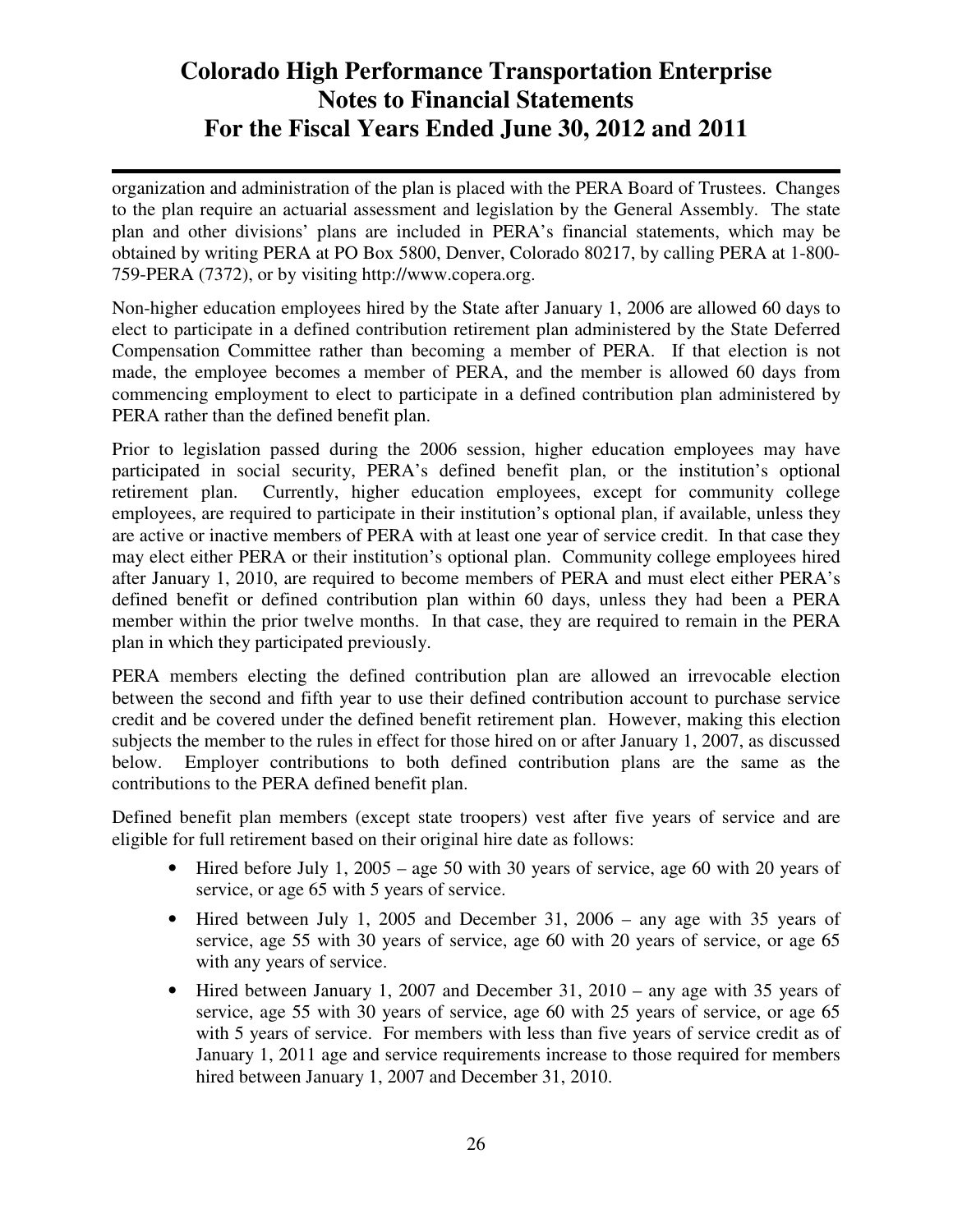- Hired between January 1, 2011 and December 31, 2016 any age with 35 years of service, age 58 with 30 years of service, age 65 with 5 years of service.
- Hired on or after January 1, 2017 any age with 35 years of service, age 58 with 30 years of service, or age 65 with 5 years of service.

Retiree benefits are increased annually in July after one year of retirement based on the member's original hire date as follows:

- Hired before July 1, 2007 the lesser of 2 percent or the average of the monthly Consumer Price Index increases.
- Hired on or after January 1, 2007 the lesser of 2 percent or the actual increase in the national Consumer Price Index, limited to a 10 percent reduction in a reserve established for cost of living increases related strictly to those hired on or after January 1, 2007. (The reserve is funded by 1 percentage point of salaries contributed by employers for employees hired on or after January 1, 2007.)
- The upper limits on benefits increase by one-quarter percentage point each year when the funded ratio of PERA equals or exceeds 103 percent and declines by one-quarter percentage point when the funded ratio drops below 90 percent after having exceeded 103 percent. The funded ratio increase does not apply for three years when a negative return on investment occurs.

Members are also eligible for retirement benefits without a reduction for early retirement based on their original hire date as follows:

- Hired before January 1, 2007 age 55 with a minimum of 5 years of service credit and age plus years of service equals 80 or more.
- Hired on or after January 1, 2007 age 55 with a minimum of 5 years of service credit and age plus years of service equals 85 or more.
- Hired between January 1, 2011 and December 31, 2016 age 58 and age plus years of service equals 88 or more.
- Hired on or after January 1, 2017 age 60 and age plus years of service equals 90.

State troopers and judges comprise a small percentage of plan members but have higher contribution rates, and state troopers are eligible for retirement benefits at different ages and years of service.

Members automatically receive the higher of the defined retirement benefit or money purchase benefit at retirement. Defined benefits are calculated as 2.5 percent times the number of years of service times the highest average salary (HAS). For retirements before January 1, 2009, HAS is calculated as one-twelfth of the average of the highest salaries on which contributions were paid, associated with three periods of 12 consecutive months of service credit and limited to a 15 percent increase between periods. For retirements after January 1, 2009, or persons hired on or after January 1, 2007, more restrictive limits are placed on salary increases between periods used in calculating HAS.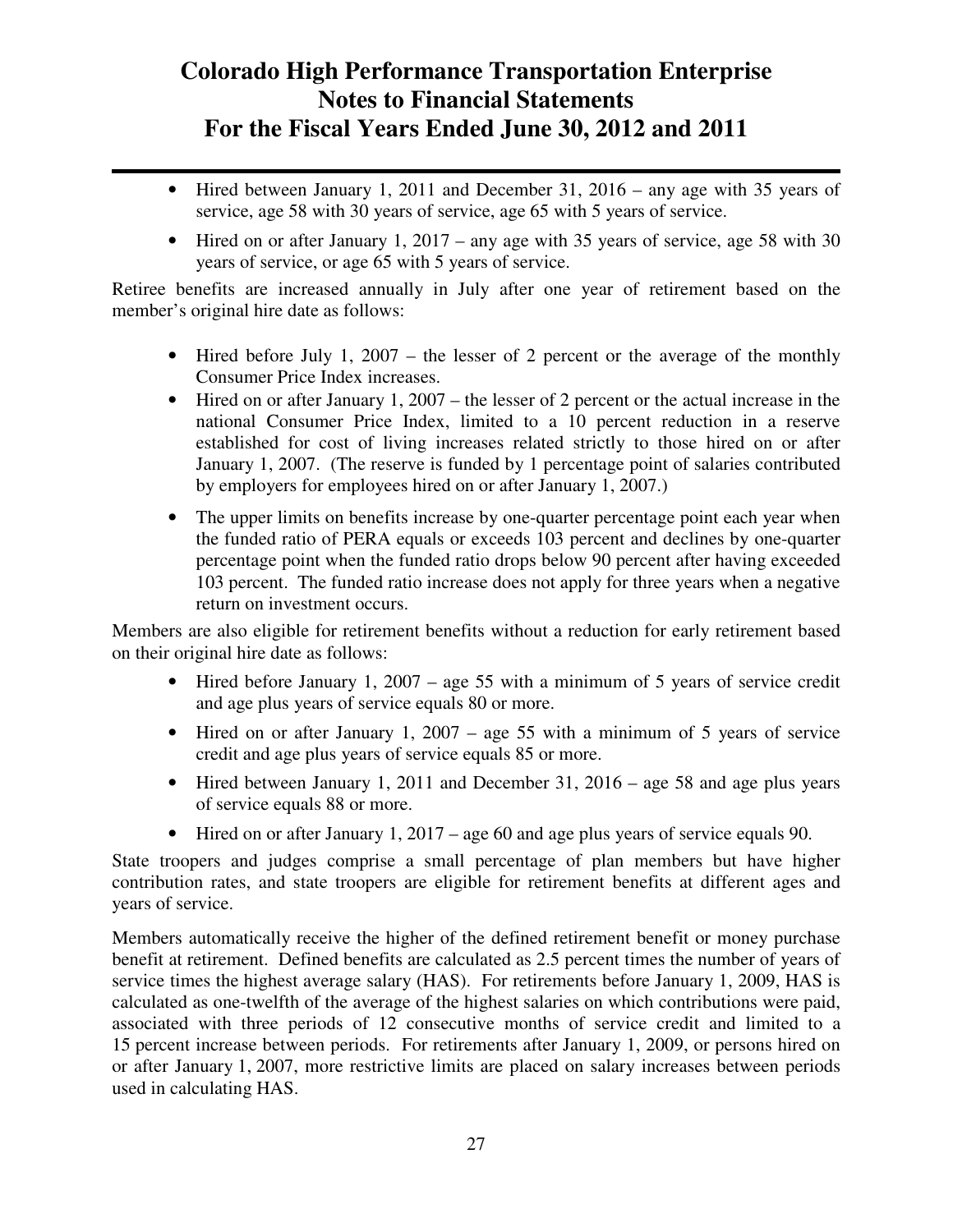Retiree benefits are increased annually in July after one year of retirement based on the member's original hire date as follows:

- Hired before July 1, 2007 the lesser of 2 percent or the average of the monthly Consumer Price Index increases.
- Hired on or after January 1, 2007 the lesser of 2 percent or the actual increase in the national Consumer Price Index, limited to a 10 percent reduction in a reserve established for cost of living increases related strictly to those hired on or after January 1, 2007. (The reserve is funded by 1 percentage point of salaries contributed by employers for employees hired on or after January 1, 2007.)
- The upper limits on benefits increase by one-quarter percentage point each year when the funded ratio of PERA equals or exceeds 103 percent and declines by one-quarter percentage point when the funded ratio drops below 90 percent after having exceeded 103 percent. The funded ratio increase does not apply for three years when a negative return on investment occurs.

Members who are disabled, who have five or more years of service credit, six months of which has been earned since the most recent period of membership, may receive retirement benefits if determined to be permanently disabled. If a member dies before retirement, their eligible children under the age of 18 (23 if a full time student) or their spouse may be entitled to a single payment or monthly benefit payments. If there is no eligible child or spouse then financially dependent parents, beneficiaries, or the member's estate, may be entitled to a survivor's benefit.

### **B. FUNDING POLICY**

The contribution requirements of plan members and their employers are established, and may be amended, by the General Assembly. Salary subject to PERA contribution is gross earnings less any reduction in pay to offset employer contributions to the state sponsored IRC 125 plan established under Section 125 of the Internal Revenue Code.

Most employees contribute 8.0 percent (10.0 percent for state troopers) of their salary, as defined in C.R.S. 24-51-101(42), to an individual account in the plan. Effective July 1, 2011 Senate Bill 11-076 extended the requirement for members in the State and Judicial Divisions to pay 2.5 percent additional member contributions through June 30, 2012. Employer contributions for members in these two divisions will be reduced by 2.5 percent.

From July 1, 2011, to December 31, 2011, the State contributed 12.25 percent (14.95 percent for state troopers and 14.86 percent for the Judicial Branch) of the employee's salary. From January 1, 2012, through June 30, 2012, the state contributed 13.15 percent (15.85 percent for state troopers and 14.86 percent for the Judicial Branch). During all of Fiscal Year 2011-12, 1.02 percent of the employees' total salary was allocated to the Health Care Trust Fund.

Per Colorado Revised Statutes, an amortization period of 30 years is deemed actuarially sound. At December 31, 2011, the division of PERA in which the State participates has a funded ratio of 57.7 percent and a 56 year amortization period based on current contribution rates. The funded ratio on the market value of assets is slightly lower at 57.6 percent.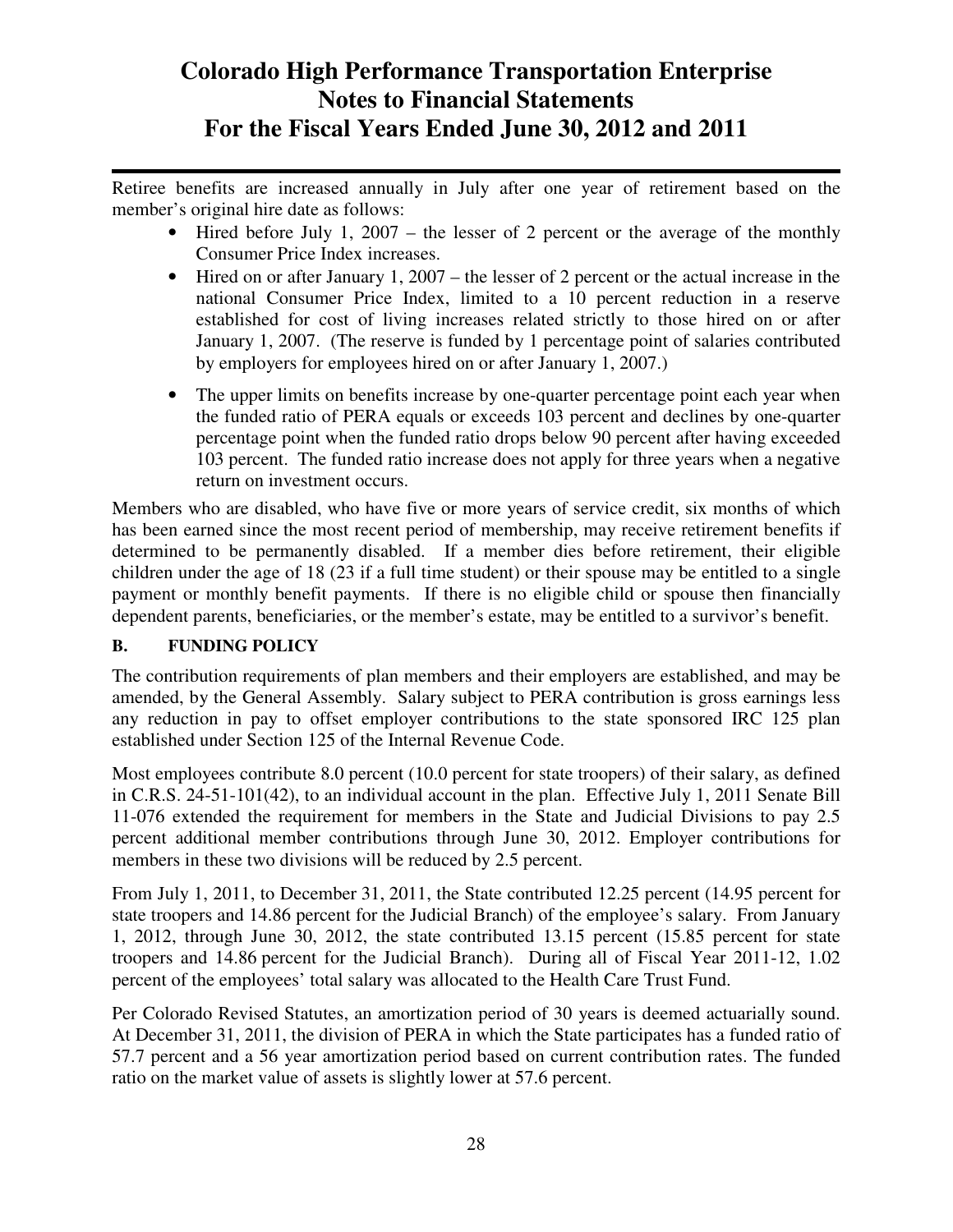In the 2004 and 2010 legislative sessions, the General Assembly authorized an Amortization Equalization Disbursement (AED) to address a pension-funding shortfall. The AED requires PERA employers to pay an additional 0.5 percent of salary for calendar years 2006 and 2007, with subsequent year increases of 0.4 percent of salary through 2017, to a maximum of 5 percent (except for the Judicial Division whose AED contribution was frozen at the 2010 level).

In the 2006 and 2010 legislative sessions, the General Assembly authorized a Supplemental Amortization Equalization Disbursement (SAED) that requires PERA employers to pay an additional one half percentage point of total salaries, for calendar years 2008 through 2017, to a maximum of 5 percent (except for the Judicial Division whose SAED contribution was frozen at the 2010 level). The SAED will be deducted from the amount otherwise available to increase State employees' salaries.

At a 103 percent funding ratio, both the AED and the SAED will be reduced by one-half percentage point, and for subsequent declines to below 90 percent funded both the AED and SAED will be increased by one-half percentage point. For the Judicial Division, if the funding ratio reaches 90 percent and subsequently declines, the AED and SAED will be increased by one-half percentage point.

Historically members have been allowed to purchase service credit at reduced rates. However, legislation passed in the 2006 session required, that future agreements to purchase service credit be sufficient to fund the related actuarial liability.

The HPTE contributions to PERA and/or the state defined contribution plan for the fiscal years ending June 30, 2012, 2011, and 2010 were \$35,030, \$20,227and \$15,843, respectively. These contributions met the contribution requirement for each year.

### NOTE 10 – OTHER RETIREMENT PLANS **Defined Contribution Plan**

The PERA Defined Contribution Retirement Plan was established January 1, 2006, as an alternative to the defined benefit plan. All employees, with the exception of certain higher education employees, have the option of participating in the plan. At July 1, 2009, the State's administrative functions for the defined contribution plan were transferred to PERA. New member contributions to the plan vest from 50 percent to 100 percent evenly over 5 years. Participants in the plan are required to contribute 8 percent (10 percent for state troopers) of their salary. For Fiscal Years 2009-10 and 2010-11 the legislature temporarily increased the required contribution rate to 10.5 percent (12.5 percent for State Troopers). At December 31, 2011, the plan had 4,029 participants.

### **Deferred Compensation Plan**

The PERA Deferred Compensation Plan (457) was established July 1, 2009, as a continuation of the State's deferred compensation plan which was established for state and local government employees in 1981. At July 1, 2009, the State's administrative functions for the 457 plan were transferred to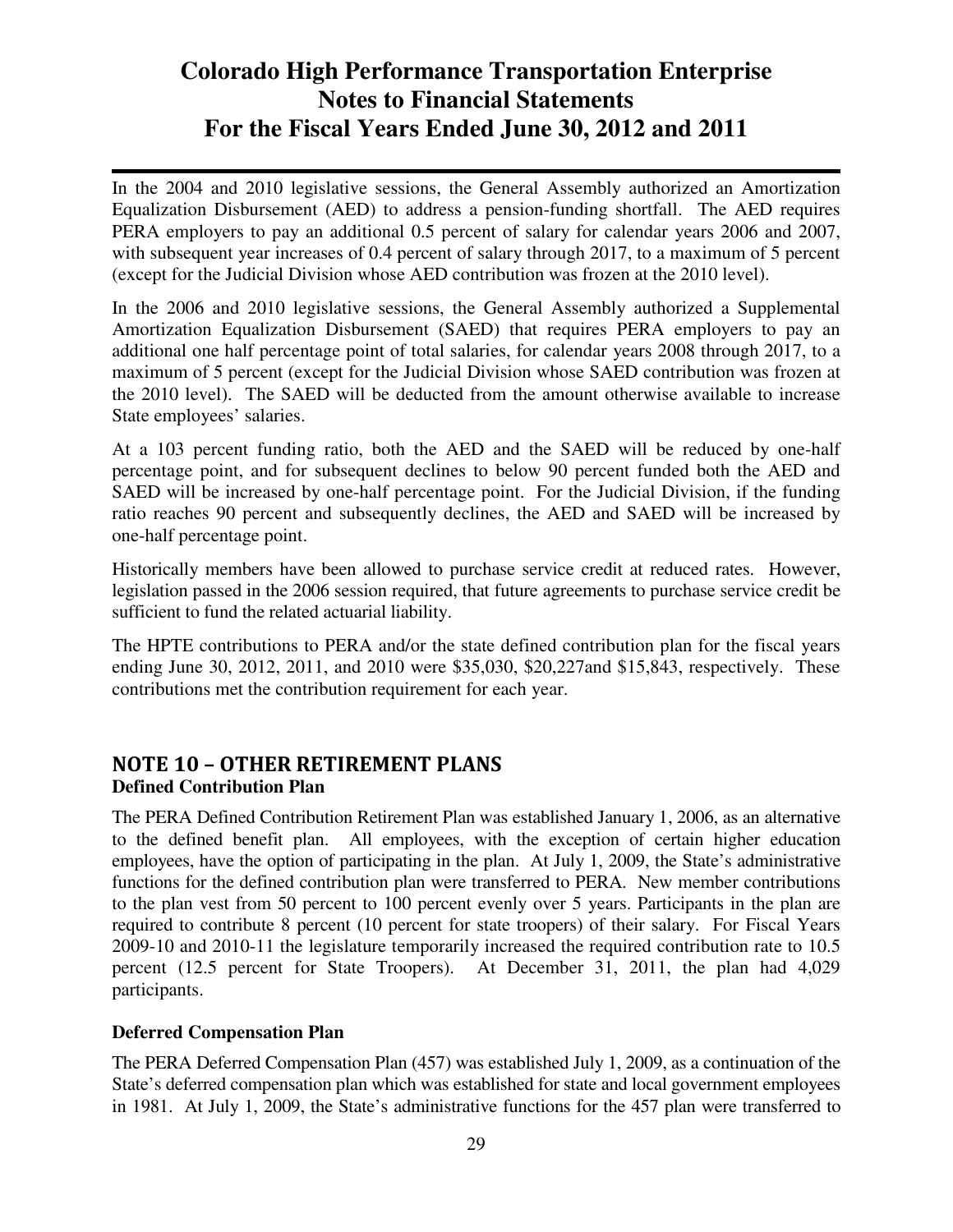PERA, where all costs of administration and funding are borne by the plan participants. In calendar year 2010, participants were allowed to make contributions of up to 100 percent of their annual gross salary (reduced by their 8 percent PERA contribution with a temporarily increase to 10.5 percent for Fiscal Years 2010-11 and 2011-12) to a maximum of \$16,500. Participants who are age 50 and older, and contributing the maximum amount allowable, were allowed to make an additional \$5,500 contribution in 2010, for total contributions of \$22,000. Contributions and earnings are tax deferred. At December 31, 2011, the plan had 17,821 participants.

### NOTE 11. VOLUNTARY TAX-DEFERRED RETIREMENT PLANS

PERA offers a voluntary 401k plan entirely separate from the defined benefit pension plan. The State offers a 457 deferred compensation plan and certain agencies and institutions of the State offer 403(b) or 401(a) plans.

### NOTE 12 – OTHER POSTEMPLOYMENT BENEFITS AND LIFE INSURANCE **Health Care Plan**

The PERA Health Care Program began covering benefit recipients and qualified dependents on July 1, 1986. This benefit was developed after legislation in 1985 established the Program and the Health Care Fund; the program was converted to a trust fund in 1999. The plan is a costsharing multiple-employer plan under which PERA subsidizes a portion of the monthly premium for health care coverage. The benefits and employer contributions are established in statute and may be amended by the General Assembly. PERA includes the Health Care Trust Fund in its Comprehensive Annual Financial Report, which may be obtained by writing PERA at PO Box 5800, Denver, Colorado 80217, by calling PERA at 1-800-759-PERA (7372), or by visiting http://www.copera.org.

After the PERA subsidy, the benefit recipient pays the balance of the premium through an automatic deduction from the monthly retirement benefit. Monthly premium costs for participants depend on the health care plan selected, the PERA subsidy amount, Medicare eligibility, and the number of persons covered. Effective July 1, 2000, the maximum monthly subsidy is \$230 per month for benefit recipients who are under 65 years of age and who are not entitled to Medicare and \$115 per month for benefit recipients who are 65 years of age or older or who are under 65 years of age and entitled to Medicare. The maximum subsidy is based on the recipient having 20 years of service credit, and is subject to reduction by 5 percent for each year less than 20 years.

Employees are not required to contribute to the Health Care Trust Fund, which is maintained by employer's contributions as discussed above in Note 7. Beginning July 1, 2004, state agencies/institutions are required to contribute 1.02 percent of gross covered wages to the Health Care Trust Fund. The Enterprise contributed \$3,050, \$1,883, \$1,630 as required by statute in Fiscal Years 2011-12, 2010-11, and 2009-10, respectively. In each year the amount contributed was 100 percent of the required contribution.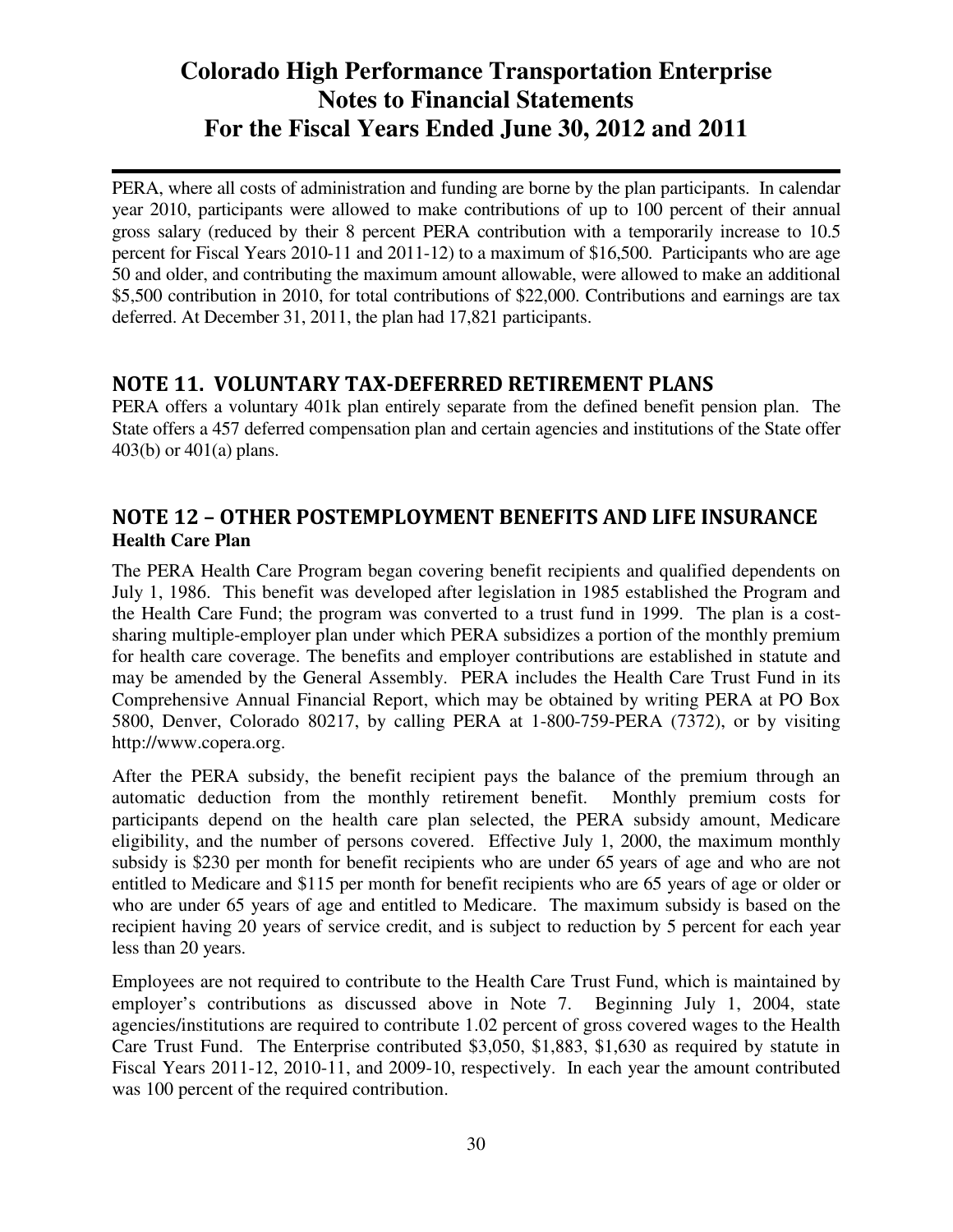The Health Care Trust Fund offers two general types of plans: fully-insured plans offered through health care organizations and self-insured plans administered for PERA by third party vendors. As of December 31, 2011, there were 50,217 enrolled participants, including spouses and dependents, from all contributors to the plan. At December 31, 2011, the Health Care Trust Fund had an unfunded actuarial accrued liability of \$1.43 billion, a funded ratio of 16.5 percent, and a 49-year amortization period.

### NOTE 13 – RISK MANAGEMENT

The State of Colorado currently self-insures its agencies, officials, and employees for the risks of losses to which they are exposed. That includes general liability, motor vehicle liability, worker's compensation, and medical claims. Property claims are not self-insured; rather the State has purchased insurance. The Enterprise participates in the Risk Management Fund of the State of Colorado through the Department of Transportation. Agency premiums are based on an assessment of risk exposure and historical experience. Liabilities are reported when it is probable that a loss has occurred and the amount of that loss can be reasonably estimated. Liabilities include an amount of claims that have been incurred but not reported. Because actual claims liabilities depend on such complex factors as inflation, changes in legal doctrines and damage awards, the process used in computing claims liability does not necessarily result in an exact amount. Claims liabilities are re-evaluated periodically to take into consideration recently settled claims, the frequency of claims, and other economic and social factors. There were no significant reductions or changes in insurance coverage from the prior year in any of the above mentioned risk management arrangements and had no settlements that exceeded insurance coverage for the past two years.

### NOTE 14 – FUTURE FUNDING AWARD

On June 19, 2012, the Enterprise received advance notice of a \$15 million Transportation Investment Generating Economic Recovery (TIGER) grant. Funds are to be used for resurfacing a six mile portion of I-25 north of Denver and extend managed toll lanes.

### NOTE 15 – TAX, SPENDING AND DEBT LIMITATIONS

Colorado voters passed an amendment to the State Constitution, Article X, Section 20, which has several limitations, including revenue raising, spending abilities, and other specific requirements of state and local governments. The amendment excludes from its provision Enterprise operations. Enterprises are defined as government-owned businesses authorized to issue revenue bonds, which receive less than 10% of their annual revenue in grants from all state and local governments combined. The Colorado High Performance Transportation Enterprise qualifies as an Enterprise pursuant to C.R.S 43-4-806.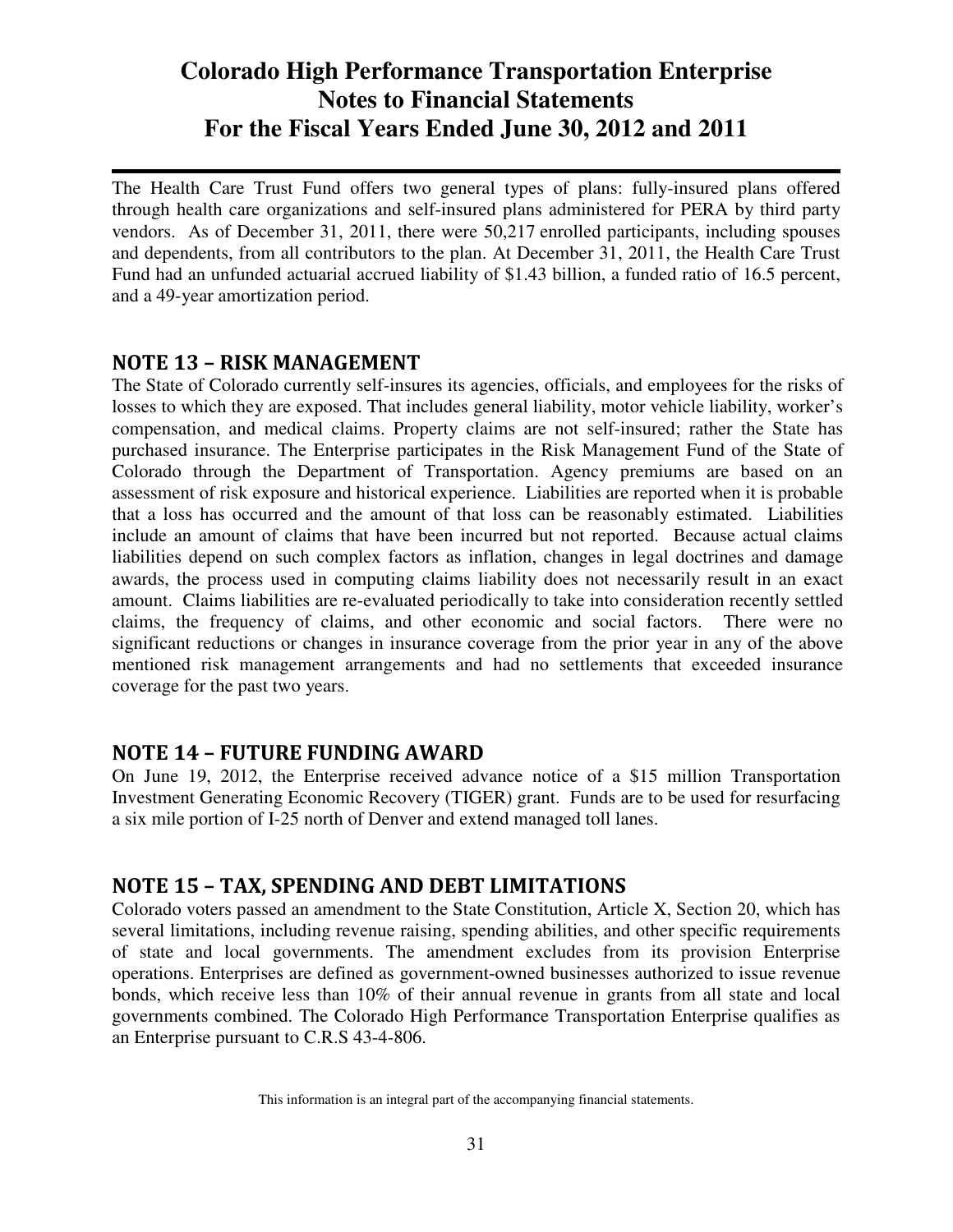

### **Independent Auditor's Report on Internal Control Over Financial Reporting and on Compliance and Other Matters Based on an Audit of Financial Statements Performed in Accordance with Government Auditing Standards**

Members of the Legislative Audit Committee:

We have audited the accompanying financial statements of the business-type activities and each major fund of the Colorado High Performance Transportation Enterprise (the Enterprise), an enterprise fund of the State of Colorado, Department of Transportation as of and for the years ended June 30, 2012 and 2011, which collectively comprise the Enterprise's basic financial statements and have issued our report thereon dated December 14, 2012. We conducted our audit in accordance with auditing standards generally accepted in the United States of America and the standards applicable to financial audits contained in *Government Auditing Standards*, issued by the Comptroller General of the United States.

### **Internal Control Over Financial Reporting**

Management of the Enterprise is responsible for establishing and maintaining effective internal control over financial reporting. In planning and performing our audit, we considered the Enterprise's internal control over financial reporting as a basis for designing our auditing procedures for the purpose of expressing our opinion on the financial statements, but not for the purpose of expressing an opinion on the effectiveness of the Enterprise's internal control over financial reporting. Accordingly, we do not express an opinion on the effectiveness of the Enterprise's internal control over financial reporting.

A *deficiency in internal control* exists when the design or operation of a control does not allow management or employees, in the normal course of performing their assigned functions, to prevent or detect misstatements on a timely basis. A *material weakness* is a deficiency, or combination of deficiencies, in internal control, such that there is a reasonable possibility that a material misstatement of the entity's financial statements will not be prevented, or detected and corrected on a timely basis.

Our consideration of the internal control over financial reporting was for the limited purpose described in the first paragraph of this section and would not necessarily identify all deficiencies in internal control over financial reporting that might be deficiencies, significant deficiencies or material weaknesses. We did not identify any deficiencies in internal control over financial reporting that we consider to be material weaknesses as defined above.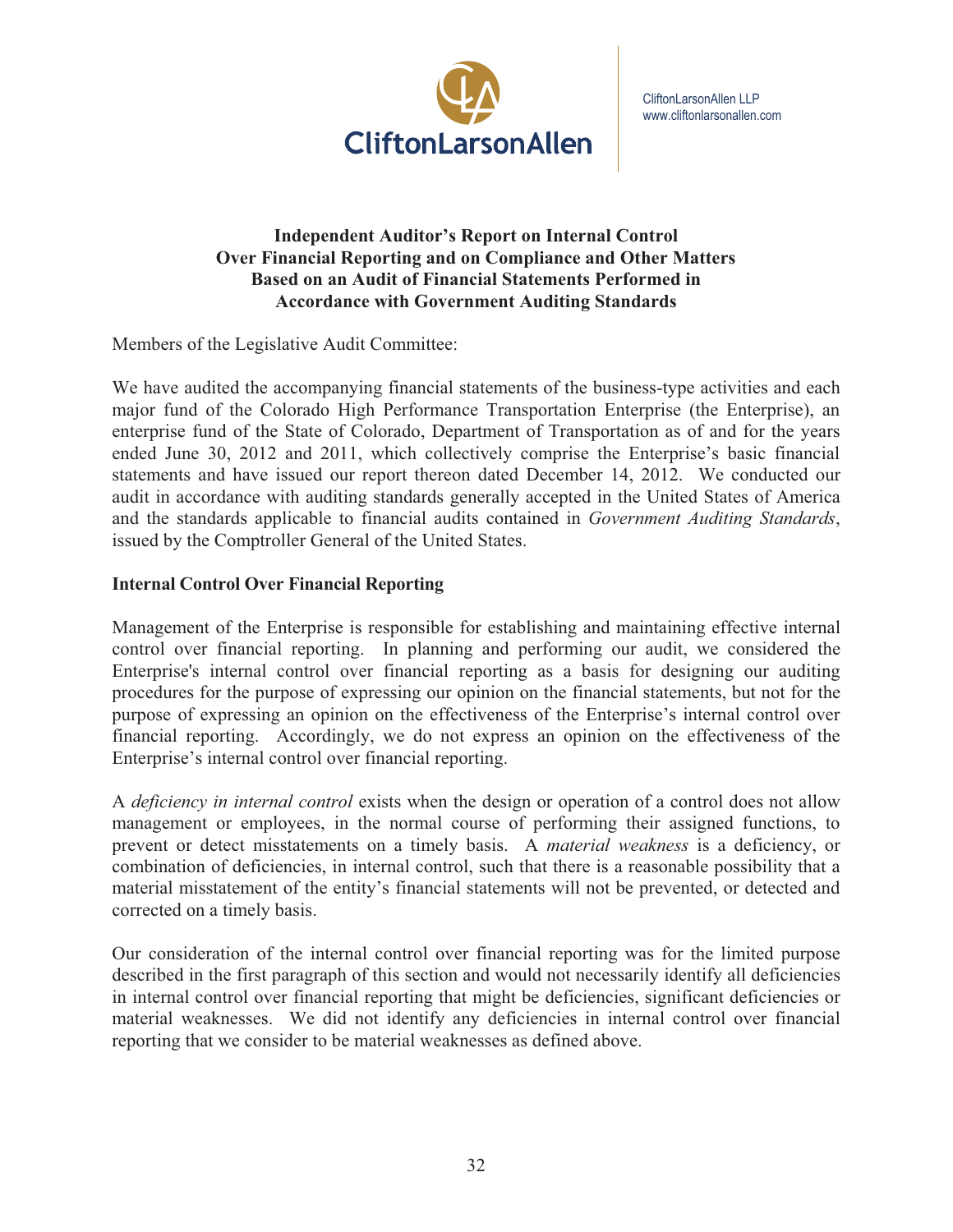### **Compliance and Other Matters**

As part of obtaining reasonable assurance about whether the Enterprise's financial statements are free of material misstatement, we performed tests of its compliance with certain provisions of laws, regulations, contracts, and grant agreements, noncompliance with which could have a direct and material effect on the determination of financial statement amounts. However, providing an opinion on compliance with those provisions was not an objective of our audit, and accordingly, we do not express such an opinion. The results of our tests disclosed no instances of noncompliance or other matters that are required to be reported under *Government Auditing Standards.*

This report is intended solely for the information and use of the State of Colorado Legislative Audit Committee, the Enterprise's Board, and management and is not intended to be and should not be used by anyone other than these specified parties.

Vifton Larson Allen LLP

Greenwood Village, Colorado December 14, 2012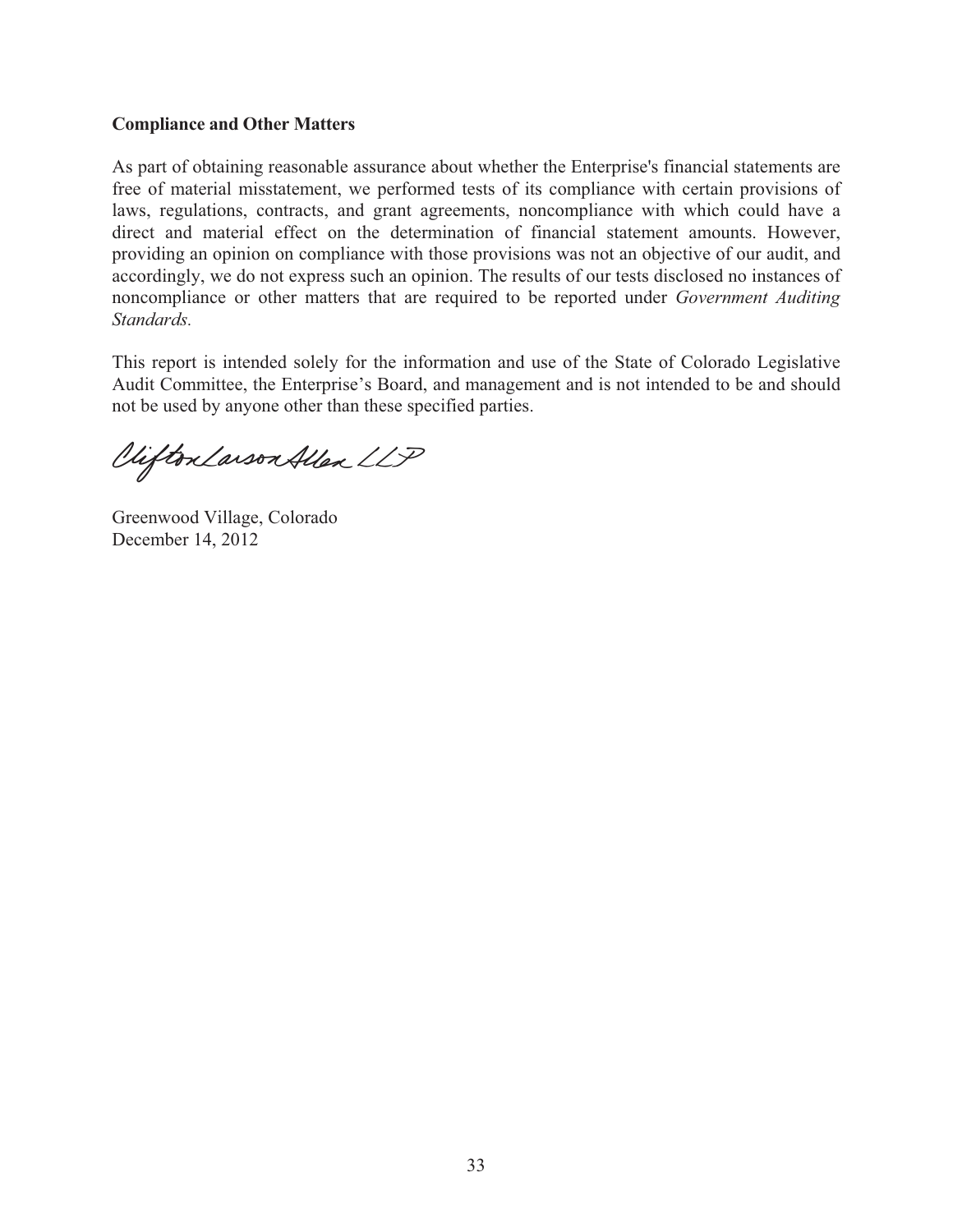

### **Independent Auditor's Required Communications to the Legislative Audit Committee**

December 14, 2012

Members of the Legislative Audit Committee:

This letter is to provide you with information about significant matters related to our audit of the financial statements of the Colorado High Performance Transportation Enterprise for the year ended June 30, 2012.

The following are our observations arising from the audit that are relevant to management's responsibilities in overseeing the financial reporting process.

**Auditor's Responsibilities under Generally Accepted Auditing Standards.** Our audit was performed for the purpose of forming and expressing opinions about whether the financial statements, that have been prepared by management, are presented fairly, in all material respects, in conformity with accounting principles generally accepted in the United States of America. Our audit does not relieve management of its responsibilities.

**Other Information in Documents Containing Audited Financial Statements.** In connection with the Colorado High Performance Transportation Enterprise's financial statements, we did not perform any procedures or corroborate other information included in the report. However, we read management's discussion and analysis of financial conditions and results of operations and considered whether the information or the manner in which it was presented was materially inconsistent with information or the manner of presentation of the financial statements. Based on our reading, we concluded that the information did not require revision.

**Significant Issues Discussed with Management Prior to Retention.** We discuss various matters with management prior to retention as the Colorado High Performance Transportation Enterprise's auditors. These discussions occur in the normal course of our professional relationship. There were no significant issues, including the application of accounting principles and auditing standards, which were discussed with management prior to our retention as auditors.

**Consultations with Other Accountants.** We were informed by management that they made no consultations with other accountants on the application of generally accepted accounting principles or generally accepted auditing standards.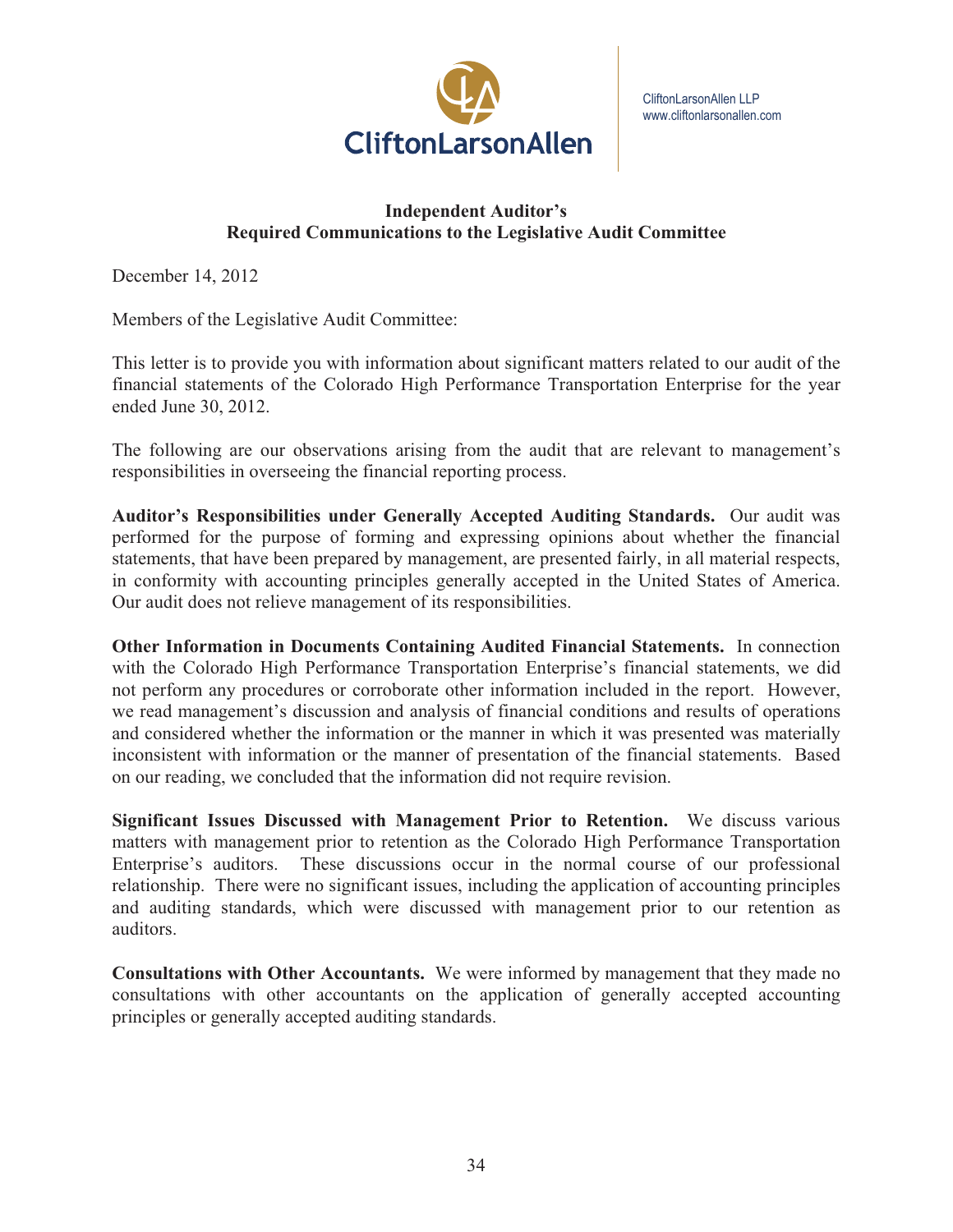#### **Qualitative Aspects of Accounting Practices.**

#### *Accounting Policies*

Management is responsible for the selection and use of appropriate accounting policies. The significant accounting policies used by the Colorado High Performance Transportation Enterprise are described in Note 1 to the financial statements. There were no significant accounting policies or their application which were either initially selected or changed during the year.

We noted no transactions in controversial or emerging areas for which there is a lack of authoritative guidance or consensus.

There were no significant transactions that have been recognized in the financial statements in a different period than when the transaction occurred.

#### *Accounting Estimates*

Accounting estimates are an integral part of the financial statements prepared by management and are based on management's knowledge and experience about past and current events and assumptions about future events. Certain accounting estimates are particularly sensitive because of their significance to the financial statements and because of the possibility that future events affecting them may differ significantly from those expected. There were no significant accounting estimates of financial data which would be particularly sensitive and require substantial judgments by management.

#### *Financial Statement Disclosures*

Certain financial statement disclosures are particularly sensitive because of their significance to financial statement users. There were no particularly sensitive financial statement disclosures.

**Corrected Misstatements.** There were no misstatements detected as a result of audit procedures and correct by management that were material, either individually or in the aggregate, to the financial statements taken as a whole.

**Difficulties Encountered in Performing the Audit.** We encountered no significant difficulties in dealing with management related to the performance of our audit.

**Representations from Management.** We have requested and received representations from management.

**Disagreements with Management.** There were no disagreements with management on financial accounting and reporting matters, auditing procedures, or other matters which would be significant to the Colorado High Performance Transportation Enterprise's financial statements or our report on those financial statements.

Please contact Bill Petri if you have any questions regarding the matters included in this letter.

Viifton Larson Allen LLP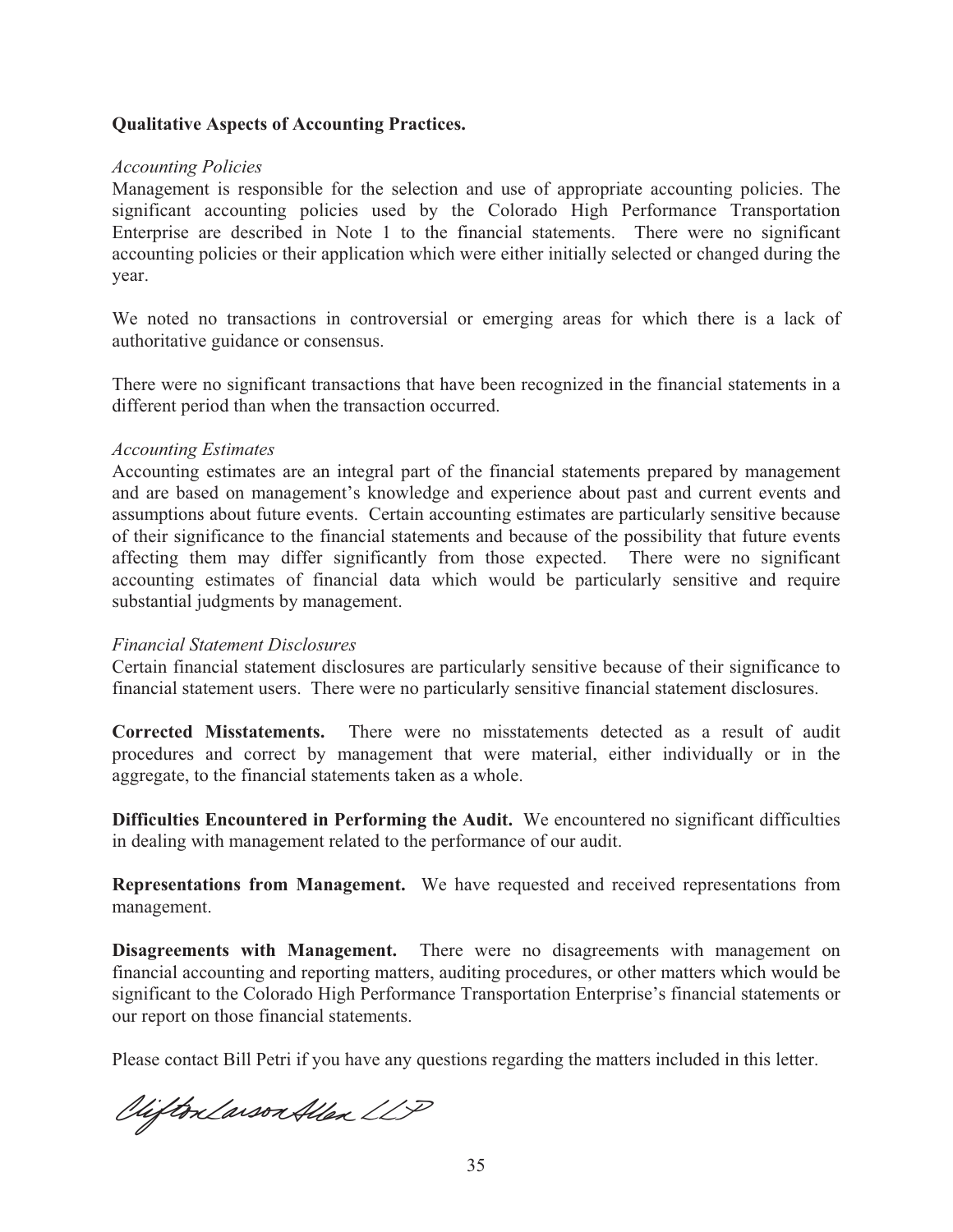#### **HIGH PERFORMANCE TRANSPORTATION ENTERPRISE DEPARTMENT OF TRANSPORTATION, STATE OF COLORADO**

### **DISTRIBUTION PAGE YEARS ENDED JUNE 30, 2012**

# The electronic version of this report is available on the website of the Office of the State Auditor **www.state.co.us/auditor**

### A bound report may be obtained by calling the Office of the State Auditor **303.869.2800**

Please refer to the Report Control Number below when requesting this report.

**Report Control Number 2093-12a**